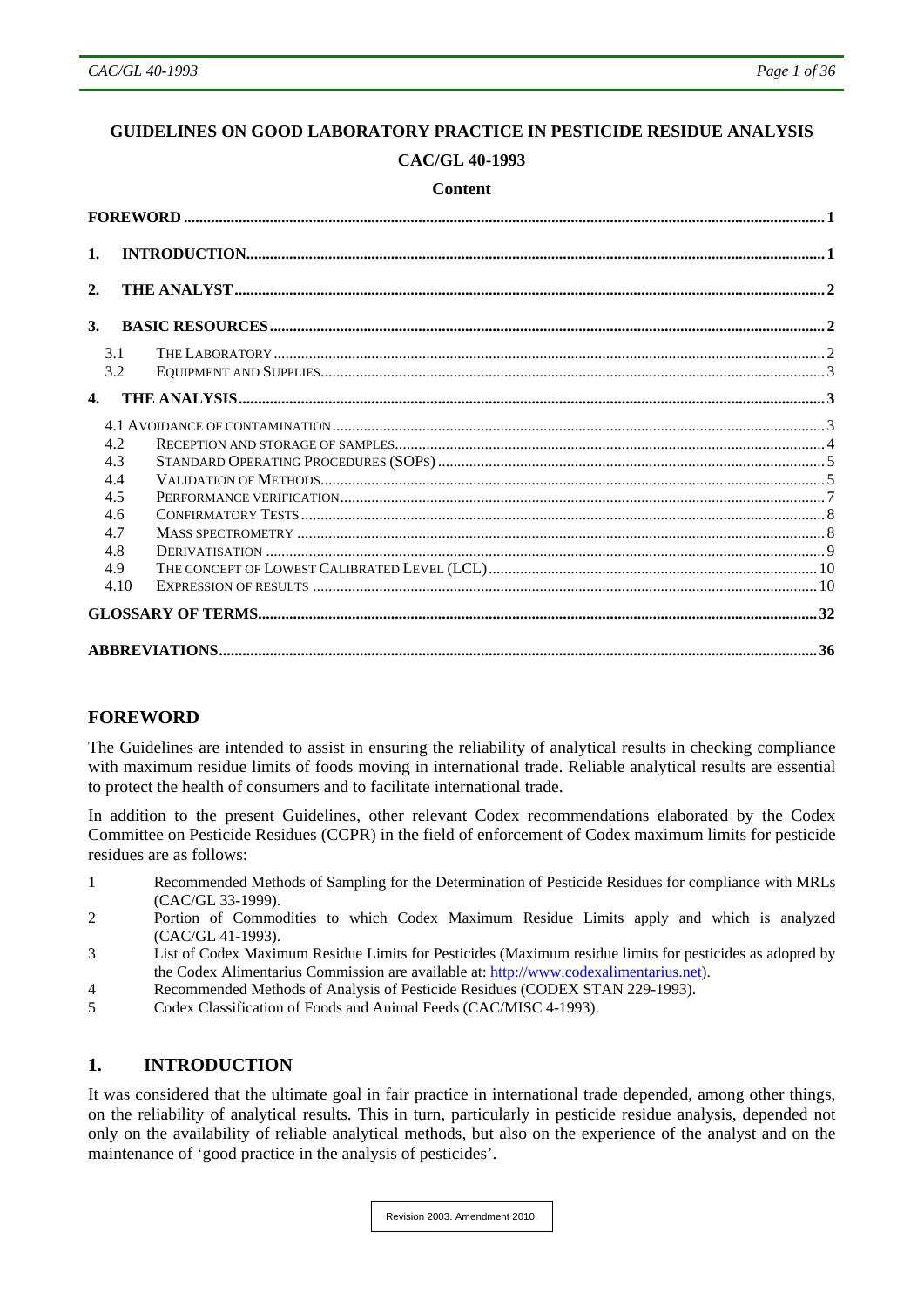<span id="page-1-0"></span>These guidelines define such good analytical practice and may be considered in three inter-related parts:

The Analyst (Section 2);

Basic Resources (Section 3);

The Analysis (Section 4).

The requirements for facilities, management, personnel, quality assurance and quality control, documentation of results and raw data, and relevant subjects, which are considered as prerequisites for obtaining reliable and traceable results, are described in general in the ISO/IEC 17025 Standard (1999) and in a series of OECD GLP Guidance Documents, in the corresponding national laws and regulations. This Codex Guidelines, which are not exhaustive, outline the most essential principles and practices to be followed in the analysis of pesticide residues.

#### **2. THE ANALYST**

2.1 Residue analysis consists of a chain of procedures, most of which are known, or readily understood, by a trained chemist, but because the analyte concentrations are in the range μg/kg to mg/kg and because the analyses can be challenging, attention to detail is essential. The analyst in charge should have an appropriate professional qualification and be experienced and competent in residue analysis. Staff must be fully trained and experienced in the correct use of apparatus and in appropriate laboratory skills. In addition, each analyst using the method for the first time should complete the tests specified in sections 4.4.5 of Table 4 to demonstrate that they can use the method within the expected performance parameters established during method validation prior to analysis of samples. They must have an understanding of the principles of pesticide residue analysis and the requirements of Analytical Quality Assurance (AQA) systems. They must understand the purpose of each stage in the method, the importance of following the methods exactly as described and of noting any unavoidable deviations. They must also be trained in the evaluation and interpretation of the data that they produce. A record of training and experience must be kept for all laboratory staff.

2.2 When a laboratory for residue analysis is set up, the staff should spend some of their training period in a well established laboratory where experienced advice and training is available. If the laboratory is to be involved in the analysis for a wide range of pesticide residues, it may be necessary for the staff to gain experience in more than one expert laboratory.

#### **3. BASIC RESOURCES**

#### **3.1 THE LABORATORY**

3.1.1. The laboratory and its facilities must be designed to allow tasks to be allocated to well-defined areas where maximum safety and minimum chance of contamination of samples prevail. Laboratories should be constructed of, and utilise, materials resistant to chemicals likely to be used within them. Under ideal conditions, separate rooms would be designated for sample receipt and storage, for sample preparation, for extraction and clean-up and for instrumentation used in the determinative step. The area used for extraction and clean-up must meet solvent laboratory specifications and all fume extraction facilities must be of high quality. Sample receipt, storage and preparation should be handled in areas devoted to work at residue levels. Maintenance of sample integrity and adequate provisions for personal safety are priority requirements.

3.1.2 Laboratory safety must also be considered in terms of what is essential and what is preferable, as it must be recognised that the stringent working conditions enforced in residue laboratories in some parts of the world could be totally unrealistic in others. No smoking, eating, drinking or application of cosmetics should be permitted in the working area. Only small volumes of solvents should be held in the working area and the bulk of the solvents stored separately, away from the main working area. The use of highly toxic solvents and reagents should be minimised whenever possible. All waste solvent should be stored safely and disposed of both safely and in an environmentally friendly manner taking into account specific national regulations where available.

3.1.3 The main working area should be designed and equipped for utilisation of an appropriate range of analytical solvents. All equipment such as lights, macerators and refrigerators should be "spark free" or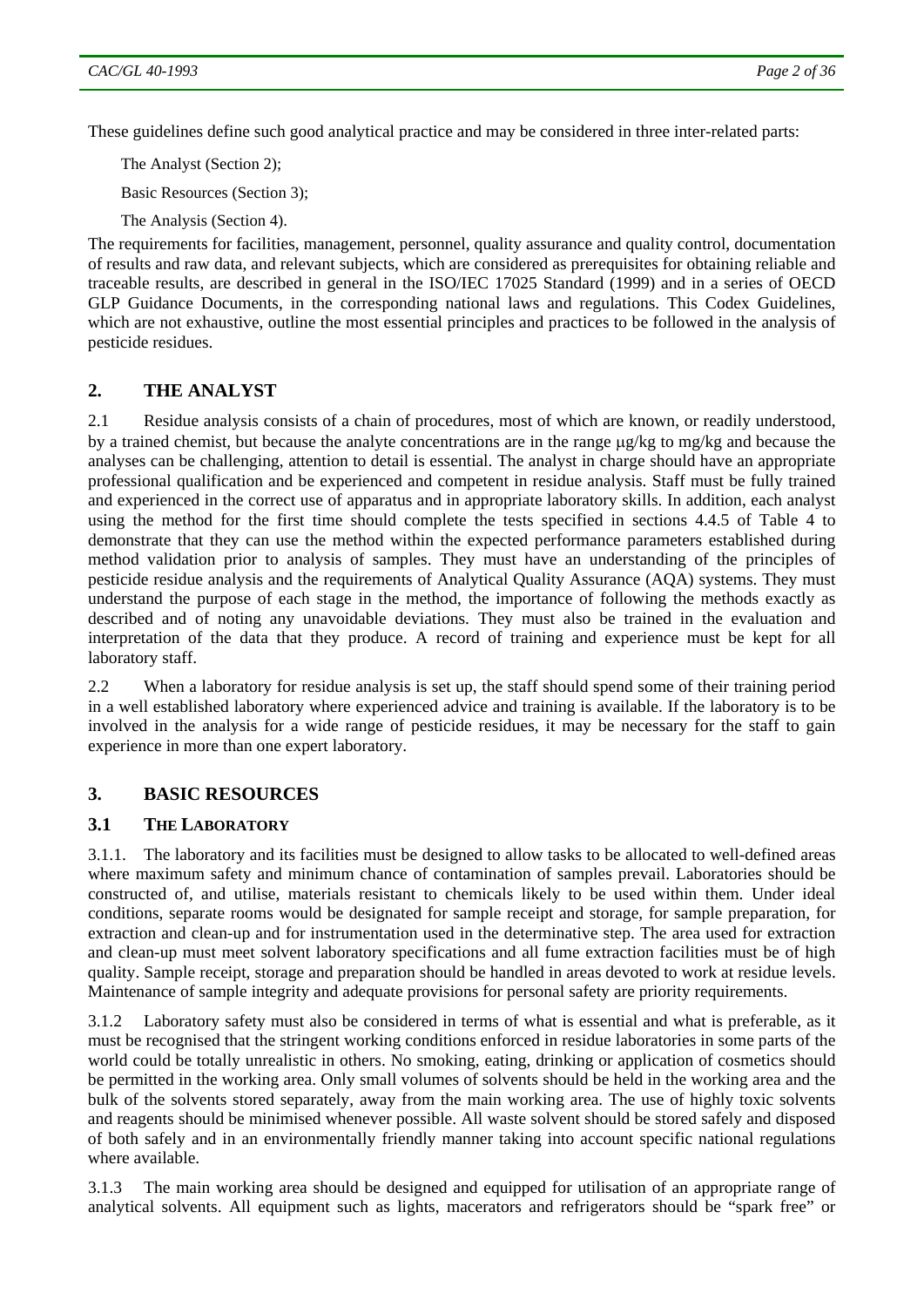<span id="page-2-0"></span>"explosion proof". Extraction, clean-up and concentration steps should be carried out in a well ventilated area, preferably in fume cupboards.

3.1.4 Safety screens should be used when glassware is used under vacuum or pressure. There should be an ample supply of safety glasses, gloves and other protective clothing, emergency washing facilities and a spillage treatment kit. Adequate fire fighting equipment must be available. Staff must be aware that many pesticides have acutely or chronically toxic properties and therefore, great care is necessary in the handling of standard reference compounds.

# **3.2 EQUIPMENT AND SUPPLIES**

3.2.1 The laboratory will require adequate, reliable, supplies of electricity and water. Adequate supplies of reagents, solvents, gas, glassware, chromatographic materials, etc., of suitable quality are essential.

3.2.2 Chromatographic equipment, balances, spectrophotometers etc. must be serviced and calibrated regularly and a record of all servicing/repairs must be maintained for every such item of equipment. Calibration is essential for equipment performing measurements. Calibration curves and comparison with standards may suffice.

3.2.3 Regular calibration and re-calibration of measuring equipment must be done where the possible change in nominal value may significantly contribute to the uncertainty of the measurement. Balances and automated pipettes/ dispensers and similar equipment must be calibrated regularly. The operating temperatures of refrigerators and freezers should be continually monitored or be checked at specified intervals. All records should be kept up-to-date and retained.

3.2.4 Equipment used must be fit for purpose.

3.2.5 All laboratories require pesticide reference standards of known and acceptably high purity. Analytical standards should be available for all parent compounds for which the laboratory is monitoring samples, as well as those metabolites that are included in MRLs.

3.2.6 All analytical standards, stock solutions and reagents should be properly labelled including preparation date, analyst's identification, solvent used, storage conditions employed, and those compounds whose integrity could be influenced by degradative processes must be clearly labelled with an expiry date and stored under appropriate conditions. Reference standards must be kept under conditions that will minimise the rate of degradation, e.g. low temperature, exclusion of moisture and light. Equal care must be taken that standard solutions of pesticides are not decomposed by the effect of light or heat during storage or become concentrated by solvent evaporation.

#### **4. THE ANALYSIS**

The methods applied for the determination of pesticide residues should generally satisfy the criteria given in Table 3.

#### **4.1 AVOIDANCE OF CONTAMINATION**

4.1.1 One of the significant areas in which pesticide residue analysis differs significantly from macro-analysis is that of contamination and interference. Trace amounts of contamination in the final samples used for the determination stage of the method can give rise to errors such as false positive or false negative results or to a loss of sensitivity that may prevent the residue from being detected. Contamination may arise from almost anything that is used for, or is associated with, sampling, sample transport and storage, and the analyses. All glassware, reagents, organic solvents and water should be checked for possible interfering contaminants before use, by analysis of a reagent blank.

4.1.2 Polishes, barrier creams, soaps containing germicides, insect sprays, perfumes and cosmetics can give rise to interference problems and are especially significant when an electron-capture detector is being used. There is no real solution to the problem other than to ban their use by staff while in the laboratory.

4.1.3 Lubricants, sealants, plastics, natural and synthetic rubbers, protective gloves, oil from ordinary compressed air lines and manufacturing impurities in thimbles, filter papers and cotton-wool can also give rise to contamination.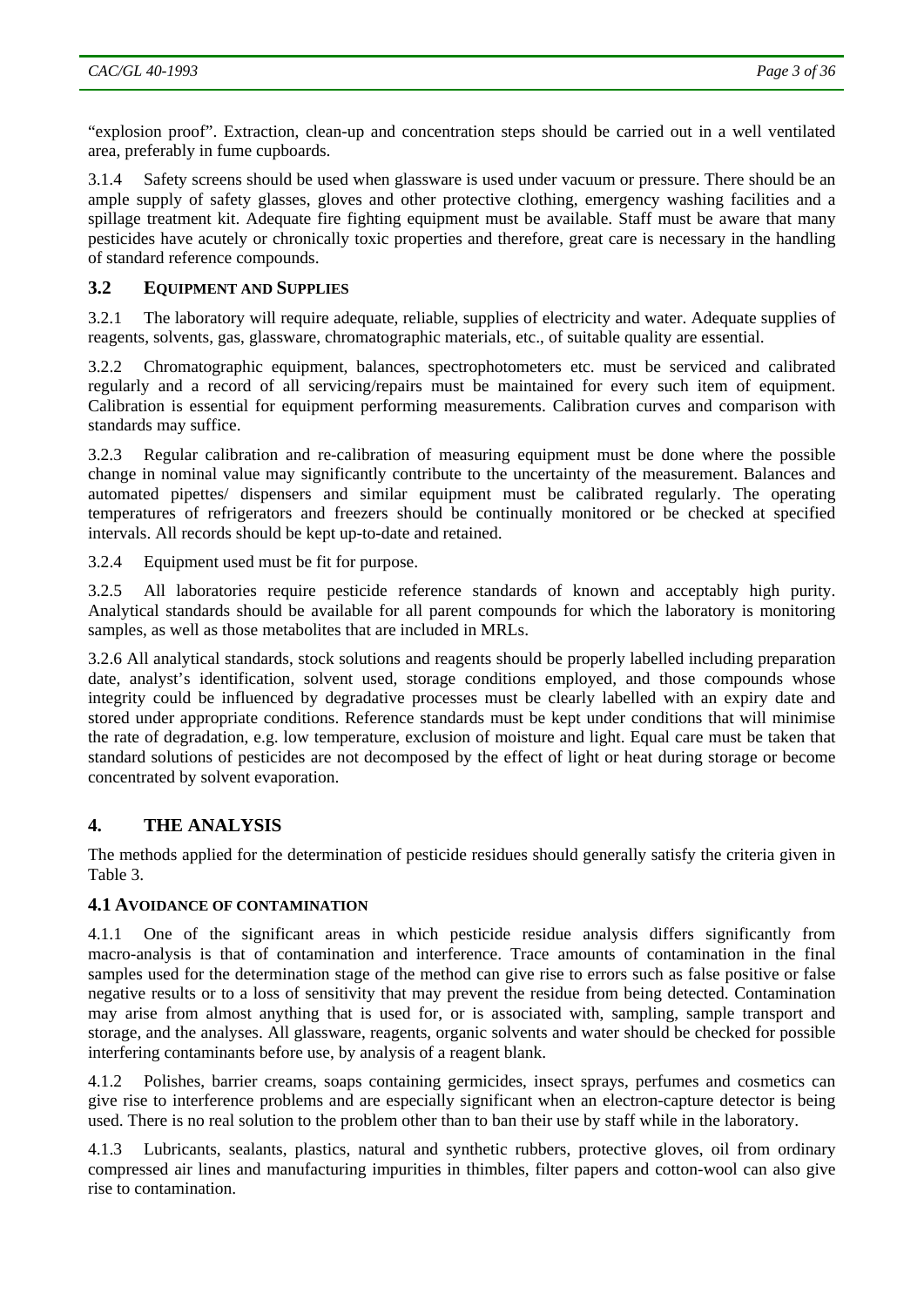<span id="page-3-0"></span>4.1.4 Chemical reagents, adsorbents and general laboratory solvents may contain, adsorb or absorb compounds that interfere in the analysis. It may be necessary to purify reagents and adsorbents and it is generally necessary to use re-distilled solvents. Deionised water is often suspect; re-distilled water is preferable, although in many instances tap water or well water may be satisfactory.

4.1.5 Contamination of glassware, syringes and gas chromatographic columns can arise from contact with previous samples or extracts. All glassware should be cleaned with detergent solution, rinsed thoroughly with distilled (or other clean) water and then rinsed with the solvent to be used. Glassware to be used for trace analysis must be kept separate and must not be used for any other purpose.

4.1.6 Pesticide reference standards should always be stored at a suitable temperature in a room separate from the main residue laboratory. Concentrated analytical standard solutions and extracts should not be kept in the same storage area.

4.1.7 Apparatus containing polyvinylchloride (PVC) should be regarded as suspect and, if shown to be a source of contamination, should not be allowed in the residue laboratory. Other materials containing plasticisers should also be regarded as suspect but PTFE and silicone rubbers are usually acceptable and others may be acceptable in certain circumstances. Sample storage containers can cause contamination and glass bottles with ground glass stoppers may be required. Analytical instrumentation ideally should be housed in a separate room. The nature and importance of contamination can vary according to the type of determination technique used and the level of pesticide residue to be determined. For instance contamination problems which are important with methods based on gas chromatography or high performance liquid chromatography, may well be less significant if a spectrophotometric determination is used, and vice versa. For relatively high levels of residues, the background interference from solvents and other materials may be insignificant in comparison with the amount of residue present. Many problems can be overcome by the use of alternative detectors. If the contaminant does not interfere with the residue determination, its presence may be acceptable.

4.1.8 Residues and formulation analyses must have completely separate laboratory facilities provided. Samples and sample preparation must be kept separate from the all residue laboratory operations in order to preclude cross contamination.

## **4.2 RECEPTION AND STORAGE OF SAMPLES**

4.2.1 Every sample received into the laboratory should be accompanied by complete information on the source of the sample, on the analysis required and on potential hazards associated with the handling of that sample.

4.2.2 On receipt, a sample must immediately be assigned a unique identification code which should accompany it through all stages of the analysis to the reporting of the results. Samples should be subject to an appropriate disposal review system and all records should be kept.

4.2.3 Sample processing and sub-sampling should be carried out using procedures that have been demonstrated to provide a representative analytical portion and to have no effect on the concentration of residues present.

4.2.4 If samples cannot be analysed immediately but are to be analysed quickly, they should be stored at  $(1 - 5 \degree C)$ , away from direct sunlight, and analysed within a few days. However, samples received deepfrozen must be kept at  $\leq$  -16 °C until analysis. In some instances, samples may require storage for a longer period before analysis. In this cases, storage temperature should be approximately - 20 °C, at which temperature enzymic degradation of pesticide residues is usually extremely slow. If prolonged storage is unavoidable, the effects of storage should be checked by analysing fortified samples stored under the same conditions for a similar period. Useful information on storage stability of pesticide residues can be found in the annual publications of FAO titled: Pesticide Residues - Evaluations prepared by the FAO/WHO JMPR, and in the information submitted by the manufacturers for supporting the registration of their pesticides.

4.2.5 When samples are to be frozen it is recommended that analytical test portions be taken prior to freezing in order to minimise the possible effect of water separation as ice crystals during storage. Care must still be taken to ensure that the entire test portion is used in the analysis.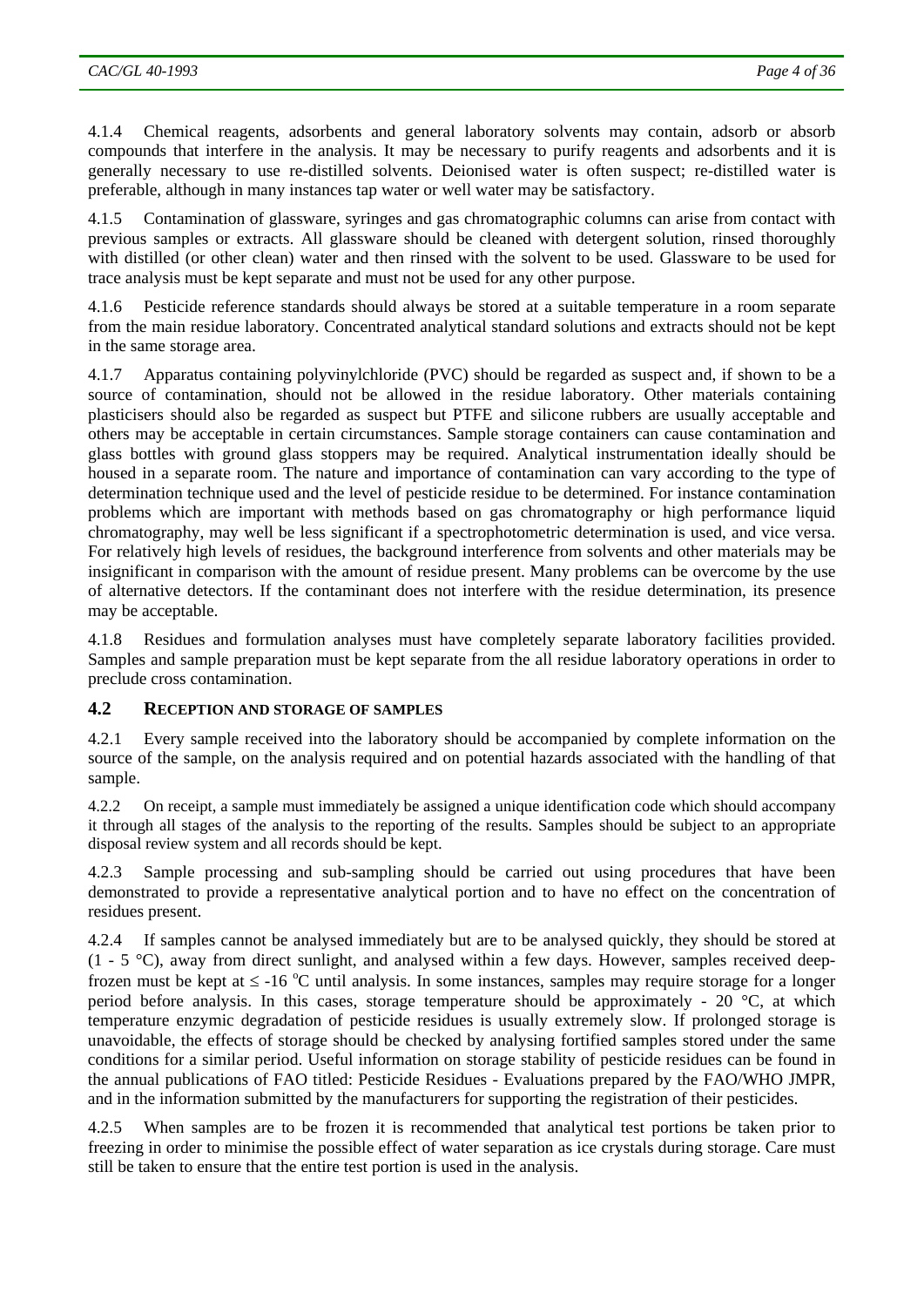l

<span id="page-4-0"></span>4.2.6 The containers must not leak. Neither the containers used for storage nor their caps or stoppers should allow migration of the analyte(s) into the storage compartment.

#### **4.3 STANDARD OPERATING PROCEDURES (SOPS)**

4.3.1 SOPs should be used for all operations. The SOPs should contain full working instructions as well as information on applicability, expected performance, internal quality control (performance verification) requirements and calculation of results. It should also contain information on any hazards arising from the method, from standards or from reagents.

4.3.2 Any deviations from a SOP must be recorded and authorised by the analyst in charge.

#### **4.4 VALIDATION OF METHODS[1](#page-4-1)**

4.4.1 Guidelines have been published for validation of analytical procedures for various purposes. The principles described in this section are considered practical and suitable for validation of pesticide residue analytical methods. The guidance is not normative. The analyst should decide on the degree of validation required to demonstrate that the method is fit for the intended purpose, and should produce the necessary validation data accordingly. For instance, the requirements for testing for compliance with MRLs or providing data for intake estimation may be quite different.

4.4.2 An analytical method is the series of procedures from receipt of a sample to the production of the final result. Validation is the process of verifying that a method is fit for the intended purpose. The method may be developed in-house, taken from the literature or otherwise obtained from a third party. The method may then be adapted or modified to match the requirements and capabilities of the laboratory and/or the purpose for which the method will be used. Typically, validation follows completion of the development of a method and it is assumed that requirements such as calibration, system suitability, analyte stability, etc., have been established satisfactorily. When validating and using a method of analysis, measurements must be made within the calibrated range of the detection system used. In general, validation will precede practical application of the method to the analysis of samples but subsequent performance verification is an important continuing aspect of the process. Requirements for performance verification data are a sub-set of those required for method validation.

Proficiency testing (or other inter-laboratory testing procedures), where practicable, provides an important means for verifying the general accuracy of results generated by a method, and provides information on the between-laboratory variability of the results. However, proficiency testing generally does not address analyte stability or homogeneity and extractability of analytes in the processed sample.

Where uncertainty data are required, this information should incorporate performance verification data and not rely solely on method validation data.

4.4.3 Whenever a laboratory undertakes method development and/or method modification, the effects of analytical variables should be established, e.g. by using ruggedness tests, prior to validation. Rigorous controls must be exercised with respect to all aspects of the method that may influence the results, such as: sample size; partition volumes; variations in the performance of the clean-up systems used; the stability of reagents or of the derivatives prepared; the effects of light, temperature, solvent and storage on analytes in extracts; the effects of solvent, injector, separation column, mobile phase characteristics (composition and flow-rate), temperature, detection system, co-extractives etc. on the determination system. It is most important that the qualitative and quantitative relationship between the signal measured and the analyte sought are established unequivocally.

4.4.4 Preference should be given to methods having multi-residue and or multi-matrix applicability. The use of representative analytes or matrices is important in validating methods. For this purpose, commodities should be differentiated sufficiently but not unnecessarily. For example, some products are available in a wide range of minor manufactured variants, or cultivated varieties, or breeds, etc. Generally, though not invariably, a single variant of a particular commodity may be considered to represent others of the same commodity but, for example, a single fruit or vegetable species must not be taken to represent all fruit or

<span id="page-4-1"></span><sup>1</sup> This section is based on the recommendations elaborated by an AOAC/FAO/IAEA Consultation held in Miskolc, Hungary, in 1999. The full document is available at [www.iaea.org/trc](http://www.iaea.org/trc) and in A. Fajgelj & A. Ambrus Principles and Practices of Method Validation, Royal Society of Chemistry, 2000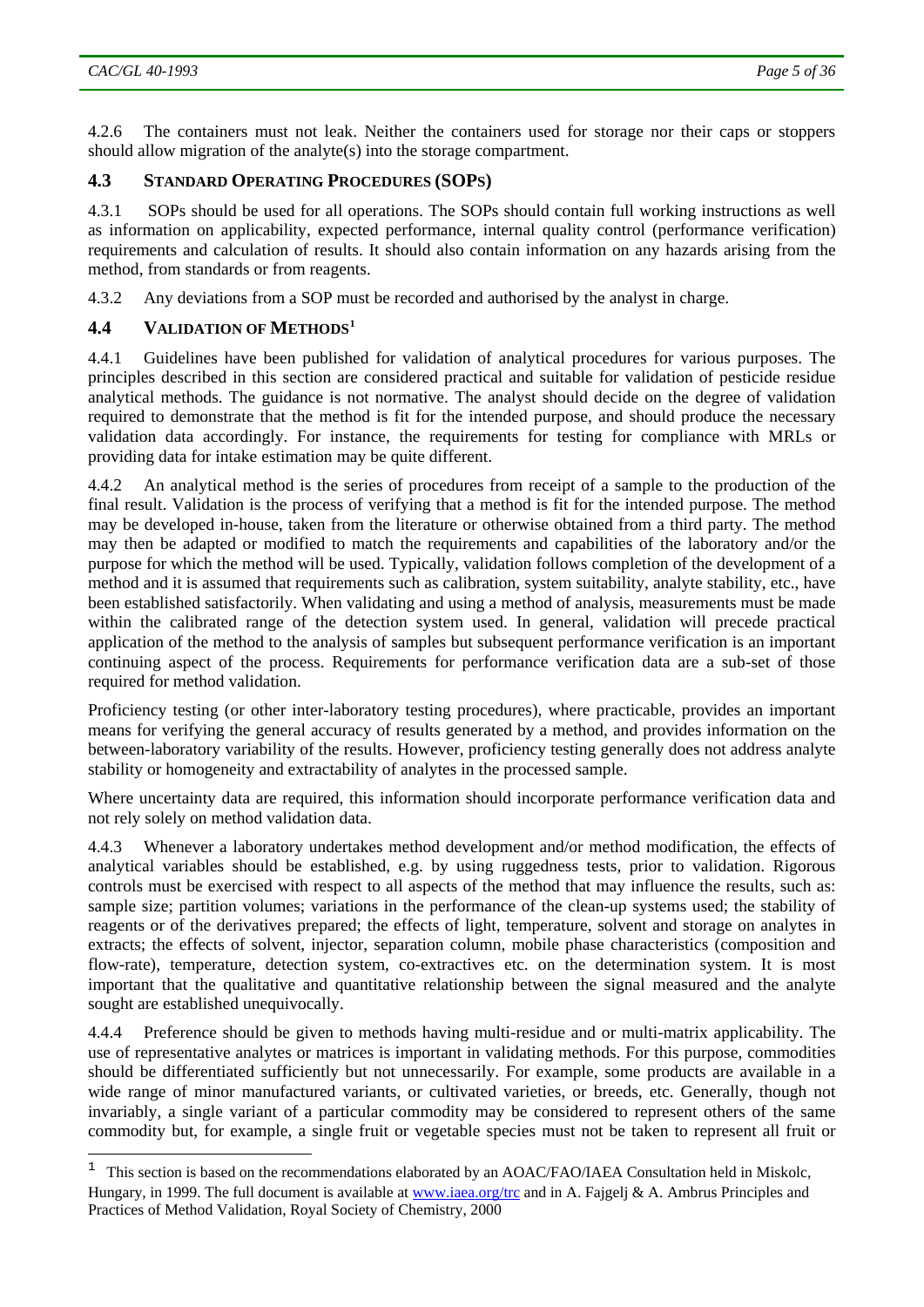vegetables (Table 5). Each case must be considered on its merits but where particular variants within a commodity are known to differ from others in their effects on method performance, analyses of those variants are required. Considerable differences in the accuracy and precision of methods, especially with respect to the determination step, may occur from species to species.

4.4.4.1 Where experience shows similar performance of extraction and clean-up between broadly similar commodities/sample matrices, a simplified approach may be adopted for performance validation. A representative commodity may be selected from Table 5 to represent each commodity group having common properties, and used for validation of the procedure or method. In Table 5, the commodities are classified  $\alpha$ ccording to the Codex Classification<sup>[2](#page-5-0)</sup>.

Some examples of how far the validation data may be extended to other commodities are:

- **cereals**, validation for whole grains cannot be taken to apply to bran or bread but validation for wheat grain may apply to barley grain or wheat four;
- **animal products**, validation for muscle should not be taken to apply to fat or offal but validation for chicken fat may apply to cattle fat;
- **fruit and vegetables**, validation for a whole fresh product cannot be taken to apply to the dried product but validation for cabbages may apply to Brussels sprouts.

4.4.4.2 Similarly representative analytes may be used to assess the performance of a method. Compounds may be selected to cover physical and chemical properties of analytes that are intended to be determined by the method. The selection of representative analytes should be made based on the purpose and scope of analysis taking into account the following.

(a) The representative analytes selected should:

(i) possess sufficiently wide range of physico-chemical properties to include those of represented analytes;

(ii) be those which are likely to be detected regularly, or for which critical decisions will be made based on the results.

- (b) As far as practicable, all analytes included in the initial validation process should be those which will have to be tested regularly and which can be determined simultaneously by the determination system used.
- (c) The concentration of the analytes used to characterise a method should be selected to cover the accepted limits (AL, see Glossary) of all analytes planned to be sought in all commodities. Therefore the selected representative analytes should include, among others, those which have high and low ALs. Consequently, the fortification levels used in performance testing with representative analytes/representative commodities may not necessarily correspond to the actual ALs.

4.4.5 Where appropriate data are already available, it may not be necessary for the analyst to perform all the tests. However, all required information must be included or referred to in the validation records. Table 1 provides an overview of parameters to be assessed for method validation according to the status of the method to be validated. Specific parameters and criteria to be assessed are listed in table 2. Parameters to be assessed should be restricted to those that are appropriate both to the method and to the purpose for which the particular method is to be applied. In many cases, performance characteristics with respect to several parameters may be obtained simultaneously using a single experiment. Test designs where different factors are changed at the same time (factorial experiment designs), may help to minimise the resources required. The performance of the analytical method should be checked, both during its development and during its subsequent use as indicated in section 4.5, according to the criteria given in Table 3.

4.4.6 Individual (single residue) methods should be fully validated with all analyte(s) and sample materials specified for the purpose, or using sample matrices representative of those to be tested by the laboratory.

 $\overline{\phantom{a}}$ 

<span id="page-5-0"></span><sup>&</sup>lt;sup>2</sup> Codex Classification of Foods and Animal Feeds (CAC/MISC 4-1993)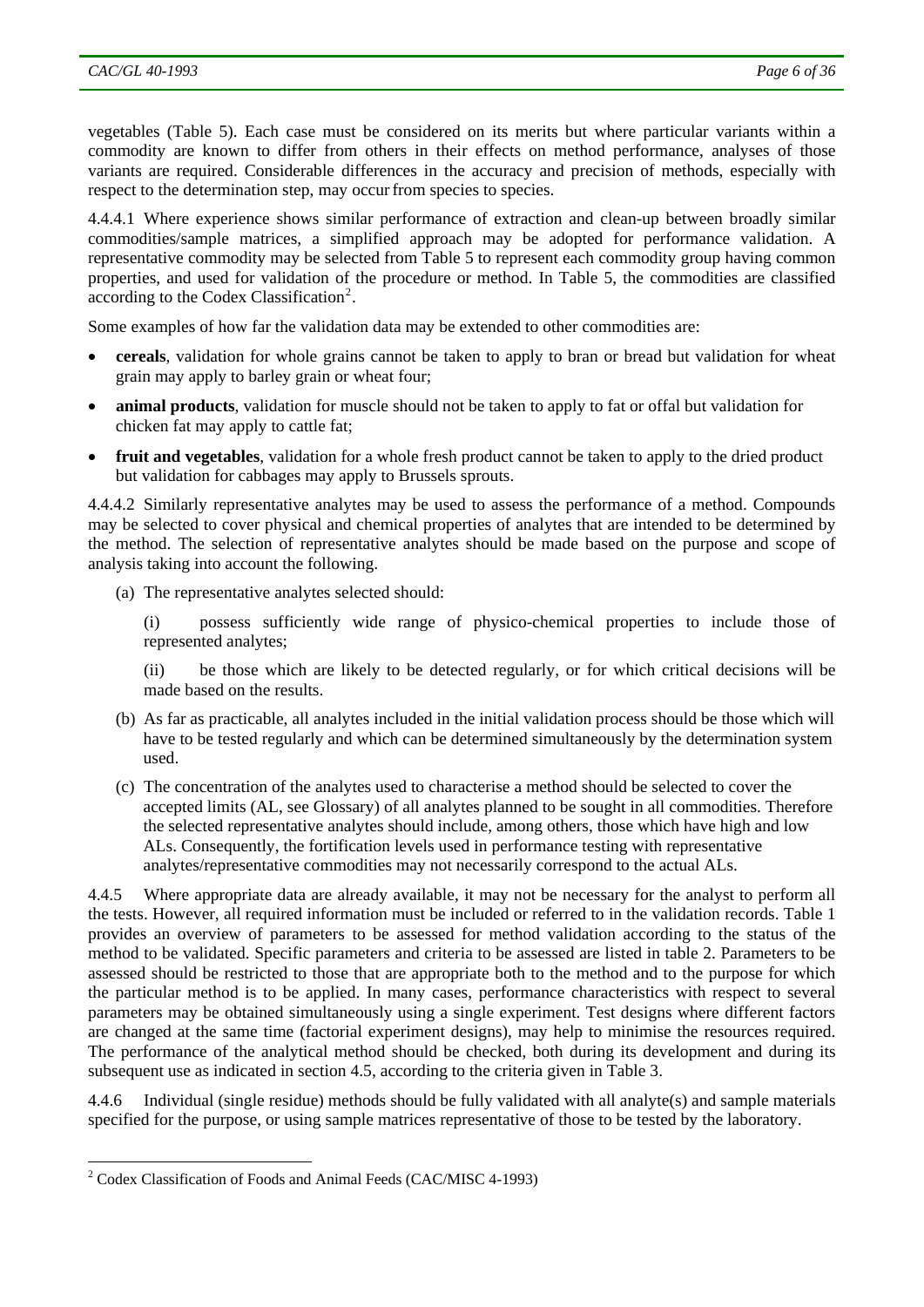<span id="page-6-0"></span>4.4.7 Group specific methods (GSM) should be validated initially with one or more representative commodities and a minimum of two representative analytes selected from the group.

4.4.8 MRMs may be validated with representative commodities and representative analytes.

#### **4.5 PERFORMANCE VERIFICATION**

- 4.5.1 The main purposes of performance verification are to:
	- *monitor the performance of the method under the actual conditions prevailing during its use;*
	- *take into account the effect of inevitable variations caused by, for instance, the composition of samples, performance of instruments, quality of chemicals, varying performance of analysts and laboratory environmental conditions;*
	- *demonstrate that the performance characteristics of the method are broadly similar to those established at method validation, showing that the method is under "statistical control", and the accuracy and uncertainty of the results are comparable to those expected of the method. For this purpose, data obtained during method validation may be updated with data collected from performance verification during the regular use of the method.*

The results of internal quality control provide essential information on the long term reproducibility and other performance characteristics of the method including the analytes and commodities which were incorporated during the extension of the method.

The basic performance characteristics to be tested and the appropriate test procedures are described in Table  $\mathcal{D}_{\mathcal{L}}$ 

For effective performance verification, analyse samples concurrently with appropriate quality control analyses (blank and recovery determinations, reference materials, etc.). Control charts may be used to check for trends in performance of the method and to ensure that statistical control is maintained.

#### *4.5.2 Construction and use of control charts*

4.5.2.1 Control charts may be a useful tool for demonstrating the performance of a method and the reproducibility of its selected parameter. One example for that is the control chart for recoveries. Its application depends on the tasks of the laboratory. When a large number of the same type of sample is analysed for the same active ingredients the control chart is based on the mean recovery and its standard deviation obtained during the regular use of the method. When small numbers of each of a large variety of samples are analysed for a great number of analytes with a multi-residue procedure the control charts cannot be applied in the usual way. In such cases, initially a control chart is constructed with the average recovery (Q) of representative analytes in representative matrices and the typical within-laboratory reproducibility coefficient of variation  $(CV<sub>Atyp</sub>)$ , obtained as described below. When the average recovery data and their coefficient of variation obtained during method validation for individual analyte/sample matrices are not statistically different, each can be considered as an estimate of the true recovery and precision of the method, and with their appropriate combination the typical recovery  $(Q_{\text{two}})$  and coefficient of variation  $(CV_{\text{Atvo}})$  of the method can be established and used for constructing the initial control chart. The warning and action limits are  $Q_{typ} \pm 2*CV_{Atyp}*Q$  and  $Q_{typ} \pm 3*CV_{Atyp}*Q$ , respectively.

4.5.2.2 When the method is applied for regular analysis of various analyte/matrix combinations represented during the validation of the method, the individual recoveries are plotted on the chart. The reproducibility of the method during its normal use may be somewhat higher than obtained at the validation of the method. Therefore, if some of the recoveries are outside the warning limits or occasionally the action limits, but they are within the ranges calculated from the  $CV<sub>A</sub>$  values specified in Table 3, no special action is required.

4.5.2.3 Based on the additional 15-20 recovery tests performed during the regular use of the method, as part of performance verification, the mean or typical recovery and the  $CV_A$  shall be recalculated and a new control chart constructed which reflects the long term reproducibility of the application of the method. The new parameters established must be within the acceptable ranges specified in Table 3.

4.5.2.4 If this is not achievable, for example in the case of particularly problematic analytes, results from samples should be reported as having poorer accuracy or precision than is normally associated with pesticide residues determination.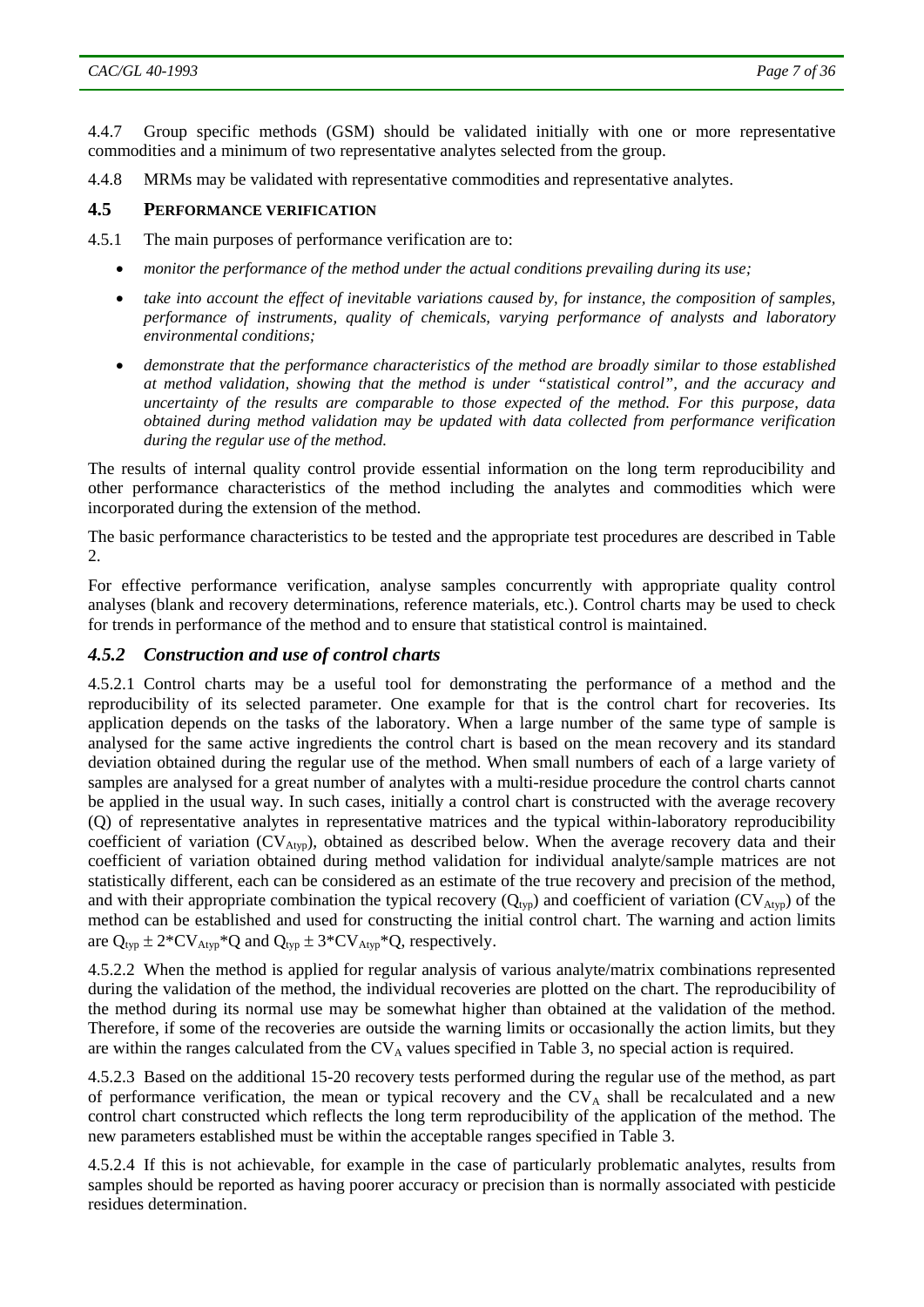<span id="page-7-0"></span>4.5.2.5 During the regular use of the method, if the average of the first ≥10 recovery tests for a particular analyte/sample matrix is significantly different  $(P=0.05)$  from the average recovery obtained for the representative analyte/sample matrices, the  $Q_{typ}$  and  $CV_{typ}$  are not applicable. Calculate new warning and action limits for the particular analyte/sample matrix, applying the new average recovery and the CV values measured.

4.5.2.6 If performance verification data repeatedly fall outside the warning limits (1 in 20 measurements outside the limit is acceptable), the application conditions of the method must be checked, the sources of error(s) identified, and the necessary corrective actions taken before use of the method is continued.

4.5.2.7 If performance verification data are outside the refined action limits established according to 4.5.2.1 to 4.5.2.3 section, the analytical batch involved (or at least samples in which residues found are ≥0.7 AL or 0.5 AL, for regularly and occasionally detected analytes, respectively) should be repeated.

4.5.2.8 Re-analysis of analytical portions of positive samples is another powerful way of performance verification. Their results can be used to calculate the overall within-laboratory reproducibility of the method  $(CV_{Ltvp})$  in general or for a particular analyte/sample matrix. In this case, the  $CV_{Ltvp}$  will also include the uncertainty of sample processing, but will not indicate if the analyte is lost during the process.

# **4.6 CONFIRMATORY TESTS**

4.6.1 When analyses are performed for monitoring or enforcement purposes, it is especially important that confirmatory data are generated before reporting on samples containing residues of pesticides that are not normally associated with that commodity, or where MRLs appear to have been exceeded. Samples may contain interfering chemicals that may be misidentified as pesticides. Examples in gas chromatography include the responses of electron-capture detectors to phthalate esters and of phosphorus-selective detectors to compounds containing sulphur and nitrogen. As a first step, the analysis should be repeated using the same method, if only one portion was analyzed initially. This will provide evidence of the repeatability of the result, if the residue is confirmed. It should be noted that the only evidence supporting the absence of detectable residues is provided by the performance verification data.

4.6.2 Confirmatory tests may be quantitative and/or qualitative but, in most cases, both types of information will be required. Particular problems occur when residues must be confirmed at or about the limit of determination but, although it is difficult to quantify residues at this level, it is essential to provide adequate confirmation of both level and identity.

4.6.3 The need for confirmatory tests may depend upon the type of sample or its known history. In some crops or commodities, certain residues are frequently found. For a series of samples of similar origin, which contain residues of the same pesticide, it may be sufficient to confirm the identity of residues in a small proportion of the samples selected randomly. Similarly, when it is known that a particular pesticide has been applied to the sample material there may be little need for confirmation of identity, although a randomly selected results should be confirmed. Where "blank" samples are available, these should be used to check the occurrence of possible interfering substances.

4.6.4 Depending upon the initial technique of determination, an alternative procedure which may be a different detection technique, may be necessary for verification of quantity. For qualitative confirmation (identity) the use of mass-spectral data, or a combination of techniques based on different physico-chemical properties, is desirable (see Table 6).

4.6.5 The necessary steps to positive identification are a matter of judgement on the analyst's part and particular attention should be paid to the choice of a method that would minimise the effect of interfering compounds. The technique(s) chosen depend(s) upon the availability of suitable apparatus and expertise within the testing laboratory. Some alternative procedures for confirmation are given in Table 6.

#### **4.7 MASS SPECTROMETRY**

4.7.1 Residue data obtained using mass spectrometry can represent the most definitive evidence and, where suitable equipment is available, it is the confirmatory technique of choice. The technique can also be used for residue screening purposes. Mass spectrometric determination of residues is usually carried out in conjunction with a chromatographic separation technique to provide retention time, ion mass/charge ratio and ion abundance data simultaneously. The particular separation technique, the mass spectrometer, the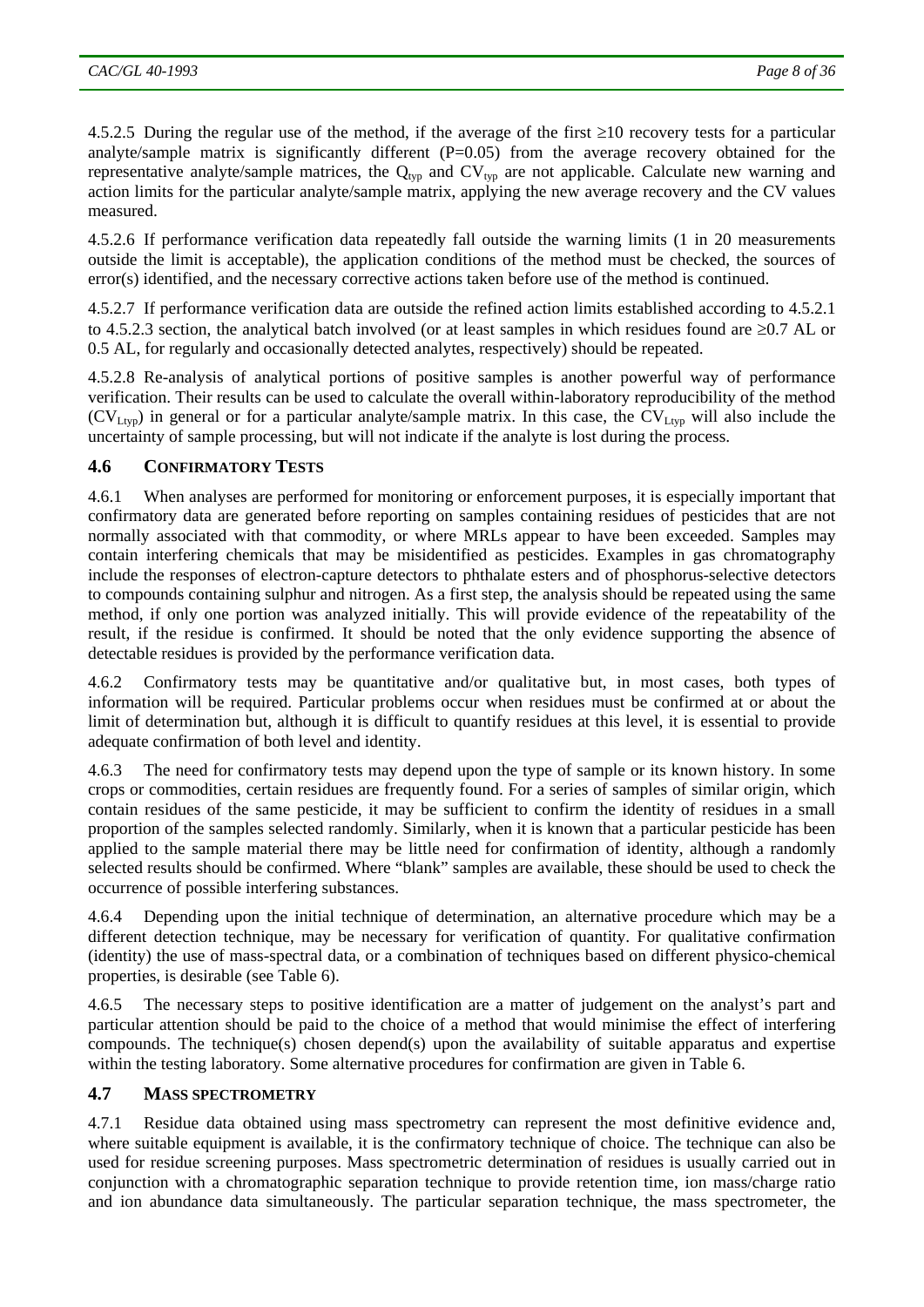<span id="page-8-0"></span>interface between them and the range of pesticides to be analysed are usually interdependent and no single combination is suitable for the analysis of all compounds. Quantitative transmission of labile analytes through the chromatographic system and interface is subject to problems similar to those experienced with other detectors. The most definitive confirmation of the presence of a residue is the acquisition of its "complete" electron-impact ionisation mass spectrum (in practice generally from m/z50 to beyond the molecular ion region). The relative abundances of ions in the spectrum and the absence of interfering ions are important considerations in confirming identity. This mode of analysis is one of the least selective and interference from contaminants introduced during the production or storage of extracts should be scrupulously avoided. Mass spectrometer data systems permit underlying interference (eg column bleed) signals to be removed by "background subtraction" but this technique must be used with caution. Increased sensitivity can usually be achieved by means of limited mass range scanning or by selected ion monitoring but the smaller the number of ions monitored (especially if these are of low mass), the less definitive are the data produced. Additional confirmation of identity may be obtained (i) by the use of an alternative chromatographic column; (ii) by the use of an alternative ionisation technique (eg chemical ionisation); (iii) by monitoring further reaction products of selected ions by tandem mass spectrometry (MS/MS or MS<sup>n</sup>); or (iv) by monitoring selected ions at increased mass resolution. For quantification, the ions monitored should be those that are the most specific to the analyte, are subject to least interference and provide good signal-to-noise ratios. Mass spectrometric determinations should satisfy similar analytical quality control criteria to those applied to other systems.

4.7.2 Confirmation of residues detected following separation by HPLC is generally more problematic than where gas chromatography is used. If detection is by UV absorption, production of a complete spectrum can provide good evidence of identity. However, UV spectra of some pesticides are poorly diagnostic, being similar to those produced by many other compounds possessing similar functional groups or structures, and co-elution of interfering compounds can create additional problems. UV absorption data produced at multiple wavelengths may support or refute identification but, in general, they are not sufficiently characteristic on their own. Fluorescence data may be used to support those obtained by UV absorption. LC-MS can provide good supporting evidence but, because the spectra generated are generally very simple, showing little characteristic fragmentation, results produced from LC-MS are unlikely to be definitive. LC-MS/MS is a more powerful technique, combining selectivity with specificity, and often provides good evidence of identity. LC-MS techniques tend to be subject to matrix effects, especially suppression, and therefore confirmation of quantity may require the use of standard addition or isotopically-labelled standards. Derivatisation may also be used for confirmation of residues detected by HPLC (paragraph 4.6.5.4).

4.7.3 In some instances, confirmation of gas chromatographic findings is most conveniently achieved by TLC. Identification is based on two criteria, Rf value and visualisation reaction. Detection methods based on bioassays (e.g. enzyme -, fungal groth or chloroplast inhibition) are especially suitable for qualitative confirmation as they are specific to certain type of compounds, sensitive and normally very little affected by the co-extracts. The scientific literature contains numerous references to the technique, the IUPAC Report on Pesticides (13) (Bátora, V., Vitorovic, S.Y., Thier, H.-P. and Klisenko, M.A.; Pure & Appl. Chem., 53, 1039-1049 (1981)) reviews the technique and serves as a convenient introduction. The quantitative aspects of thin-layer chromatography are, however, limited. A further extension of this technique involves the removal of the area on the plate corresponding to the Rf of the compound of interest followed by elution from the layer material and further chemical or physical confirmatory analysis. A solution of the standard pesticide should always be spotted on the plate alongside the sample extract to obviate any problems of nonrepeatability of Rf. Over-spotting of extract with standard pesticide can also give useful information. The advantages of thin layer chromatography are speed, low cost and applicability to heat sensitive materials; disadvantages include (usually) lower sensitivity and separation power than instrumental chromatographic detection techniques and need for more efficient cleanup in case of detections based on chemicals colour reactions.

#### **4.8 DERIVATISATION**

This area of confirmation may be considered under three broad headings.

#### **(a) Chemical reactions**

Small-scale chemical reactions resulting in degradation, addition or condensation products of pesticides, followed by re-examination of the products by chromatographic techniques, have frequently been used. The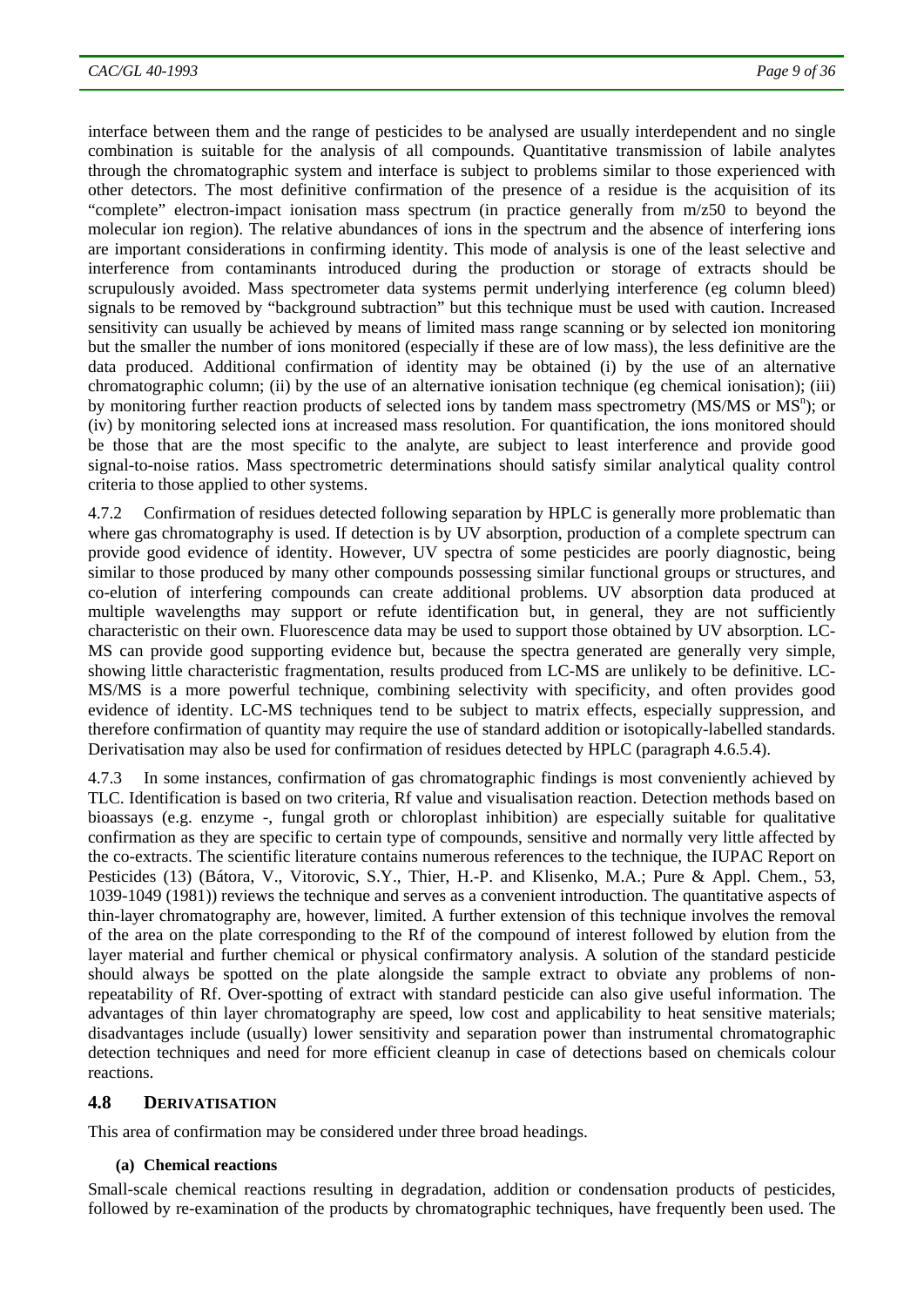<span id="page-9-0"></span>reactions result in products possessing different retention times and/or detector response from those of the parent compound. A sample of standard pesticide should be treated alongside the suspected residue so that the results from each maybe directly compared. A fortified extract should also be included to prove that the reaction has proceeded in the presence of sample material. Interference may occur where derivatives are detected by means of properties of the derivatising reagent. A review of chemical reactions which have been used for confirmatory purposes has been published by Cochrane, W.P. (Chemical derivatisation in pesticide analysis, Plenum Press, NY (1981)). Chemical reactions have the advantages of being fast and easy to carry out, but specialised reagents may need to be purchased and/or purified.

#### **(b) Physical reactions**

A useful technique is the photochemical alteration of a pesticide residue to give one or more products with a reproducible chromatographic pattern. A sample of standard pesticide and fortified extract should always be treated in a similar manner. Samples containing more than one pesticide residue may give problems in the interpretation of results. In such cases pre-separation of specific residues may be carried out using TLC, HPLC or column fractionation prior to reaction.

#### **(c) Other methods**

Many pesticides are susceptible to degradation/transformation by enzymes. In contrast to normal chemical reactions, these processes are very specific and generally consist of oxidation, hydrolysis or de-alkylation. The conversion products possess different chromatographic characteristics from the parent pesticide and may be used for confirmatory purposes if compared with reaction products using standard pesticides.

#### **4.9 THE CONCEPT OF LOWEST CALIBRATED LEVEL (LCL)**

4.9.1 When the objective of the analysis is to monitor and verify the compliance with MRLs or other ALs, the residue methods must be sufficiently sensitive to reliably determine the residues likely to be present in a crop or an environmental sample at or around the MRL or AL. However, for this purpose it is not necessary to use methods with sufficient sensitivity to determine residues at levels two or more orders of magnitude lower. Methods developed to measure residues at very low levels usually become very expensive and difficult to apply. The use of LCL (see Glossary) would have the advantage of reducing the technical difficulty of obtaining the data and would also reduce costs. The following proposals for LCLs in various samples may be useful in enabling the residue chemist to devise suitable methods.

4.9.2 For active ingredients with agreed MRLs, the LCL can be specified as a fraction of the MRL. For analytical convenience this fraction will vary and could be as follows:

| $MRL$ (mg/kg)      | $LCL$ (mg/kg)                         |
|--------------------|---------------------------------------|
| 5 or greater       | 0 <sub>5</sub>                        |
| $0.5$ up to 5      | 0.1 increasing to 0.5 for higher MRLs |
| $0.05$ up to $0.5$ | 0.02 increasing to 0.1 for MRLs       |
| less than $0.05$   | $0.5 \times MRL$                      |
|                    |                                       |

When the MRL is set at the limit of determination of the analytical method, the LCL will also be at this level.

#### **4.10 EXPRESSION OF RESULTS**

For regulatory purposes, only confirmed data should be reported, expressed as defined by the MRL. Null values should be reported as being less than lowest calibrated level, rather than less than a level calculated by extrapolation. Generally results are not corrected for recovery, and they may only be corrected if the recovery is significantly different from 100%. If results are reported corrected for recovery, then both measured and corrected values should be given. The basis for correction should also be reported. Where positive results obtained by replicate determinations (e.g. on different GC columns, with different detectors or based on different ions of mass spectra) of a single test portion (sub-sample), the lowest valid value obtained should be reported. Where positive results derive from analysis of multiple test portions, the arithmetic mean of the lowest valid values obtained from each test portion should be reported. Taking into account, in general, a 20-30% relative precision, the results should be expressed only with 2 significant figures (e.g.: 0.11, 1.1, 11 and  $1.1x10<sup>2</sup>$ ). Since at lower concentrations the precision may be in the range of 50%, the residue values below 0.1 should be expressed with one significant figure only.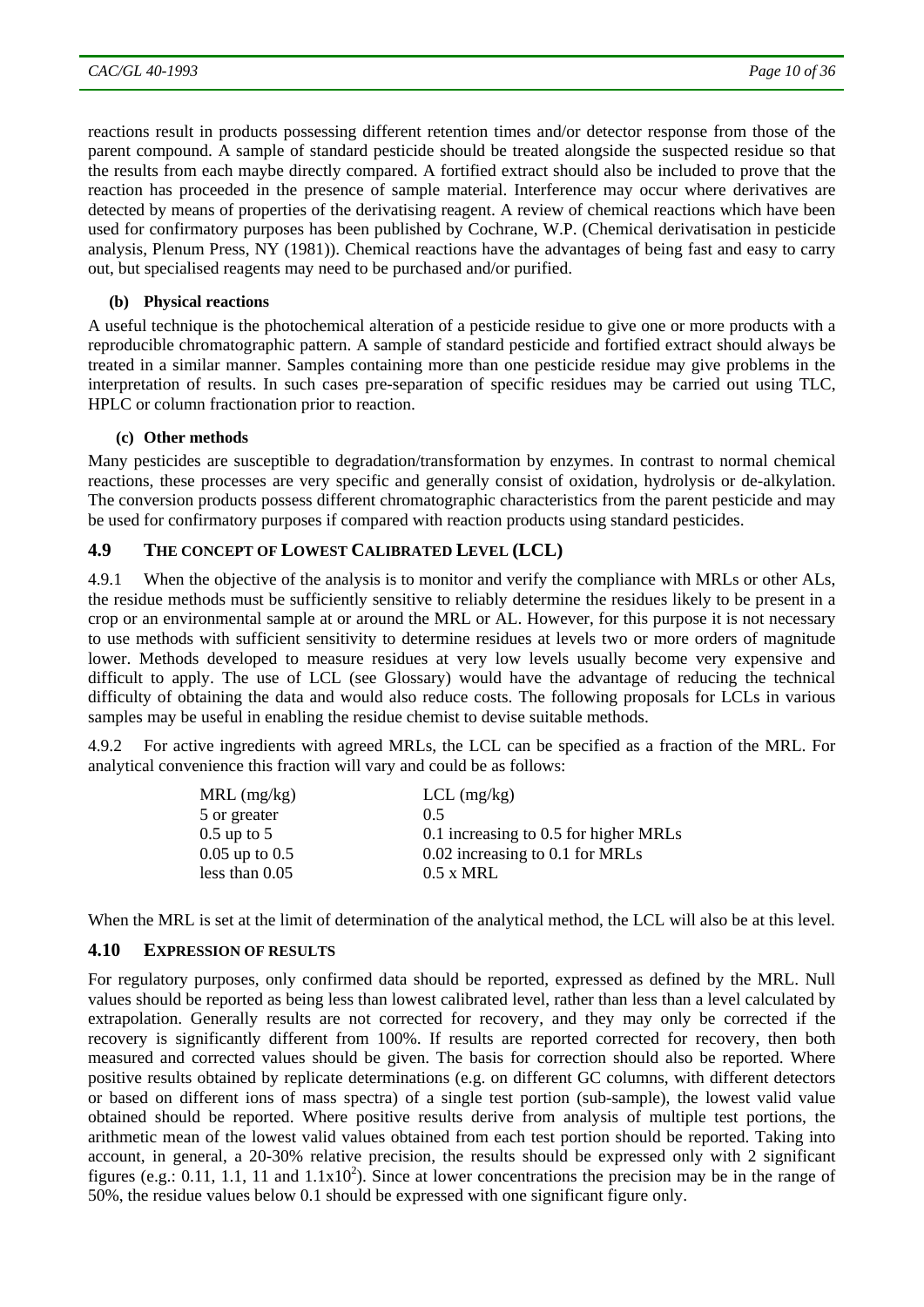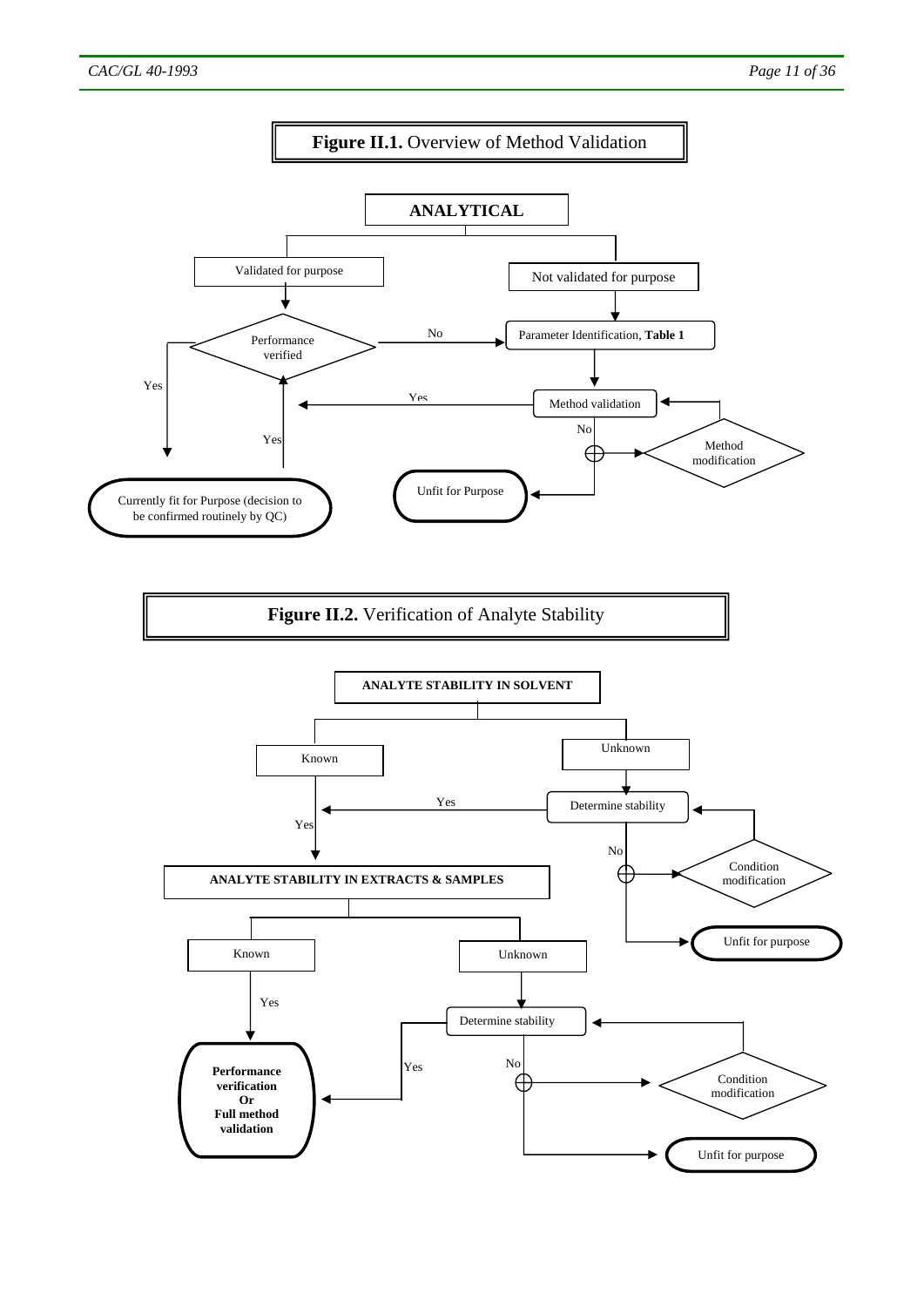# **Table 1 Summary of parameters to be assessed for method validation**

|                                                                                                     |                                                                                                | Existing analytical method, for which previous tests of the parameter have<br>shown that it is valid for one or more analyte/matrix combinations |                                                |                                                                | Modification of an                                                                                                           | New method, not yet                                                                                                                                                                                | <b>Experiment types</b>                                                                                                                                                                                     |                                                                   |
|-----------------------------------------------------------------------------------------------------|------------------------------------------------------------------------------------------------|--------------------------------------------------------------------------------------------------------------------------------------------------|------------------------------------------------|----------------------------------------------------------------|------------------------------------------------------------------------------------------------------------------------------|----------------------------------------------------------------------------------------------------------------------------------------------------------------------------------------------------|-------------------------------------------------------------------------------------------------------------------------------------------------------------------------------------------------------------|-------------------------------------------------------------------|
| Parameters to be.<br>tested                                                                         | Performance<br>verification*                                                                   | Additional<br>matrix                                                                                                                             | Additional<br>analyte                          | Much lower<br>concentration<br>of analyte                      | Another<br>laboratory                                                                                                        | existing method                                                                                                                                                                                    | validated                                                                                                                                                                                                   | which may be<br>combined                                          |
| Specificity (show<br>that the detected<br>signal is due to the<br>analyte, not another<br>compound) | No (provided<br>criteria for<br>matrix blanks<br>and<br>confirmation<br>of analyte are<br>met) | Yes, if<br>interference<br>from matrix<br>is apparent in<br>QC                                                                                   | Yes                                            | Yes, if<br>interference<br>from matrix<br>is apparent in<br>QC | Rigorous<br>checks not<br>necessary if<br>the<br>performance<br>of the<br>determination<br>system is<br>similar or<br>better | Yes or No.<br>Rigorous checks<br>may be necessary if<br>the determination<br>system is<br>fundamentally<br>different or where<br>the extent of<br>interferences from<br>the matrix is<br>uncertain | Yes. Rigorous checks<br>may be necessary if<br>the determination<br>system is different or<br>where the extent of<br>interferences from the<br>matrices are uncertain,<br>compared with<br>existing methods |                                                                   |
| Analytical Range,<br>Recovery through<br>extraction, clean-up,<br>derivatisation and<br>measurement | Yes                                                                                            | Yes                                                                                                                                              | Yes                                            | Yes                                                            | Yes                                                                                                                          | Yes                                                                                                                                                                                                | Yes                                                                                                                                                                                                         | Calibration range<br>Analytical range<br>LOD/LOQ<br>Matrix effect |
| Calibration range for<br>determination of<br>analyte                                                | N <sub>o</sub>                                                                                 | N <sub>o</sub>                                                                                                                                   | Yes                                            | Yes                                                            | Yes, for<br>representative<br>analytes                                                                                       | Yes, for<br>representative<br>analytes                                                                                                                                                             | Yes, for representative<br>analytes                                                                                                                                                                         | Linearity,<br>reproducibility and<br>signal/noise                 |
| LOD and LOQ                                                                                         | N <sub>o</sub>                                                                                 | Yes, (partial<br>if matrix is<br>from a<br>represented<br>class)                                                                                 | Yes, partial<br>for<br>represented<br>analytes | Yes                                                            | Yes                                                                                                                          | Yes                                                                                                                                                                                                | Yes                                                                                                                                                                                                         | Lowest calibrated<br>level, and low level<br>spike recovery data  |
| Reporting Limit,<br><b>LCL</b>                                                                      | Yes                                                                                            | N <sub>o</sub>                                                                                                                                   | N <sub>o</sub>                                 | N <sub>o</sub>                                                 | N <sub>o</sub>                                                                                                               | N <sub>o</sub>                                                                                                                                                                                     | N <sub>o</sub>                                                                                                                                                                                              |                                                                   |
| Analyte stability in                                                                                | N <sub>o</sub>                                                                                 | Yes, unless                                                                                                                                      | Yes, unless                                    | Yes                                                            | N <sub>o</sub>                                                                                                               | No, unless                                                                                                                                                                                         | Yes, if extraction/final                                                                                                                                                                                    |                                                                   |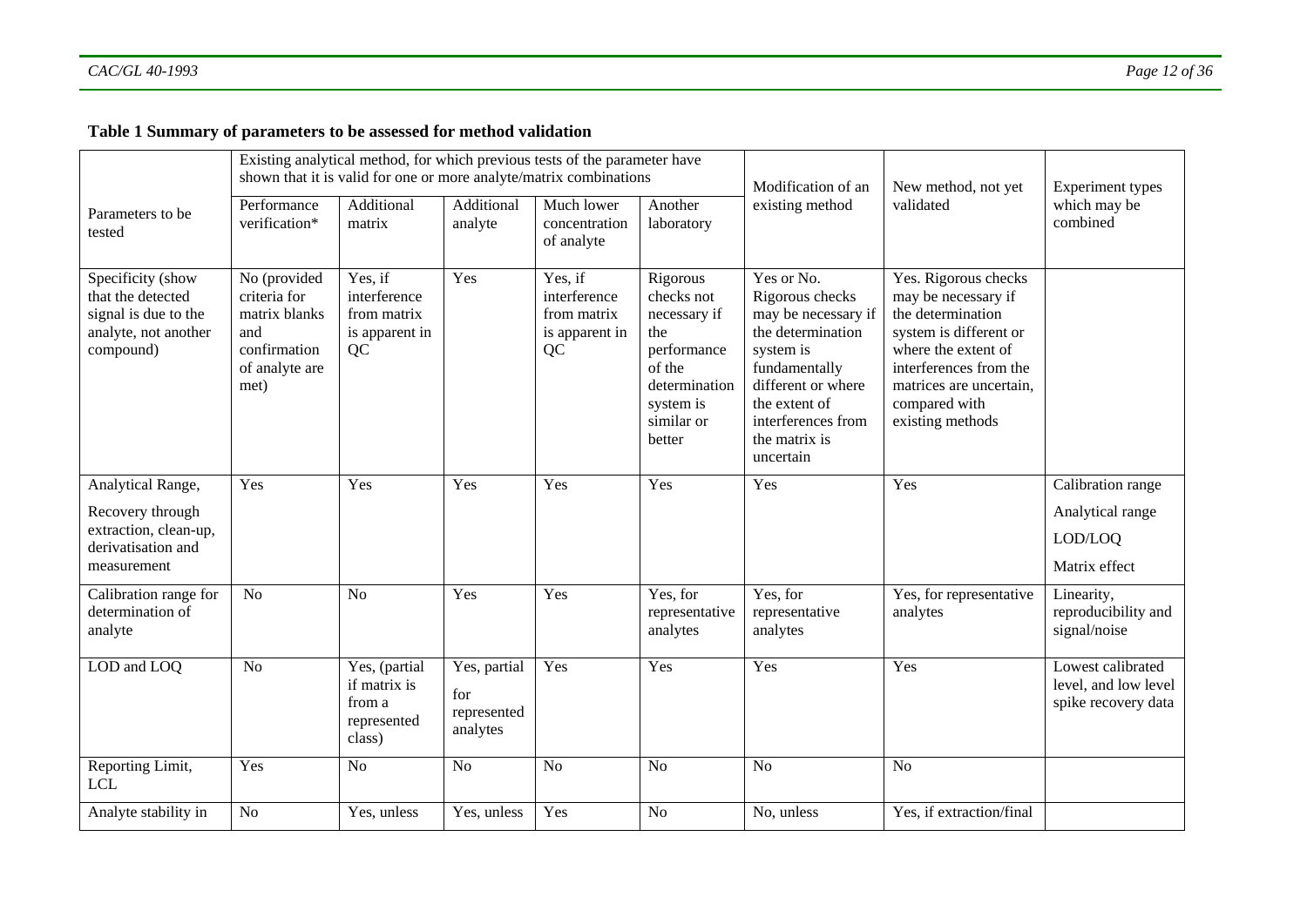|                                                                |                              | Existing analytical method, for which previous tests of the parameter have<br>shown that it is valid for one or more analyte/matrix combinations |                                            |                                           | Modification of an                           | New method, not yet                                                                                     | Experiment types                                                                                                                                     |                                   |
|----------------------------------------------------------------|------------------------------|--------------------------------------------------------------------------------------------------------------------------------------------------|--------------------------------------------|-------------------------------------------|----------------------------------------------|---------------------------------------------------------------------------------------------------------|------------------------------------------------------------------------------------------------------------------------------------------------------|-----------------------------------|
| Parameters to be<br>tested                                     | Performance<br>verification* | Additional<br>matrix                                                                                                                             | Additional<br>analyte                      | Much lower<br>concentration<br>of analyte | Another<br>laboratory                        | existing method                                                                                         | validated                                                                                                                                            | which may be<br>combined          |
| sample extracts <sup><math>\overline{z}</math></sup>           |                              | matrix is<br>from a<br>represented<br>class                                                                                                      | the analyte<br>is<br>represented           |                                           |                                              | extraction/final<br>solvent is different,<br>or the clean-up is<br>less stringent                       | solvent is different<br>from that used in an<br>existing method, or the<br>clean-up is less<br>stringent, compared<br>with existing methods<br>used. |                                   |
| Analyte stability<br>during sample<br>storage $e^{E.9}$        | Yes                          | Yes                                                                                                                                              | Yes,                                       | Ideally                                   | N <sub>o</sub>                               | N <sub>o</sub>                                                                                          | N <sub>o</sub>                                                                                                                                       |                                   |
| Extraction<br>efficiency $\Xi$ <sup>0</sup>                    | N <sub>o</sub>               | Ideally                                                                                                                                          | Ideally                                    | Ideally                                   | N <sub>o</sub>                               | No, unless different<br>extraction<br>conditions<br>employed                                            | Yes, unless previously<br>tested extraction<br>procedure is used.                                                                                    |                                   |
| Homogeneity <sup><math>E</math></sup> of<br>analytical samples | $Yes \cong$                  | No, unless<br>the matrix is<br>substantially<br>different                                                                                        | No                                         | N <sub>o</sub>                            | No, unless<br>the<br>equipment is<br>changed | No, unless the<br>equipment is<br>changed                                                               | Yes, unless a<br>previously tested<br>sample processing<br>procedure is used                                                                         | See below                         |
| Analyte stability in<br>sample processing $E$                  | N <sub>o</sub>               | Yes, unless a<br>represented<br>matrix                                                                                                           | Yes, unless<br>a<br>represented<br>analyte | Ideally                                   | No                                           | No, unless<br>procedure involves<br>higher temperature,<br>longer time,<br>coarser<br>comminution, etc. | No, unless procedure<br>involves higher<br>temperature, longer<br>time, finer<br>comminution, etc. than<br>validated procedures.                     | Repeatability,<br>reproducibility |

\* On-going quality control

 $E$  If relevant information is not available

= Representative analytes may be chosen on the basis of hydrolysis, oxidation and photolysis characteristics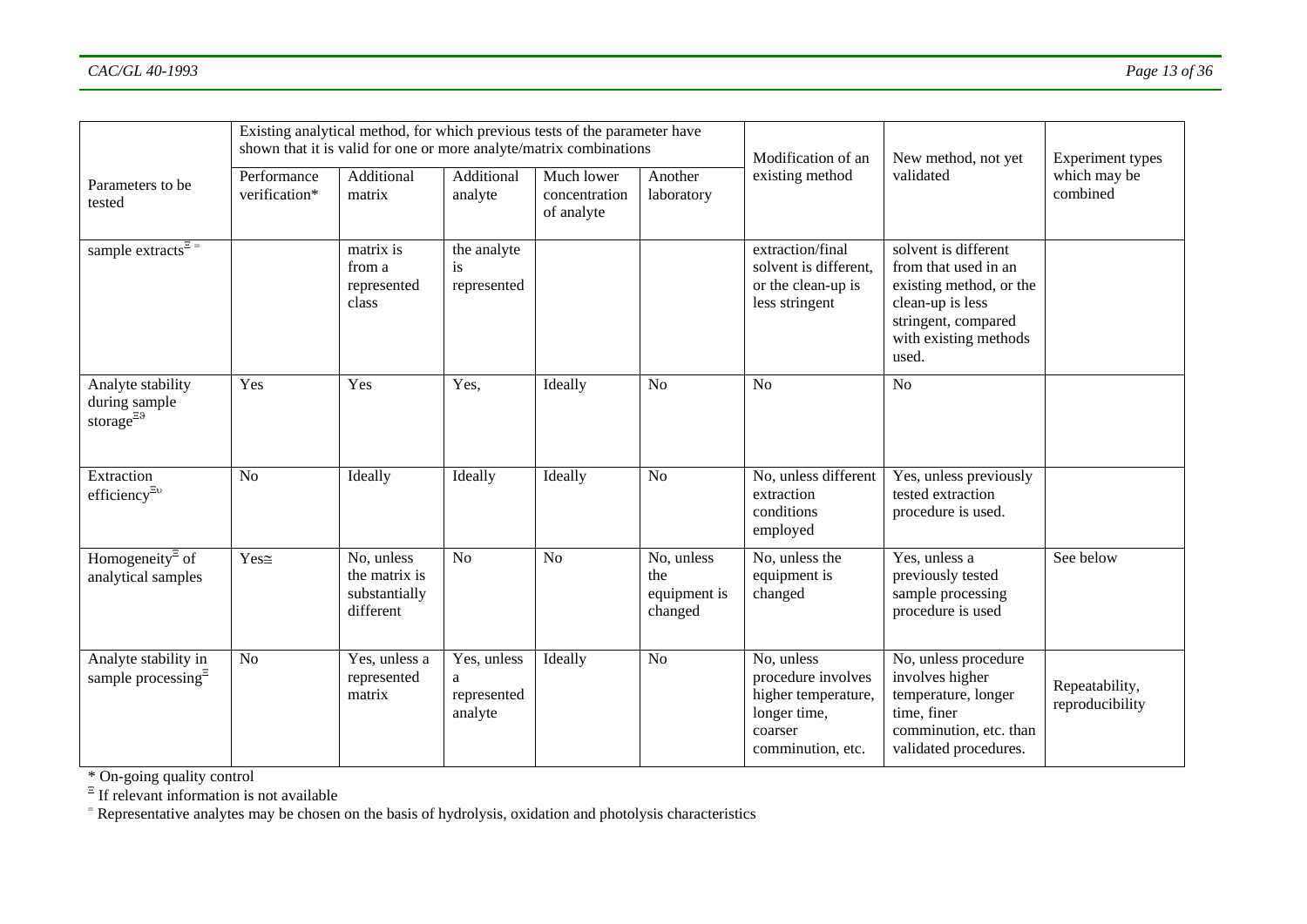$\delta$  Stability data in/on representative commodities should provide sufficient information. Additional tests are required, for example, where:

- a samples are stored beyond the time period tested (eg. stability tested up to 4 weeks and measurable analyte loss occurs during this period, samples not analyzed until 6 weeks),
- b stability tests were performed at  $\leq$  -18 °C, but the samples are stored in the laboratory at  $\leq$  5 °C;
- c samples are normally stored at  $\leq -15^{\circ}$ C, but storage temperature rises to +5  $^{\circ}$ C).
- <sup>υ</sup> Information on efficiency of extraction may be available from the manufacturer or company that is registering the compound.
- ≅ Occasionally with repeated analysis of test portions of positive samples.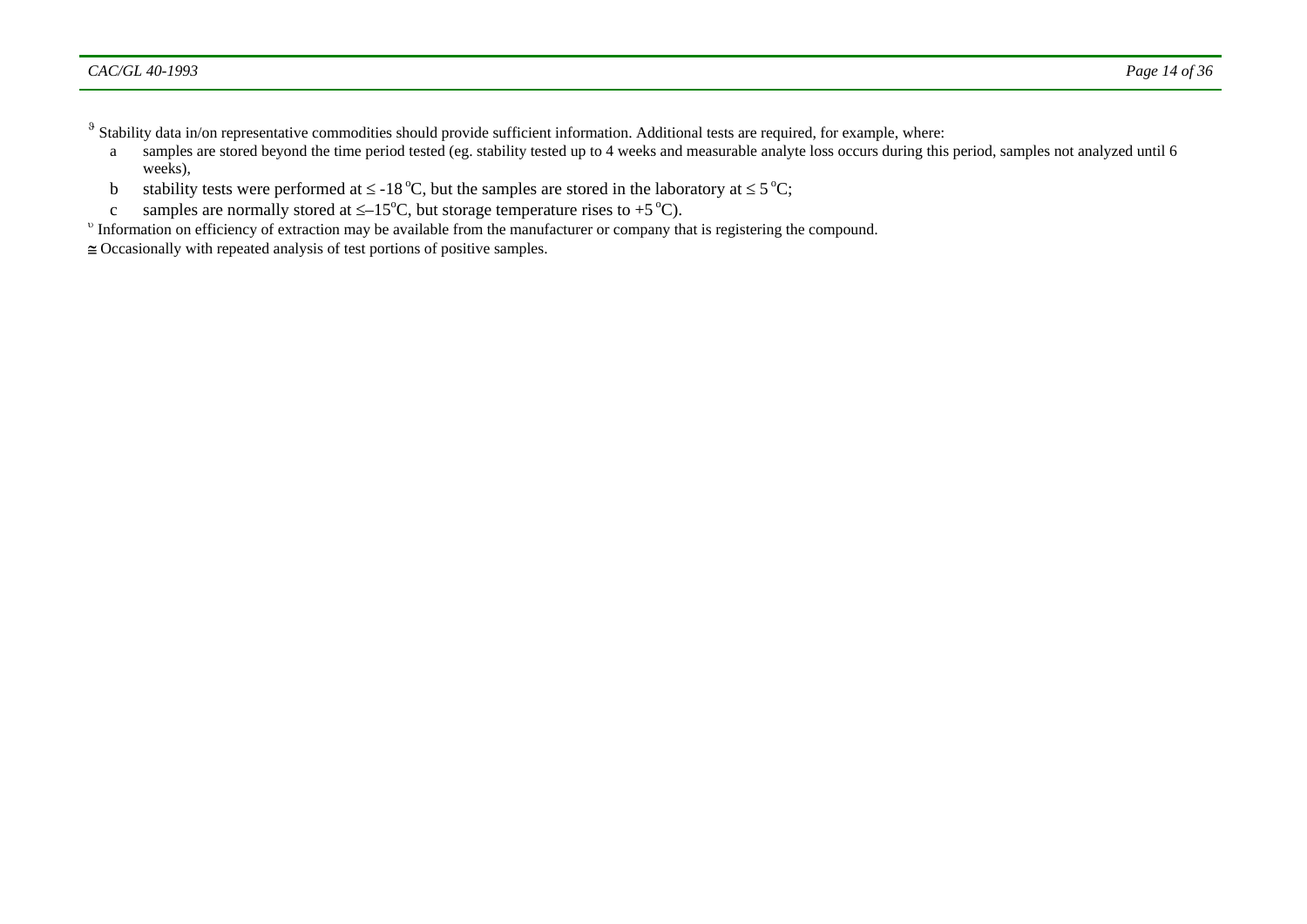#### T**able 2 Parameters to be assessed for method validation in various circumstances**

| Parameter                                                                     | Level(s)                                                                             | No. of analyses or type of test                                                                                                                                                                                                                                                                                                                                                                                       |                                                                                                                                                                                                                                                                                                        | Criteria                                                                                                                                     |  | Comments                                                                                                                                                                                                                                                                                                                                                                                                                                                                                                                                                                                                                                           |
|-------------------------------------------------------------------------------|--------------------------------------------------------------------------------------|-----------------------------------------------------------------------------------------------------------------------------------------------------------------------------------------------------------------------------------------------------------------------------------------------------------------------------------------------------------------------------------------------------------------------|--------------------------------------------------------------------------------------------------------------------------------------------------------------------------------------------------------------------------------------------------------------------------------------------------------|----------------------------------------------------------------------------------------------------------------------------------------------|--|----------------------------------------------------------------------------------------------------------------------------------------------------------------------------------------------------------------------------------------------------------------------------------------------------------------------------------------------------------------------------------------------------------------------------------------------------------------------------------------------------------------------------------------------------------------------------------------------------------------------------------------------------|
|                                                                               |                                                                                      | required                                                                                                                                                                                                                                                                                                                                                                                                              |                                                                                                                                                                                                                                                                                                        |                                                                                                                                              |  |                                                                                                                                                                                                                                                                                                                                                                                                                                                                                                                                                                                                                                                    |
|                                                                               |                                                                                      |                                                                                                                                                                                                                                                                                                                                                                                                                       | <b>Ouantitative method</b>                                                                                                                                                                                                                                                                             | Screening method                                                                                                                             |  |                                                                                                                                                                                                                                                                                                                                                                                                                                                                                                                                                                                                                                                    |
|                                                                               |                                                                                      | 1. Within-Laboratory (single laboratory) performance of optimised method                                                                                                                                                                                                                                                                                                                                              |                                                                                                                                                                                                                                                                                                        |                                                                                                                                              |  |                                                                                                                                                                                                                                                                                                                                                                                                                                                                                                                                                                                                                                                    |
| 1.1<br>Analyte<br>stability<br>in<br>extracts<br>and<br>standard<br>solutions | At $\leq$ AL,<br><sub>or</sub><br>with<br>well<br>detectabl<br>${\bf e}$<br>residues | $\geq$ 5 replicates at each appropriate<br>point in time (including zero) and<br>for each representative<br>analyte/commodity.<br>Fortify blank sample extracts to<br>test stability of residues.<br>Compare analyte concentration in<br>stored and freshly made standard<br>solutions.                                                                                                                               | No significant change in<br>analyte concentration in<br>stored extracts and<br>analytical standards<br>$(P = 0.05)$                                                                                                                                                                                    | At the end of the storage<br>period, residues added at<br>LCL are detectable                                                                 |  | The test of stability in extracts is required if the<br>analytical method is suspended during the<br>determination process, and the material will<br>likely be stored longer than during deter-<br>mination of precision, or if low recoveries were<br>obtained during optimisation of the method.<br>During method optimisation, recovery should be<br>measured against both "old" and "freshly<br>prepared" calibration standards, if the recovery<br>extracts are stored. Storage time should<br>encompass the longest period likely to be<br>required to complete the analysis.                                                                |
| 1.2<br>Calibration<br>function<br>Matrix effect                               | LCL to 2<br>$(3)$ times<br>AL                                                        | Test the response functions of all<br>analytes included in the method<br>with $\geq$ 2 replicates at $\geq$ 3 analyte<br>levels plus blank sample. For non-<br>linear response, determine<br>response curve at $\geq 7$ levels and<br>$\geq$ 3 replicates.<br>Test the matrix effect with all<br>representative analytes and<br>matrices. Apply the standards<br>prepared in solvent and sample<br>extracts randomly. | For linear calibration:<br>regression coefficient for<br>analytical standard<br>solutions (r) $\geq$ 0.99,<br>the SD of residuals $(S_{y/x})$<br>$\leq 0.1$<br>For polynomial function<br>$(r) \ge 0.98$ .<br>matrix effect is<br>The<br>confirmed if the difference<br>is significant at $P = 0.05$ . | For linear calibration:<br>regression coefficient (r) $\ge$<br>0.98. SD of residuals $\leq 0.2$<br>For polynomial function<br>$(r) \ge 0.95$ |  | Calibration parameters may be established<br>during optimisation of the procedure,<br>determination of precision or detection<br>capability. Prepare calibration solutions of<br>different concentrations<br>For MRM perform calibration with mixtures of<br>analytes ("standard mixture"), which can be<br>properly separated by the chromatographic<br>system.<br>Use matrix matched analytical standards for<br>further tests if matrix effect is significant. The<br>method validation may not give definite<br>information for the matrix effect, because ma-<br>trix effects change with time, with sample<br>(sometimes), with column, etc. |
| 1.3 Analytical<br>range,<br>accuracy,                                         | LCL to 2<br>$(3)$ times<br>$AL^*$                                                    | Analyse<br>representative<br>analyte<br>combinations:<br>$\geq$<br>5<br>matrix<br>analytical portions spiked at zero,<br>LCL, AL and $\geq$ 3 replicates at 2-3                                                                                                                                                                                                                                                       | LOQ should be fit for<br>purpose.<br>Mean recovery and $CV_A$<br>see Table 3.                                                                                                                                                                                                                          | All recoveries are<br>detectable at LCL                                                                                                      |  | The analysts should demonstrate that the<br>method is suitable for determining the presence<br>of the analyte at the appropriate AL with the<br>maximum (false negative and false positive)                                                                                                                                                                                                                                                                                                                                                                                                                                                        |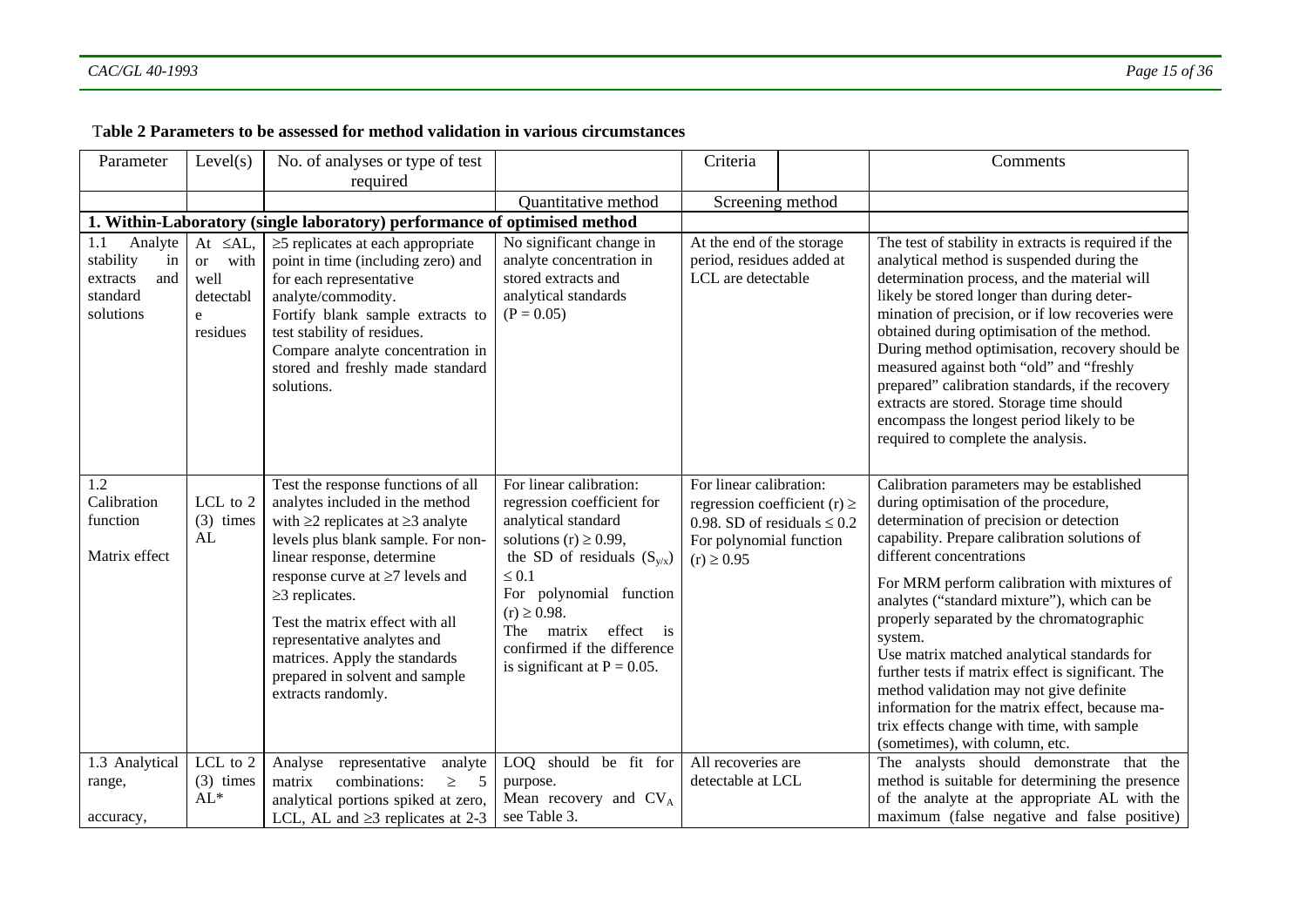| Parameter                                                                                     | Level(s)                                    | No. of analyses or type of test<br>required                                                                                                                                                                                                                                                                                                 |                                                                                                                                                                                                                | Criteria                                                                                      | Comments                                                                                                                                                                                                                                                                                                                                                                                                                                                                                                                                                                                                                                                                                                                                                                                                                                                                                                                                                                                               |
|-----------------------------------------------------------------------------------------------|---------------------------------------------|---------------------------------------------------------------------------------------------------------------------------------------------------------------------------------------------------------------------------------------------------------------------------------------------------------------------------------------------|----------------------------------------------------------------------------------------------------------------------------------------------------------------------------------------------------------------|-----------------------------------------------------------------------------------------------|--------------------------------------------------------------------------------------------------------------------------------------------------------------------------------------------------------------------------------------------------------------------------------------------------------------------------------------------------------------------------------------------------------------------------------------------------------------------------------------------------------------------------------------------------------------------------------------------------------------------------------------------------------------------------------------------------------------------------------------------------------------------------------------------------------------------------------------------------------------------------------------------------------------------------------------------------------------------------------------------------------|
|                                                                                               |                                             |                                                                                                                                                                                                                                                                                                                                             | Quantitative method                                                                                                                                                                                            | Screening method                                                                              |                                                                                                                                                                                                                                                                                                                                                                                                                                                                                                                                                                                                                                                                                                                                                                                                                                                                                                                                                                                                        |
| trueness<br>precision,<br>limit<br>of<br>detection<br>(LD), limit of<br>quantitation<br>(LOQ) |                                             | AL level. The recovery tests<br>should be divided among the<br>analysts, who will use the method,<br>and instruments that will be<br>involved in the analysis.                                                                                                                                                                              | Mean residue* measured<br>in reference material is not<br>significantly different from<br>the consensus value ( $P =$<br>$0.05$ ).                                                                             |                                                                                               | errors specified.<br>For MRM, the fortification level of blank<br>samples should cover the ALs of analytes<br>represented. Consequently they may not<br>correspond with the actual AL for the<br>representative analytes.<br>Fortify analytical portions with standard<br>mixtures.<br>The accuracy and precision ranges determined<br>for representative analyte/matrix combinations<br>can be considered typical for the method, and<br>will be used as applicability criteria for<br>extension to new analytes and commodities, as<br>well as initial guidance for internal quality<br>control of the method.<br>Report uncorrected results, mean recovery and<br>$CV_A$ of replicates. $CV_A$ is equivalent to the<br>within laboratory reproducibility of analysis of<br>samples.<br>* Correct the results for mean recovery if it is<br>significantly different from 100 %.<br>Where the method does not permit recovery to<br>be estimated, accuracy and precision are those<br>of calibration. |
| 1.4 Specificity<br>and selectivity<br>of<br>analyte<br>detection                              | At lowest<br>calibratio<br>n level<br>(LCL) | Identify by mass spectrometry, by<br>a similarly specific technique, or<br>by the appropriate combination of<br>separation<br>and<br>detection<br>techniques available.<br>Analyse $\geq$ 5 blanks of each<br>representative<br>commodity<br>obtained preferably from different<br>sources, Report analyte equivalent<br>of blank response. | Measured<br>response<br>is<br>solely due to the analyte.<br>Residues measured on two<br>different columns should<br>be within the critical range<br>of<br>replicate<br>chro-<br>matographic<br>determinations. | The rate of false negative<br>samples ( $\beta$ error) at AL<br>should typically be $< 5\%$ . | Applies only to a specific combination of<br>separation and detection technique. Samples of<br>known treatment history may be used instead of<br>untreated samples, for analytes other than that<br>applied during treatment.<br>Maturity of sample matrices may significantly<br>affect the blank sample response. Blank values<br>shall also be regularly checked during<br>performance verification (see Section 4 below).<br>Report typical peaks present in the extracts of                                                                                                                                                                                                                                                                                                                                                                                                                                                                                                                       |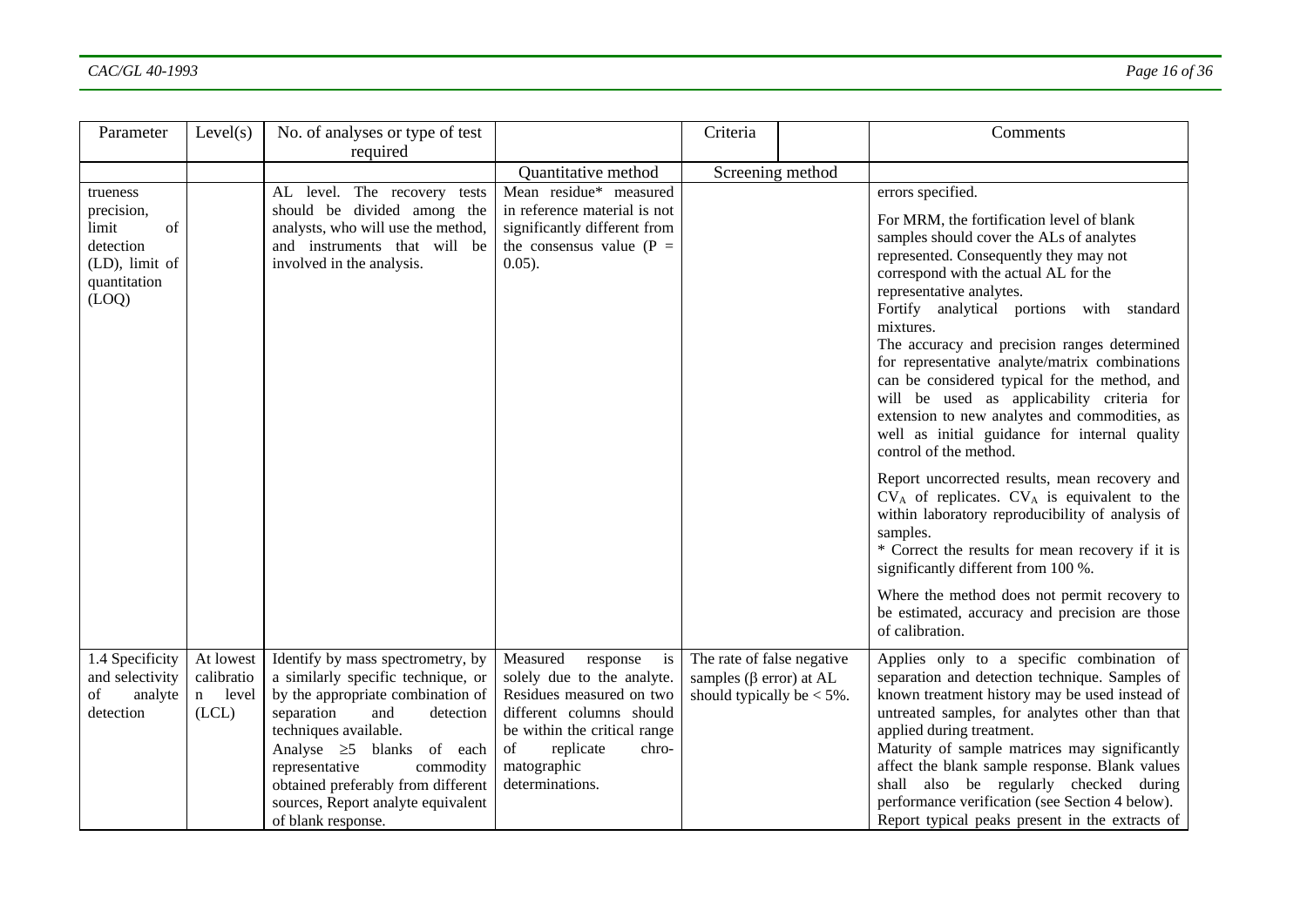| Parameter                                                   | Level(s)                                                                      | No. of analyses or type of test<br>required                                                                                                                                                                                                                                                                                                                                                                               |                                                                                                                                                                                                                                     | Criteria                                                                                                                                     |                                                                                          | Comments                                                                                                                                                                                                                                                                                                                                                                                                                                                                                                                                                                                                                       |
|-------------------------------------------------------------|-------------------------------------------------------------------------------|---------------------------------------------------------------------------------------------------------------------------------------------------------------------------------------------------------------------------------------------------------------------------------------------------------------------------------------------------------------------------------------------------------------------------|-------------------------------------------------------------------------------------------------------------------------------------------------------------------------------------------------------------------------------------|----------------------------------------------------------------------------------------------------------------------------------------------|------------------------------------------------------------------------------------------|--------------------------------------------------------------------------------------------------------------------------------------------------------------------------------------------------------------------------------------------------------------------------------------------------------------------------------------------------------------------------------------------------------------------------------------------------------------------------------------------------------------------------------------------------------------------------------------------------------------------------------|
|                                                             |                                                                               |                                                                                                                                                                                                                                                                                                                                                                                                                           | Quantitative method                                                                                                                                                                                                                 | Screening method                                                                                                                             |                                                                                          |                                                                                                                                                                                                                                                                                                                                                                                                                                                                                                                                                                                                                                |
|                                                             |                                                                               | Determine and report selectivity<br>of detector and relative<br>$(\delta)$<br>(RRF)<br>factors<br>of<br>response<br>representative<br>analytes<br>with<br>specific detectors used                                                                                                                                                                                                                                         |                                                                                                                                                                                                                                     |                                                                                                                                              |                                                                                          | blank samples.<br>The LCL should preferably be $\leq 0.3$ AL, except<br>when the AL is set at or about the limit of<br>quantitation.<br>The test may be performed in combination with<br>the determination of decision limit and detection<br>capability and will also provide information for<br>the relative RRts and RRFs of compounds.<br>Alter chromatographic conditions if blank<br>sample response interfere with the analyte or<br>use an alternative detection system. Suitable<br>combination of selective detectors increases<br>specificity, because the amount of information<br>about the analyte is increased. |
| 1.5 Selectivity<br>of separation                            | At AL                                                                         | Determine RRt values for all<br>analytes to be tested by the<br>method (not only the reference<br>compounds).<br>When<br>chromatographic techniques are<br>used<br>without<br>spectrometric<br>different<br>detection,<br>apply<br>principles<br>and/or<br>separation<br>determine RRt-s on columns of<br>different polarity. Determine and<br>report resolution $(RS)$ and tailing<br>factors $(T_f)$ of critical peaks. | The<br>nearest<br>peak<br>maximum<br>should<br>be<br>separated<br>from<br>the<br>designated analyte peak by<br>at least one full width at<br>10% of the peak height, or<br>more selective detection of<br>all analytes is required. | Tentative identification of<br>all analytes tested. (Not all<br>analytes<br>need<br>separated)                                               | to<br>be                                                                                 | Unless the chromatographic separation and<br>spectrometric detection is used in combination,<br>report RRt values on columns of different<br>polarity, which enable the separation (minimum<br>$R \ge 1.2$ ) of all analytes tested.<br>The test may be combined with the<br>determination of calibration function and matrix<br>effect (see. 1.7)                                                                                                                                                                                                                                                                             |
| 1.6<br>Homogeneity<br>of analyte in<br>analytical<br>sample | At about<br>${\rm AL}$<br><sub>or</sub><br>well<br>detectabl<br>e<br>residues | Analyse $\geq$ 5 replicate test sample<br>portions of one representative<br>commodity from each group<br>$5)$ ,<br>(Table<br>post-processing.<br>Determine $CV_{Sp}$ with analysis of<br>variance.<br>The analyte homogeneity should<br>be checked with analytes known<br>to be stable.                                                                                                                                   | $CV_{Sp} \leq 10\%$ .                                                                                                                                                                                                               | $CV_{Sp} \le 15\%$<br>portion in which residues<br>can be expected to be<br>highest (e.g. citrus peel)<br>and<br>homogeneity<br>unnecessary. | For screening methods it<br>may be desirable to take a<br>achievement<br>of<br>be<br>may | Use preferably commodities with incurred<br>stable surface residues or treat the surface of a<br>small portion of the natural units $(<20\%)$ of<br>laboratory sample before cutting or chopping to<br>represent worst scenario of sample processing.<br>Processing validated for use with any<br>subsequent procedure. Validation applicable to<br>other commodities with similar physical<br>properties, and it is independent of the analyte.<br>The test may be combined with testing stability                                                                                                                            |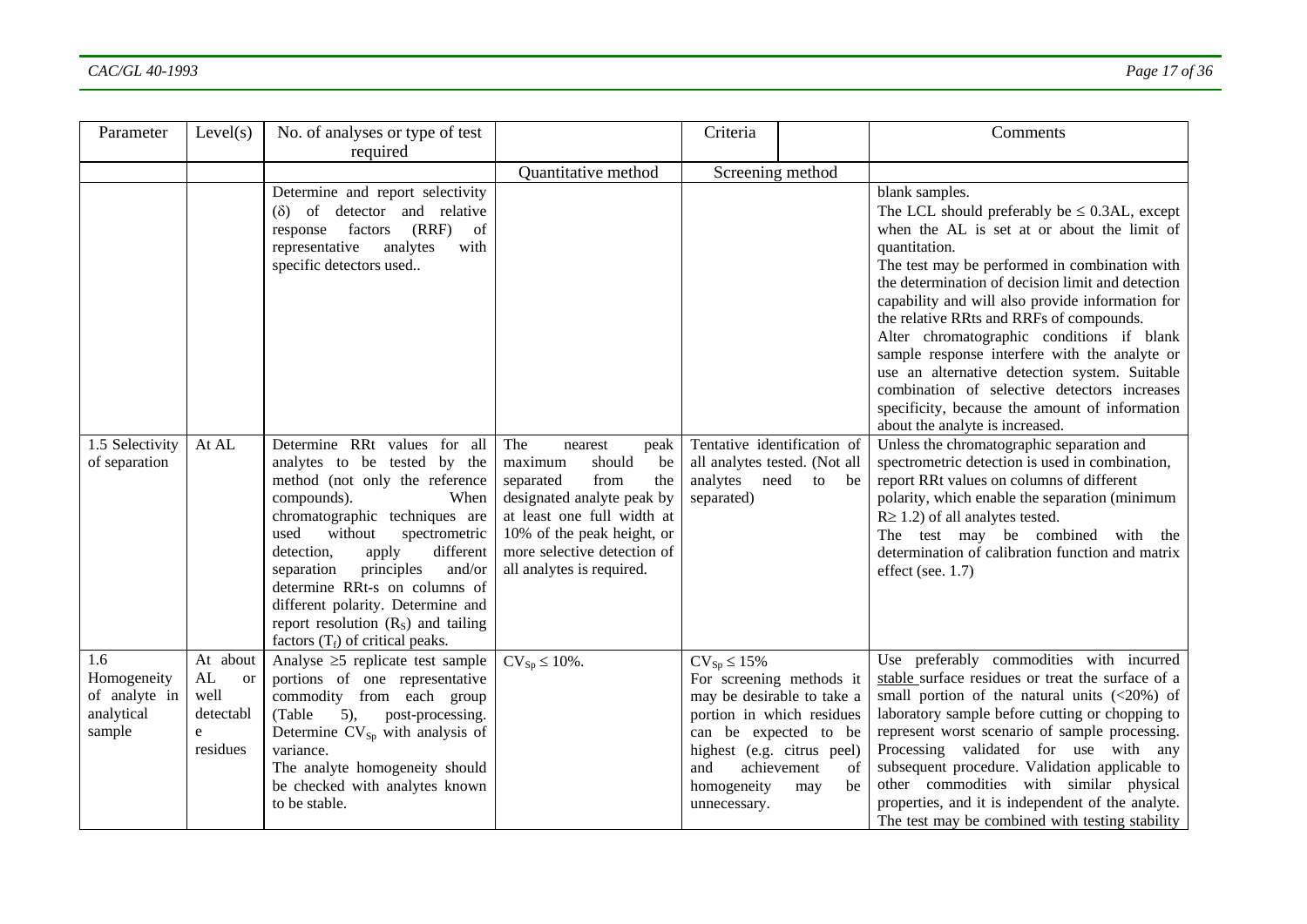| Parameter      | Level(s)   | No. of analyses or type of test        |                               | Criteria                   |          | Comments                                                    |
|----------------|------------|----------------------------------------|-------------------------------|----------------------------|----------|-------------------------------------------------------------|
|                |            | required                               |                               |                            |          |                                                             |
|                |            |                                        | Quantitative method           | Screening method           |          |                                                             |
|                |            |                                        |                               |                            |          | of analyte (see Section 1.7 of this Table)                  |
|                |            |                                        |                               |                            |          | Determine the sampling constant <sup>3,4</sup> to calculate |
|                |            |                                        |                               |                            |          | the size of analytical portion required to satisfy          |
|                |            |                                        |                               |                            |          | quality criteria of $CV_{Sp} \le 10\%$ specified.           |
|                |            |                                        |                               |                            |          | The $CV_{Sp}$ may not need to be determined                 |
|                |            |                                        |                               |                            |          | separately if the $CV_L$ of the incurred residues           |
|                |            |                                        |                               |                            |          | are within the limits specified in Table 2.                 |
| 1.7<br>Analyte | About      | Fortify commodities with known         | The stability of the analyte  | Analyte added at LCL       |          | The temperature of the sample<br>during                     |
| stability      | AL         | amounts of analytes before proc-       | need not be specified if the  | remains detectable after   |          | processing may be critical. Processing validated            |
| during sample  |            | essing the sample. Analyse $\geq 5$    | average overall recovery of   | processing                 |          | for use with any subsequent procedure.                      |
| processing     |            | replicates of each commodity,          | analyte<br>added<br>before    |                            |          | Validation may be specific to analyte and/or                |
|                |            | post-processing,                       | sample processing (in-        |                            |          | sample matrix.                                              |
|                |            | Apply a stable marker compound         | cluding<br>procedural         |                            |          | For testing stability determine the mean                    |
|                |            | together with the analytes tested      | recovery) and $CV_A$ are      |                            |          | recovery and $CV_L$ of labile and stable marker             |
|                |            | For MRM and group specific             | within the ranges specified   |                            |          | compounds. Use these compounds for internal                 |
|                |            | methods, GSM, several analytes,        | in Table 3.                   |                            |          | QA tests (see section 4).                                   |
|                |            | which can be well separated, can       | Quantify stability if the     |                            |          | Express the ratio of average concentration of               |
|                |            | be tested together.                    | overall recovery and the      |                            |          | labile and stable compounds to indicate stability           |
|                |            |                                        | procedural recovery is        |                            |          | of residues. CV's of stable compounds will                  |
|                |            |                                        | significantly<br>different    |                            |          | indicate the within laboratory repeatability as             |
|                |            |                                        | $(P=0.05)$ .                  |                            |          | well.                                                       |
| 1.8 Extraction | About      | Analyse $\geq$ 5 replicate portions of | For samples with incurred     | The<br>mean                | incurred | Temperature of the extract, speed of blender or             |
| efficiency     | AL         | samples or reference material          | residues, the mean result     | residues, known to be      |          | Ultra Turrax,<br>time of extraction and                     |
|                | or readily | with incurred residues.                | obtained with the reference   | present at or about the    |          | solvent/water/matrix ratio may significantly                |
|                | measu-     | Compare the reference<br>(or           | procedure and the tested      | LOQ or LCL, are actually   |          | affect the efficiency of extraction. The effect of          |
|                | rable      | different) procedure with that         | procedure should not differ   | detectable in the samples. |          | these parameters can be checked with                        |
|                | residues   | under test.                            | significantly at $P=0.05$     |                            |          | ruggedness test. The optimised conditions                   |
|                |            | For MRM the analytes tested            | level applying $CV_L$ in the  |                            |          | should be kept constant as far as possible.                 |
|                |            | should preferably have a wide          | calculation.                  |                            |          | generally<br>applicable<br>Validation is<br>for             |
|                |            | range of Pow values. Only to be        | Or, the consensus value of    |                            |          | commodities within one group and represented                |
|                |            | determined<br>using<br>incurred        | reference material and the    |                            |          | analytes of similar physical and chemical                   |
|                |            | residues.                              | mean residue should not       |                            |          | properties. Validation is independent from                  |
|                |            |                                        | differ<br>significantly<br>at |                            |          |                                                             |

<span id="page-17-0"></span><sup>3</sup> Wallace, D. and Kratochvil, B., Analytical Chemistry, **<sup>59</sup>**, 1987, 226.

<span id="page-17-1"></span><sup>4</sup> Ambrus, A., Solymosné, E.M. and Korsós, I., J. Environ. Sci. and Health, **B31**, 1996, 443.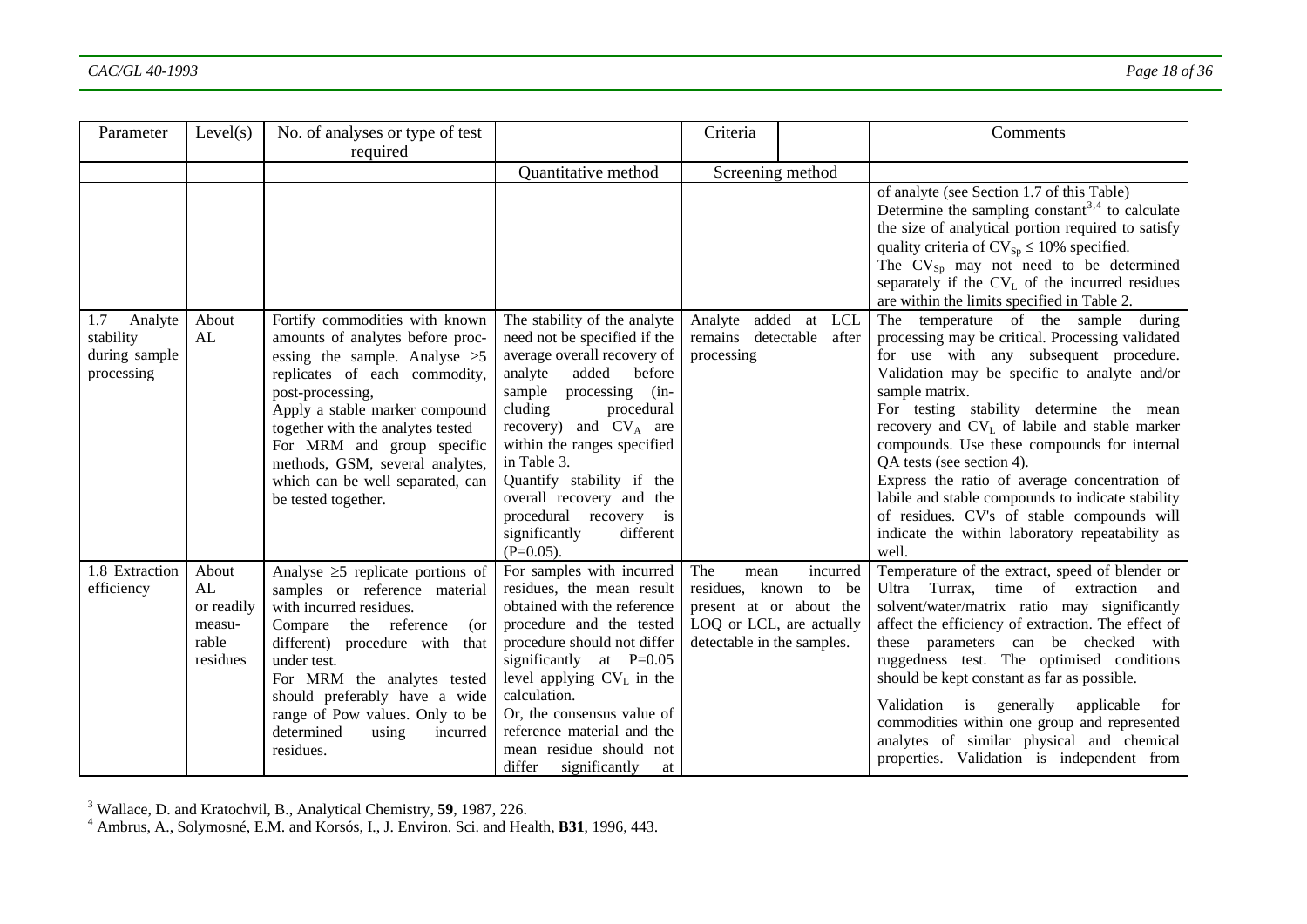| Parameter                  | Level(s) | No. of analyses or type of test                                        |                                           | Criteria                                            | Comments                                                                                       |
|----------------------------|----------|------------------------------------------------------------------------|-------------------------------------------|-----------------------------------------------------|------------------------------------------------------------------------------------------------|
|                            |          | required                                                               |                                           |                                                     |                                                                                                |
|                            |          |                                                                        | Quantitative method                       | Screening method                                    |                                                                                                |
|                            |          |                                                                        | $P=0.05$<br>level<br>when                 |                                                     | subsequent procedures in the method.                                                           |
|                            |          |                                                                        | calculated with CV <sub>A</sub> of the    |                                                     | The average recovery of each method shall be                                                   |
|                            |          |                                                                        | method tested. When the                   |                                                     | determined from spiked analytical portions.                                                    |
|                            |          |                                                                        | $CV_A$ of the method is                   |                                                     | Correct results with average recovery of                                                       |
|                            |          |                                                                        | larger than 10%, the<br>number<br>of      |                                                     | analysis if it is significantly different from<br>100%.                                        |
|                            |          |                                                                        | replicate<br>has<br>be<br>analyses<br>to  |                                                     | According to some regulations the ability of                                                   |
|                            |          |                                                                        | increased<br>to keep<br>the               |                                                     | screening kits should be tested to detect a                                                    |
|                            |          |                                                                        | relative standard error of                |                                                     | positive at 95% confidence.                                                                    |
|                            |          |                                                                        | the mean $<$ 5%.                          |                                                     |                                                                                                |
|                            |          |                                                                        | Otherwise quantify<br>and                 |                                                     |                                                                                                |
|                            |          |                                                                        | report the efficiency of                  |                                                     |                                                                                                |
|                            |          |                                                                        | extraction (excluding the                 |                                                     |                                                                                                |
|                            |          |                                                                        | recovery of analytical                    |                                                     |                                                                                                |
|                            |          |                                                                        | phase<br>following<br>the                 |                                                     |                                                                                                |
|                            |          |                                                                        | extraction).                              |                                                     |                                                                                                |
|                            |          |                                                                        |                                           |                                                     |                                                                                                |
| 1.9<br>Analyte             | About    | freshly<br>Analyse<br>homogenised                                      | No significant loss of                    | Analyte added at lowest                             | Storage is validated for use with any subsequent                                               |
| stability<br>during sample | AL       | samples<br>containing<br>incurred<br>residues, or homogenise and spike | analyte during<br>storage<br>$(P = 0.05)$ | calibration level, LCL,<br>remains detectable after | procedure. Validation is specific to analyte.<br>However, generally storage stability data     |
| storage                    |          | blank samples (time 0), and then                                       |                                           | storage                                             | obtained with representative sample matrices                                                   |
|                            |          | analyse samples stored according                                       |                                           |                                                     | can be considered valid for similar matrices.                                                  |
|                            |          | to normal procedures of the                                            |                                           |                                                     | The matrices shall be selected taking into                                                     |
|                            |          | laboratory (usually at $\leq$ -18 °C).                                 |                                           |                                                     | account the chemical stability (e.g. hydrolysis)                                               |
|                            |          | The storage time should be $\geq$ than                                 |                                           |                                                     | of the analyte and the intended use of the                                                     |
|                            |          | the longest interval foreseen                                          |                                           |                                                     | substance. Useful information can be obtained                                                  |
|                            |          | between sampling and analysis.                                         |                                           |                                                     | on stability during storage from the JMPR                                                      |
|                            |          | $\geq$ 5 replicates at each time point.                                |                                           |                                                     | evaluations <sup>5</sup> or from dossiers submitted for                                        |
|                            |          | When the stored portions are                                           |                                           |                                                     | registration                                                                                   |
|                            |          | analysed $\geq$ 4 occasions, test $\geq$ 2                             |                                           |                                                     | Report the initial residue concentration, the                                                  |
|                            |          | spiked portions, and $\geq 1$ blank                                    |                                           |                                                     | remaining residue concentration and the                                                        |
|                            |          | portion spiked at the time of                                          |                                           |                                                     | procedural recovery of the analyte.                                                            |
|                            |          | Analytical<br>analysis.<br>portions                                    |                                           |                                                     | Unnecessary sample storage can be avoided by<br>a careful planning for sampling and consequent |
|                            |          | should<br>be<br>thawed<br>only                                         |                                           |                                                     |                                                                                                |

<span id="page-18-0"></span> $\overline{\text{5 FAO}}$ , Pesticide Residues in Food – Evaluations; published annually in the series of FAO Plant Production and protection Papers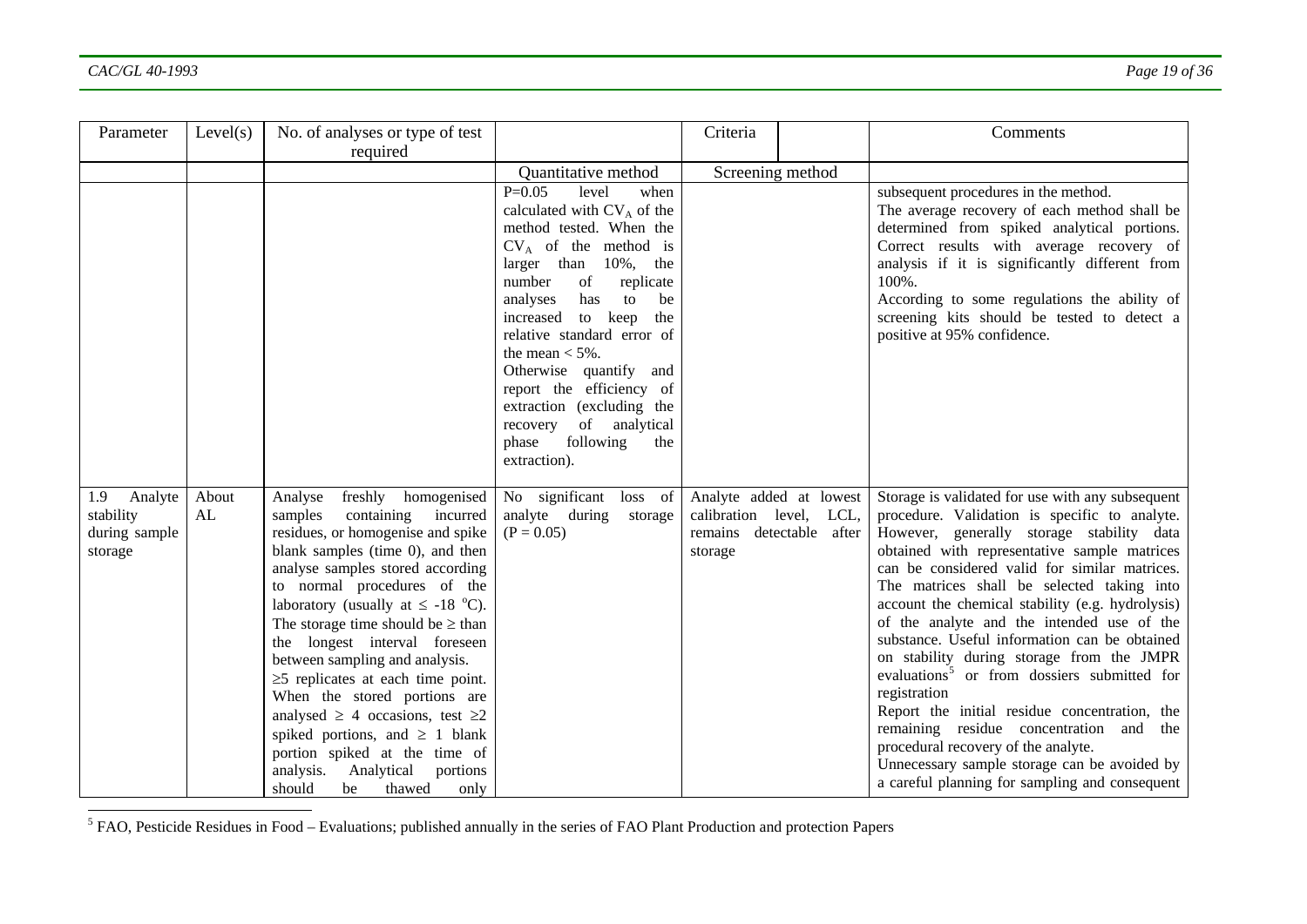| Parameter                                                                                                                | Level(s)                 | No. of analyses or type of test<br>required                                                                                                                                                                                                                                                                                                                                                                                                                   |                                                                                                                                                                                                                                                                                                                                                                                                                                                                      | Criteria                                                                                                                                         |              | Comments                                                                                                                                                                                        |
|--------------------------------------------------------------------------------------------------------------------------|--------------------------|---------------------------------------------------------------------------------------------------------------------------------------------------------------------------------------------------------------------------------------------------------------------------------------------------------------------------------------------------------------------------------------------------------------------------------------------------------------|----------------------------------------------------------------------------------------------------------------------------------------------------------------------------------------------------------------------------------------------------------------------------------------------------------------------------------------------------------------------------------------------------------------------------------------------------------------------|--------------------------------------------------------------------------------------------------------------------------------------------------|--------------|-------------------------------------------------------------------------------------------------------------------------------------------------------------------------------------------------|
|                                                                                                                          |                          |                                                                                                                                                                                                                                                                                                                                                                                                                                                               | Quantitative method                                                                                                                                                                                                                                                                                                                                                                                                                                                  | Screening method                                                                                                                                 |              |                                                                                                                                                                                                 |
|                                                                                                                          |                          | immediately<br>before or<br>during<br>extraction.                                                                                                                                                                                                                                                                                                                                                                                                             |                                                                                                                                                                                                                                                                                                                                                                                                                                                                      |                                                                                                                                                  |              | analysis through administrative arrangement,<br>which is not a part of analytical method.                                                                                                       |
| 2. Extension of the validated method                                                                                     |                          |                                                                                                                                                                                                                                                                                                                                                                                                                                                               |                                                                                                                                                                                                                                                                                                                                                                                                                                                                      |                                                                                                                                                  |              |                                                                                                                                                                                                 |
| 2.1<br>Analyte<br>stability<br>during sample<br>storage,<br>processing,<br>and in extracts<br>and standard<br>solutions. | See 1.1,<br>$1.2 \& 1.9$ |                                                                                                                                                                                                                                                                                                                                                                                                                                                               |                                                                                                                                                                                                                                                                                                                                                                                                                                                                      |                                                                                                                                                  |              | Only if information on stability under the<br>processing conditions and on the representative<br>matrix is not already available                                                                |
| 2.2<br>Calibration<br>function,<br>matrix effect                                                                         | LCL to 2<br>$(3)$ AL:    | Three point calibration embracing<br>AL with and without matrix<br>matched analytical standards                                                                                                                                                                                                                                                                                                                                                               | calibration:<br>For<br>linear<br>regression coefficient for<br>analytical<br>standard<br>solutions (r) $\geq$ 0.99. SD of<br>relative residuals $(S_{v/x}) \leq$<br>0.1<br>For polynomial function<br>$(r) \ge 0.98$ .                                                                                                                                                                                                                                               | For<br>linear<br>regression coefficient (r) $\ge$<br>0.98. SD of relative<br>residuals $\leq 0.2$<br>For polynomial function<br>$(r) \ge 0.95$ . | calibration: | The method validation may not give definite<br>information for the matrix effect, because<br>matrix effects change with time, with sample<br>(sometimes), with column, etc.                     |
| 2.3 Accuracy,<br>precision, LD,<br>LOQ                                                                                   | at AL                    | Planned in advance:<br>(a) Analyse 3 analytical portions<br>of representative sample matrices<br>of interest fortified at AL<br>Unexpectedly found:<br>Fortify 2 preferably 3 additional<br>portions of analytical sample<br>approximately at the level of the<br>analyte. Calculate<br>new<br>the<br>recovery of added analyte. Use<br>similar<br>sample<br>matrix<br>for<br>recovery test if appropriate<br>amount of analytical sample is not<br>available | The residues recovered<br>should be within the<br>repeatability limits of the<br>method:<br>Three portions:<br>$C_{\text{max}}$ - $C_{\text{min}} \leq 3.3CV_{\text{Atyp}}Q$<br>Two portions:<br>$C_{\text{max}}$ - $C_{\text{min}} \leq 2.8$ * $CV_{\text{Atyp}}Q$<br>$CV_{Atvp}$ is the typical<br>repeatability coefficient of<br>variation of the method to<br>be adapted.<br>$Q$ = average recovery of the<br>new analyte, and it shall<br>comply with Table 3. | Analytes added to blank<br>samples at target reporting<br>level should be measurable<br>in all tests.                                            |              | established<br>during<br>Use<br>$CV_{Atyp}$<br>method<br>validation.<br>The method should only be tested with<br>commodities representing the intended use<br>(possible misuse) of the analyte. |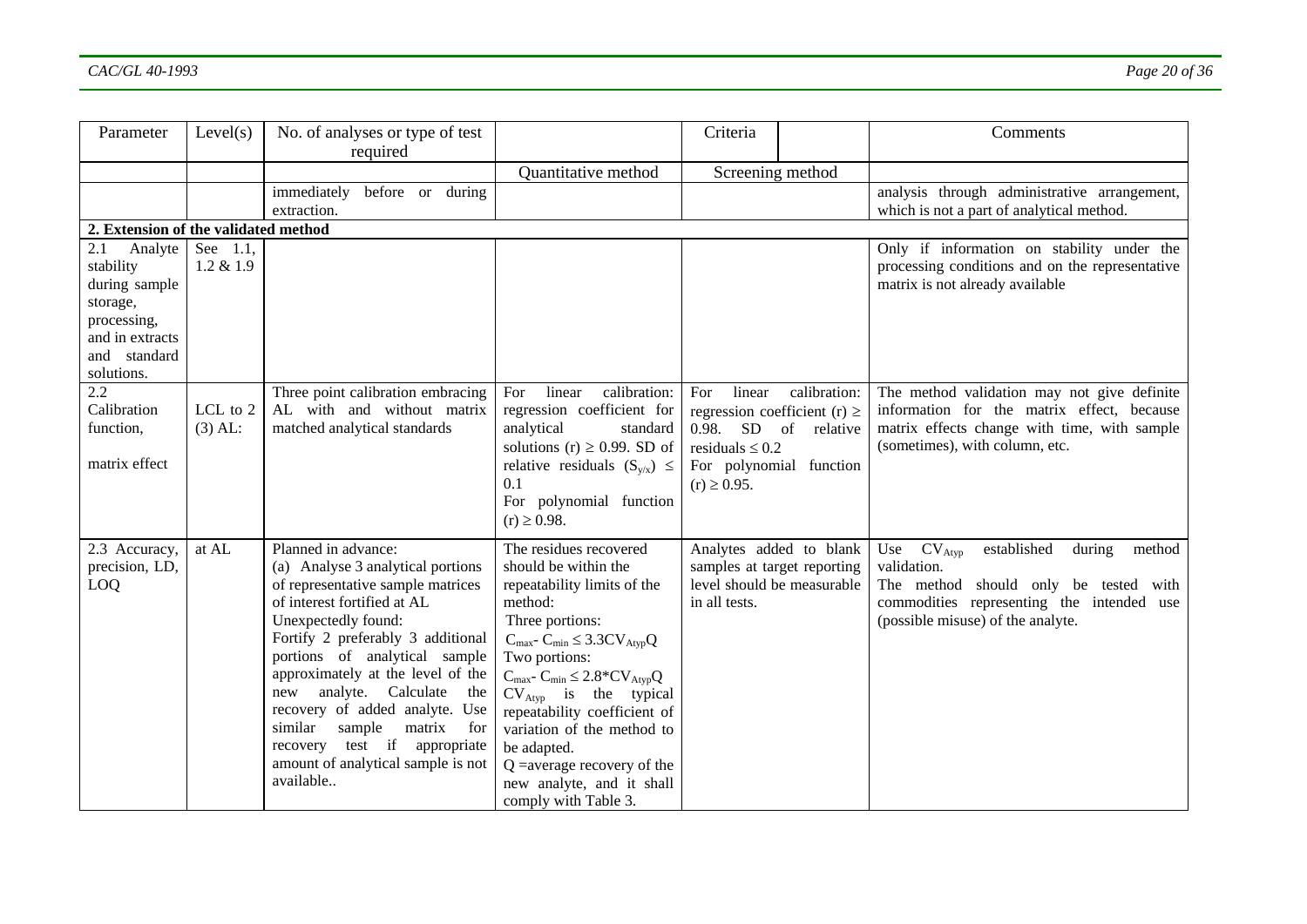| Parameter                                                        | Level(s) | No. of analyses or type of test<br>required                                                                                                                                                                                                                                                                                                                                                                                                                                                                                                                                                                                                                                                                                                                                                                                                                                                                               |                                                                                                                                                                                                                                                                                                                                                                                                                                                                                                                                                    | Criteria                                                                         | Comments                                                                                                                                                                                                                                                                                                                                                                                                                                                                                                                                                                                                                                                                                                                                                                                                                                                                                                 |
|------------------------------------------------------------------|----------|---------------------------------------------------------------------------------------------------------------------------------------------------------------------------------------------------------------------------------------------------------------------------------------------------------------------------------------------------------------------------------------------------------------------------------------------------------------------------------------------------------------------------------------------------------------------------------------------------------------------------------------------------------------------------------------------------------------------------------------------------------------------------------------------------------------------------------------------------------------------------------------------------------------------------|----------------------------------------------------------------------------------------------------------------------------------------------------------------------------------------------------------------------------------------------------------------------------------------------------------------------------------------------------------------------------------------------------------------------------------------------------------------------------------------------------------------------------------------------------|----------------------------------------------------------------------------------|----------------------------------------------------------------------------------------------------------------------------------------------------------------------------------------------------------------------------------------------------------------------------------------------------------------------------------------------------------------------------------------------------------------------------------------------------------------------------------------------------------------------------------------------------------------------------------------------------------------------------------------------------------------------------------------------------------------------------------------------------------------------------------------------------------------------------------------------------------------------------------------------------------|
|                                                                  |          |                                                                                                                                                                                                                                                                                                                                                                                                                                                                                                                                                                                                                                                                                                                                                                                                                                                                                                                           | Quantitative method                                                                                                                                                                                                                                                                                                                                                                                                                                                                                                                                | Screening method                                                                 |                                                                                                                                                                                                                                                                                                                                                                                                                                                                                                                                                                                                                                                                                                                                                                                                                                                                                                          |
| 2.4 Specificity<br>and selectivity<br>analyte<br>of<br>detection | At LCL   | Identify by mass spectrometry, or<br>by the appropriate combination of<br>separation<br>detection<br>and<br>techniques available.<br>Planned in advance:<br>(a) Analyse one representative<br>blank sample from each<br>commodity group of interest<br>(in which the new analyte is<br>likely to be present).<br>Analyse new matrix with<br>representative compounds.<br>Unexpectedly found:<br>(b) Check response of blank<br>sample (if available), or<br>demonstrate that the response<br>measured corresponds solely<br>to the analyte, using the best<br>technique available in the<br>laboratory.<br>Check $\delta$ and RRF of detection<br>RRts of representative<br>and<br>analytes. Compare RRt and<br>response of new analyte with<br>other analytes tested during<br>method validation and with blank<br>obtained<br>during<br>responses<br>extension of the method and the<br>prior validation of the method. | Measured<br>response<br>is<br>solely due to the analyte.<br>The detection system used<br>should have equal or better<br>detector performance than<br>applied<br>those<br>during<br>method validation.<br>Residues measured on two<br>different columns should<br>be within the critical range<br>of<br>replicate<br>chro-<br>matographic<br>Relative<br>determinations.<br>retentions of representative<br>analytes obtained during<br>validation<br>method<br>and<br>measured should be within<br>2 % for GLC and 5 % for<br>HPLC determinations. | The rate of false negative<br>samples $(\beta$ error) at AL<br>should be $<$ 5%. | When the extension for a new analyte is<br>planned, the applicability of the method shall be<br>checked for all representative sample matrices<br>in which the analyte may occur.<br>When an analyte is unexpectedly detected, the<br>performance check may be carried out for the<br>actual matrix alone<br>See also 1.4.<br>The responses of blank sample(s) should not<br>interfere with the analytes, which are likely to<br>be measured in the sample. Report typical peaks<br>present in blank extracts.<br>The background noise of a new matrix extract<br>should be within the range obtained for<br>representative commodities/sample matrices.<br>If the selectivity of detection does not eliminate<br>matrix response, use<br>the<br>appropriate<br>combination of chromatographic columns that<br>enable the separation of analytes from the<br>matrix peaks. See other options in Table 6. |
| 2.5 Selectivity                                                  | See 1.5  | See 1.5                                                                                                                                                                                                                                                                                                                                                                                                                                                                                                                                                                                                                                                                                                                                                                                                                                                                                                                   | See 1.5                                                                                                                                                                                                                                                                                                                                                                                                                                                                                                                                            | See 1.5                                                                          | See 1.5 Only if information is not available                                                                                                                                                                                                                                                                                                                                                                                                                                                                                                                                                                                                                                                                                                                                                                                                                                                             |
| of separation<br>2.6 Extraction<br>efficiency                    | See 1.8  | See 1.8                                                                                                                                                                                                                                                                                                                                                                                                                                                                                                                                                                                                                                                                                                                                                                                                                                                                                                                   | See 1.8                                                                                                                                                                                                                                                                                                                                                                                                                                                                                                                                            | See 1.8                                                                          | See 1.8 Only if information is not available                                                                                                                                                                                                                                                                                                                                                                                                                                                                                                                                                                                                                                                                                                                                                                                                                                                             |
|                                                                  |          |                                                                                                                                                                                                                                                                                                                                                                                                                                                                                                                                                                                                                                                                                                                                                                                                                                                                                                                           |                                                                                                                                                                                                                                                                                                                                                                                                                                                                                                                                                    |                                                                                  |                                                                                                                                                                                                                                                                                                                                                                                                                                                                                                                                                                                                                                                                                                                                                                                                                                                                                                          |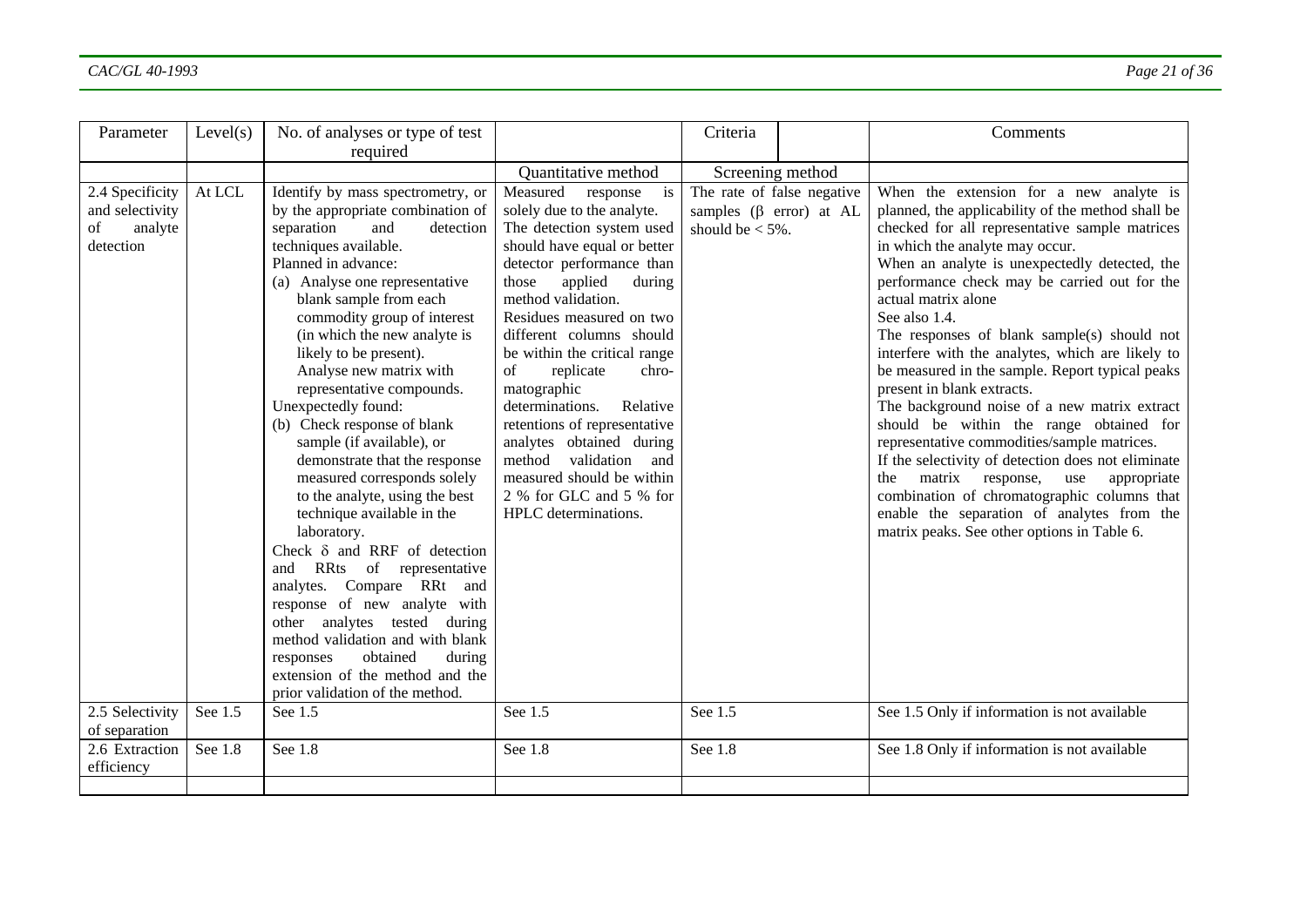|                                                                                                             |                                                       | 3. Adaptation of the validated method in another laboratory                                                                                                                                                                                                                                                                      |                                                                                                                                                                                                                  |                                                                                                                                                                |                                                                                                                                                                                                                                                                                                                                                                                                                                                               |
|-------------------------------------------------------------------------------------------------------------|-------------------------------------------------------|----------------------------------------------------------------------------------------------------------------------------------------------------------------------------------------------------------------------------------------------------------------------------------------------------------------------------------|------------------------------------------------------------------------------------------------------------------------------------------------------------------------------------------------------------------|----------------------------------------------------------------------------------------------------------------------------------------------------------------|---------------------------------------------------------------------------------------------------------------------------------------------------------------------------------------------------------------------------------------------------------------------------------------------------------------------------------------------------------------------------------------------------------------------------------------------------------------|
| 3.1 Purity and<br>suitability of<br>chemicals,<br>reagents and<br>ad(ab)sorbent<br>S                        |                                                       | Test reagent blank, applicability<br>of ad(ab)sorbents and reagents.<br>Perform derivatization without<br>and with sample.                                                                                                                                                                                                       | interfering response<br>No<br>above 0.3 LCL.                                                                                                                                                                     | No interfering<br>response<br>above 0.5 AL                                                                                                                     | Some of the most common problems in method<br>transfer involve differences in selection of<br>reagents, solvents and chromatographic media,<br>or in equipment capabilities. Whenever<br>possible, try to confirm actual materials and<br>equipment used by the method developer, if that<br>information is not provided with the method or<br>publication, as received. Substitutions can be<br>tried after the method is working within your<br>laboratory. |
| 3.2<br>Analyte<br>stability<br>in<br>and<br>extracts<br>standard<br>solutions                               | See 1.10                                              | See 1.1                                                                                                                                                                                                                                                                                                                          | See 1.1                                                                                                                                                                                                          | See 1.1                                                                                                                                                        | This testing may be omitted if full information<br>on analyte stability is provided with the method<br>or if the method is replacing a previously used<br>method for the analyte and the stability<br>information has been previously generated for<br>the previous method.                                                                                                                                                                                   |
| $\overline{3.3}$<br>Calibration<br>function<br>Matrix effect                                                | LCL to 2<br>$(3)$ times<br>AL                         | Test the response functions of<br>representative analytes included<br>in the method at $\geq$ 3 analyte levels<br>plus blank. For non-linear<br>response, determine response<br>curve at $\geq 7$ levels and $\geq 3$<br>replicates.<br>Test the matrix effect<br>with<br>representative<br>analytes<br>and<br>matrices.         | For linear calibration:<br>regression coefficient for<br>analytical standard<br>solutions (r) $\geq$ 0.99. The<br>SD of relative residuals<br>$(S_{v/x}) \le 0.1$<br>For polynomial function<br>$(r) \ge 0.98$ . | For linear calibration:<br>regression coefficient (r) $\ge$<br>0.98. The SD of relative<br>residuals $\leq 0.2$<br>For polynomial function<br>$(r) \ge 0.95$ . | Sees: $1.\overline{2}$                                                                                                                                                                                                                                                                                                                                                                                                                                        |
| 3.4 Analytical<br>range<br>accuracy and<br>precision,<br>limit of<br>detection,<br>limit of<br>quantitation | <b>Blank</b><br>extract<br>and<br><sub>or</sub><br>AL | Analyse representative<br>analyte/matrix combinations: $\geq 5$<br>analytical portions each of blank<br>samples spiked at 0 and AL, and 3<br>portions spiked at 2 AL.<br>The recovery tests should be<br>divided among the analysts, who<br>will use the method,<br>and<br>instruments that will be involved<br>in the analysis. | Average recovery and CV <sub>A</sub><br>should be within the<br>ranges given in Table 3.                                                                                                                         | All recoveries detectable at<br>LCL.<br>Reference materials at AL:<br>analyte detected.                                                                        | See comments in 1.3.                                                                                                                                                                                                                                                                                                                                                                                                                                          |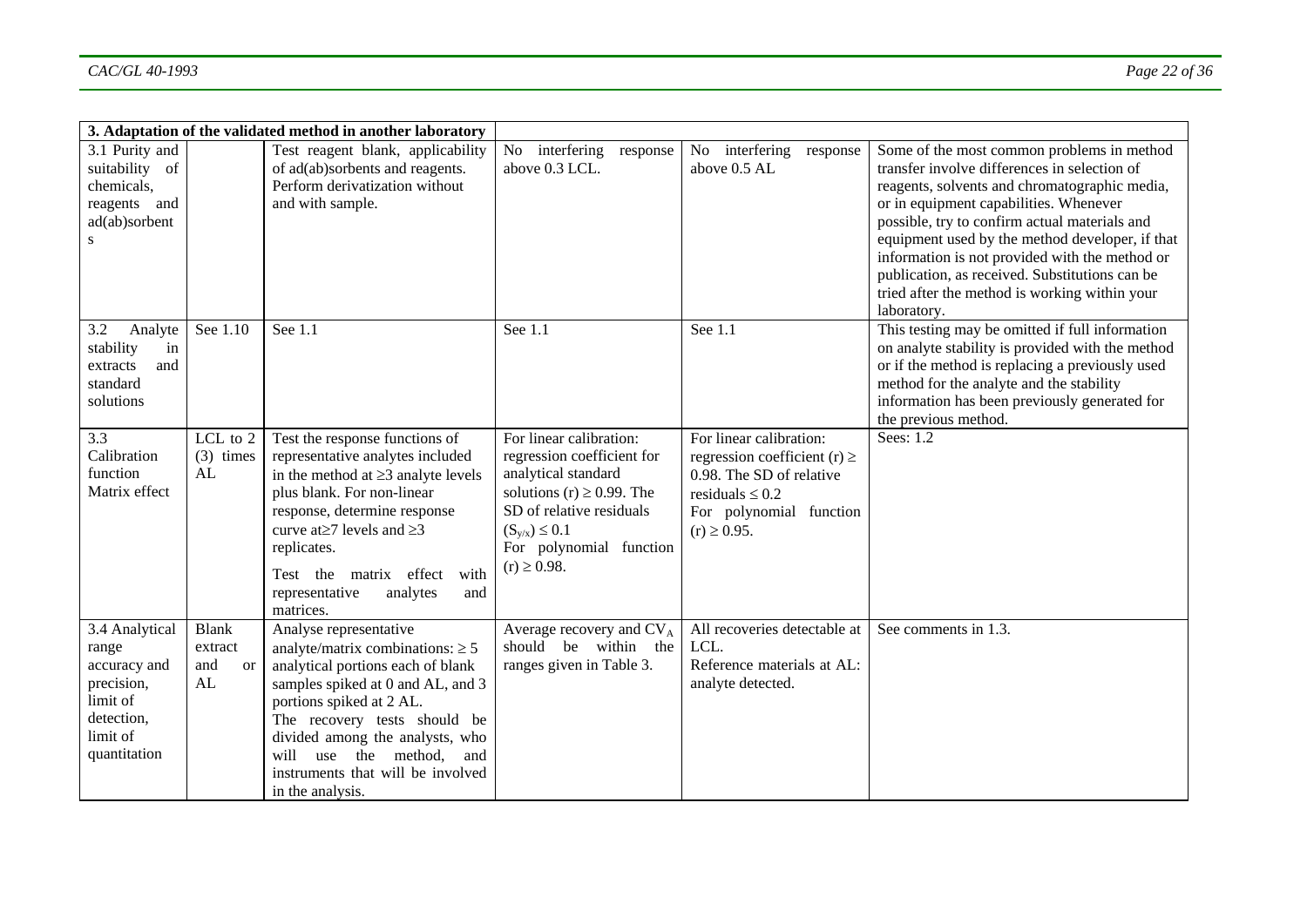| 3.5 Specificity<br>and selectivity<br>of analyte<br>detection        | At AL                                                       | Check performance<br>characteristics of detectors used<br>and compare them with those<br>specified in the method. Check<br>response of one blank of each<br>representative commodity,<br>otherwise perform test as<br>described in section 1.4. | Measured<br>response<br><b>1S</b><br>solely due to the analyte.<br>The detector performance<br>(sensitivity and selectivity)<br>should be equal or better<br>than specified in the<br>method. See section 1.4 | The rate of false negative<br>samples ( $\beta$ error) at AL<br>should typically be $< 5\%$ .                                                                                                                              | The relative response of specific detectors can<br>substantially vary from model to model. Proper<br>checking of specificity of detection is critical for<br>obtaining reliable results.<br>Compare blank response observed with typical<br>peaks reported in blank extracts<br>See other comments under section 1.4.                                                     |
|----------------------------------------------------------------------|-------------------------------------------------------------|-------------------------------------------------------------------------------------------------------------------------------------------------------------------------------------------------------------------------------------------------|---------------------------------------------------------------------------------------------------------------------------------------------------------------------------------------------------------------|----------------------------------------------------------------------------------------------------------------------------------------------------------------------------------------------------------------------------|---------------------------------------------------------------------------------------------------------------------------------------------------------------------------------------------------------------------------------------------------------------------------------------------------------------------------------------------------------------------------|
| 3.6<br>Analyte<br>"homogeneity                                       | At about<br>AL<br>$\alpha$<br>well<br>detectabl<br>residues | Test two representative<br>commodities of different nature                                                                                                                                                                                      | $CV_{Sp} < 10\%$                                                                                                                                                                                              | $CV_{Sp} < 15\%$<br>For screening methods it<br>may be desirable to take a<br>portion in which residues<br>can be expected to be<br>highest (e.g. citrus peel)<br>and achievement of<br>homogeneity may be<br>unnecessary. | The tests are performed to confirm similarity of<br>application conditions and applicability of<br>parameters obtained by the laboratory validating<br>the method. When the test results in similar<br>$CV_{Sp}$ as reported, the conditions of sample<br>processing may be considered similar and<br>further tests are not required for the validation<br>of the method. |
| 3.7 Analyte<br>stability in<br>extracts and<br>standard<br>solutions | See 1.1                                                     | See 1.1                                                                                                                                                                                                                                         | See 1.1                                                                                                                                                                                                       | See 1.1                                                                                                                                                                                                                    | This testing may be omitted if full information<br>on analyte stability is provided with the method<br>or if the method is replacing a previously used<br>method for the analyte and the stability<br>information has been previously generated for<br>the previous method.                                                                                               |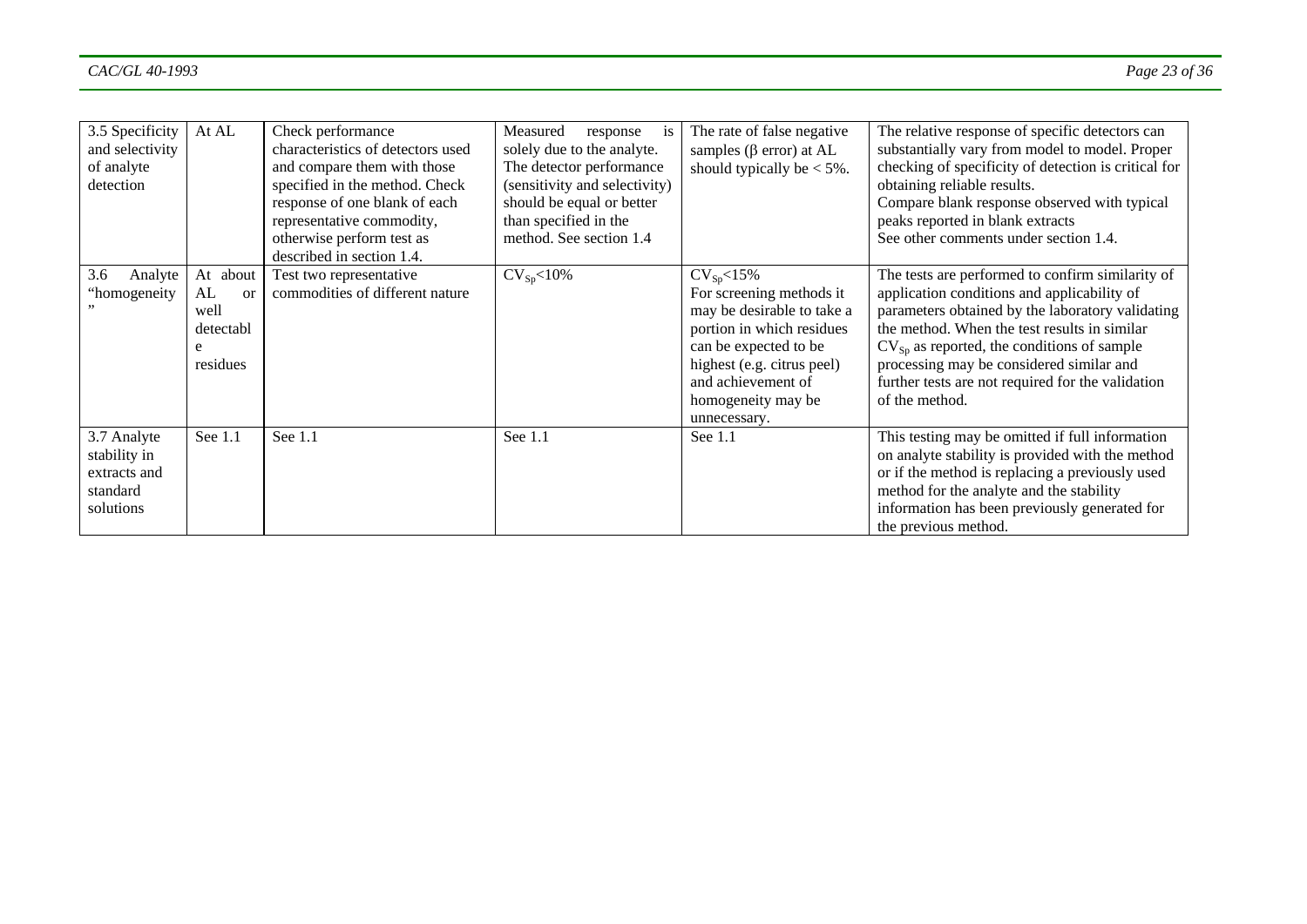| <b>Concentration</b>             |                       | <b>Repeatability</b>           |          | <b>Reproducibility</b>         | Trueness <sup>2</sup>       |
|----------------------------------|-----------------------|--------------------------------|----------|--------------------------------|-----------------------------|
|                                  | $CV_A\%$ <sup>3</sup> | CV <sub>L</sub> % <sup>4</sup> | $CV_A\%$ | CV <sub>L</sub> % <sup>4</sup> | Range of mean<br>% recovery |
| $\leq$ 1 µg/kg                   | 35                    | 36                             | 53       | 54                             | $50 - 120$                  |
| $> 1 \mu g/kg \leq 0.01 \ mg/kg$ | 30                    | 32                             | 45       | 46                             | $60 - 120$                  |
| $> 0.01$ mg/kg $\leq 0.1$ mg/kg  | 20                    | 22                             | 32       | 34                             | $70 - 120$                  |
| $> 0.1$ mg/kg $\leq 1$ mg/kg     | 15                    | 18                             | 23       | 25                             | $70 - 110$                  |
| $> 1$ mg/kg                      | 10                    | 14                             | 16       | 19                             | $70 - 110$                  |

#### **Table 3. Within Laboratory Method Validation Criteria for Analysis of pesticide residues**

1. With multi-residue methods, there may be certain analytes where these quantitative performance criteria cannot be strictly met. The acceptability of data produced under these conditions will depend on the purpose of the analyses e.g. when checking for MRL compliance the indicated criteria should be fulfilled as far as technically possible, while any data well below the MRL may be acceptable with the higher uncertainty.

2. These recovery ranges are appropriate for multi-residue methods. Stricter criteria may be necessary for some purposes e.g. methods for single analytes or veterinary drug residues (see Codex V3, 1996).

3. CV<sub>A</sub>: Coefficient of variation for analysis excluding sample processing. The parameter can be estimated from tests performed with reference materials or analytical portions spiked before extraction. A reference material prepared in the laboratory may be used in the absence of a certified reference material.

4. CVL: Overall coefficient of variation of a laboratory results, including up to 10% variability of residues between analytical portions  $(CV_{Sp})$ . Note: the variability of residues in between analytical portions can be calculated from the uncertainty of the measurement of replicate portions of samples (CV<sub>L</sub>) containing residues;  $CV_{L}^{2} = CV_{Sp}^{2} + CV_{A}^{2}$ .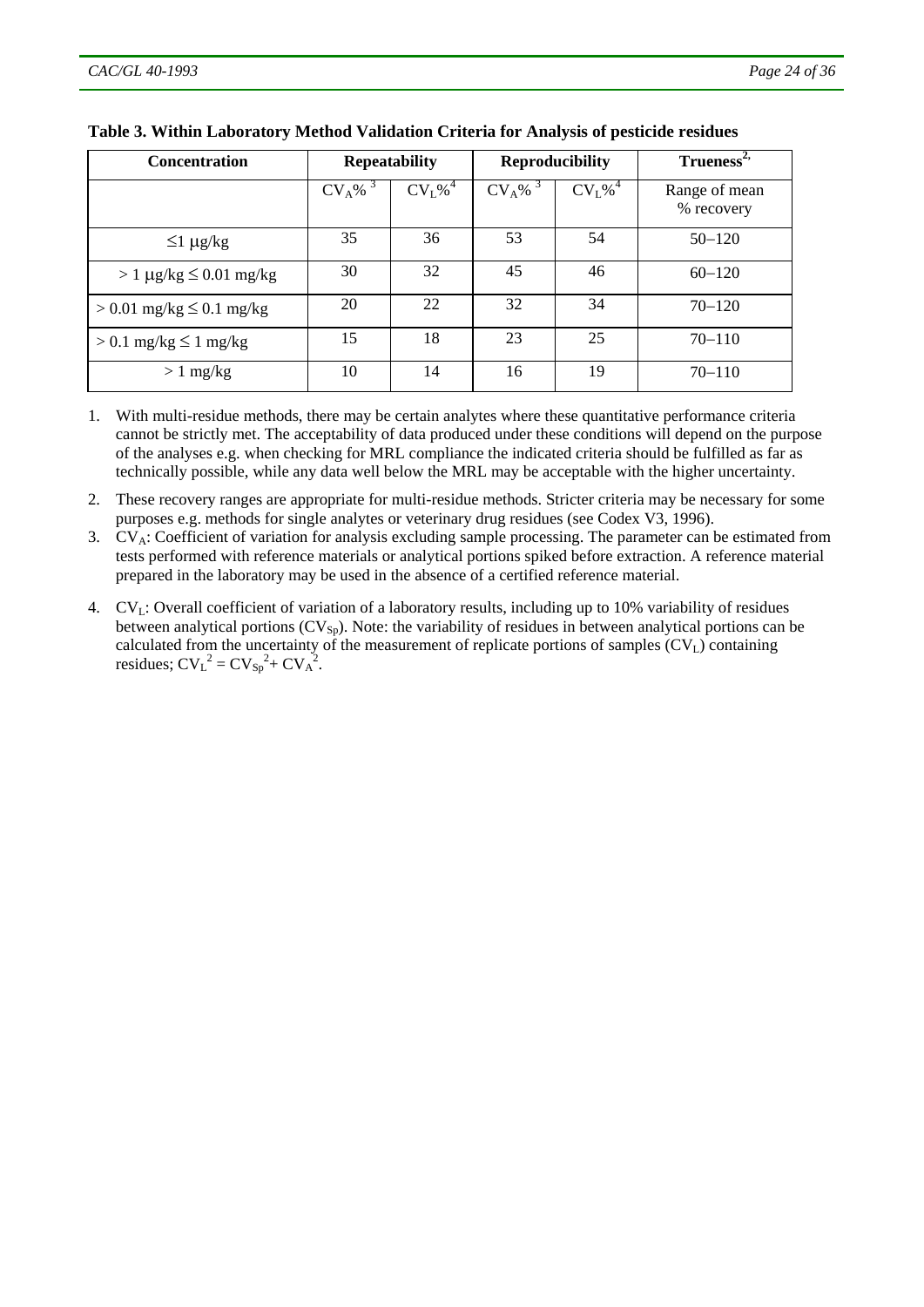# **Table 4 Requirements for performance verification**

| Parameter                                                           | Level(s)                       | No. of analyses or type of test<br>required                                                                                                                                                                     |                                                                                                                                                                                                                                                                                                                                                                                                                                                              | Criteria                                                                                                 | Comments                                                                                                                                                                                                                                                                                                                                                                                                                                                                                                                                         |
|---------------------------------------------------------------------|--------------------------------|-----------------------------------------------------------------------------------------------------------------------------------------------------------------------------------------------------------------|--------------------------------------------------------------------------------------------------------------------------------------------------------------------------------------------------------------------------------------------------------------------------------------------------------------------------------------------------------------------------------------------------------------------------------------------------------------|----------------------------------------------------------------------------------------------------------|--------------------------------------------------------------------------------------------------------------------------------------------------------------------------------------------------------------------------------------------------------------------------------------------------------------------------------------------------------------------------------------------------------------------------------------------------------------------------------------------------------------------------------------------------|
|                                                                     |                                |                                                                                                                                                                                                                 | Quantitative method                                                                                                                                                                                                                                                                                                                                                                                                                                          | Screening method                                                                                         |                                                                                                                                                                                                                                                                                                                                                                                                                                                                                                                                                  |
|                                                                     |                                | 4. Quality control (performance verification)                                                                                                                                                                   |                                                                                                                                                                                                                                                                                                                                                                                                                                                              |                                                                                                          |                                                                                                                                                                                                                                                                                                                                                                                                                                                                                                                                                  |
| 4.1 Methods used regularly                                          |                                |                                                                                                                                                                                                                 |                                                                                                                                                                                                                                                                                                                                                                                                                                                              |                                                                                                          |                                                                                                                                                                                                                                                                                                                                                                                                                                                                                                                                                  |
| 4.1.1<br>Suitability of<br>chemicals,<br>adsorbents<br>and reagents |                                | For each new batch: Test reagent<br>blank, applicability of<br>ad(ab)sorbents and reagents<br>Perform derivatization without<br>sample.                                                                         | No interfering<br>response<br>$\geq$ 0.3 LCL.                                                                                                                                                                                                                                                                                                                                                                                                                | No interfering response $\geq$<br>0.5AL.                                                                 | Alternately, if the sample blank, calibration and<br>the recovery are satisfactory then the suitability<br>of reagents etc. are confirmed.                                                                                                                                                                                                                                                                                                                                                                                                       |
| 4.1.2<br>Calibration<br>and analytical<br>range                     |                                | Single point calibration may be<br>used with standard mixtures, if<br>the intercept of calibration<br>function is close to 0.<br>Apply multi point calibration<br>(3x2)<br>for<br>quantitative<br>confirmation. | The analytical batch may<br>be considered to be under<br>statistical control if the<br>analytical standards and<br>sample extracts are<br>injected alternately, and<br>the calculated SD of<br>relative residuals is $\leq 0.1$ .                                                                                                                                                                                                                            | Analyte<br>i <sub>s</sub><br>detected at<br>LCL.                                                         | Standard solution and samples should be<br>injected alternately.<br>Bracketing with appropriate standard injections<br>may provide a time saving alternative to multi<br>point calibration especially if auto sampler is<br>not available.<br>As system response often changes multi point<br>calibration shall be performed regularly to<br>confirm that the intercept is close to zero.<br>Multi point calibration is not necessary for<br>quantitative confirmation if the calibrant is very<br>close in concentration to that of the sample. |
| 4.1.3<br>Accuracy and<br>precision                                  | Within<br>analytica<br>1 range | Include in each analytical batch<br>$\geq$ 1 sample either fortified with<br>standard mixture, or the reanalysis<br>of a replicate portion of a positive<br>sample.                                             | method.<br>Preferably all recoveries should be within the warning<br>limit of control chart constructed according to section<br>4.5.2. On a long run one of every 20 or 100 samples may<br>be outside the warning and action limits, respectively.<br>The analytical batch should be repeated if any of the<br>recoveries falls outside the action limits, or the results of<br>the replicate analyses of the positive sample exceeds the<br>critical range. | The performance of detector and chromatographic<br>column shall be equal or better than specified in the | Fortify analytical portion with standard<br>mixture(s). Alter standard mixtures in different<br>batches to obtain recoveries for all analytes of<br>interest at regular intervals. Perform alternately<br>recovery studies at AL as well as at LCL and 2<br>times AL, as appropriate, to confirm<br>applicability of the method within the analytical<br>range. The frequency of recovery studies at AL<br>should be 2 to 3 times higher then those at other<br>levels.<br>Repeated analysis of positive samples may                             |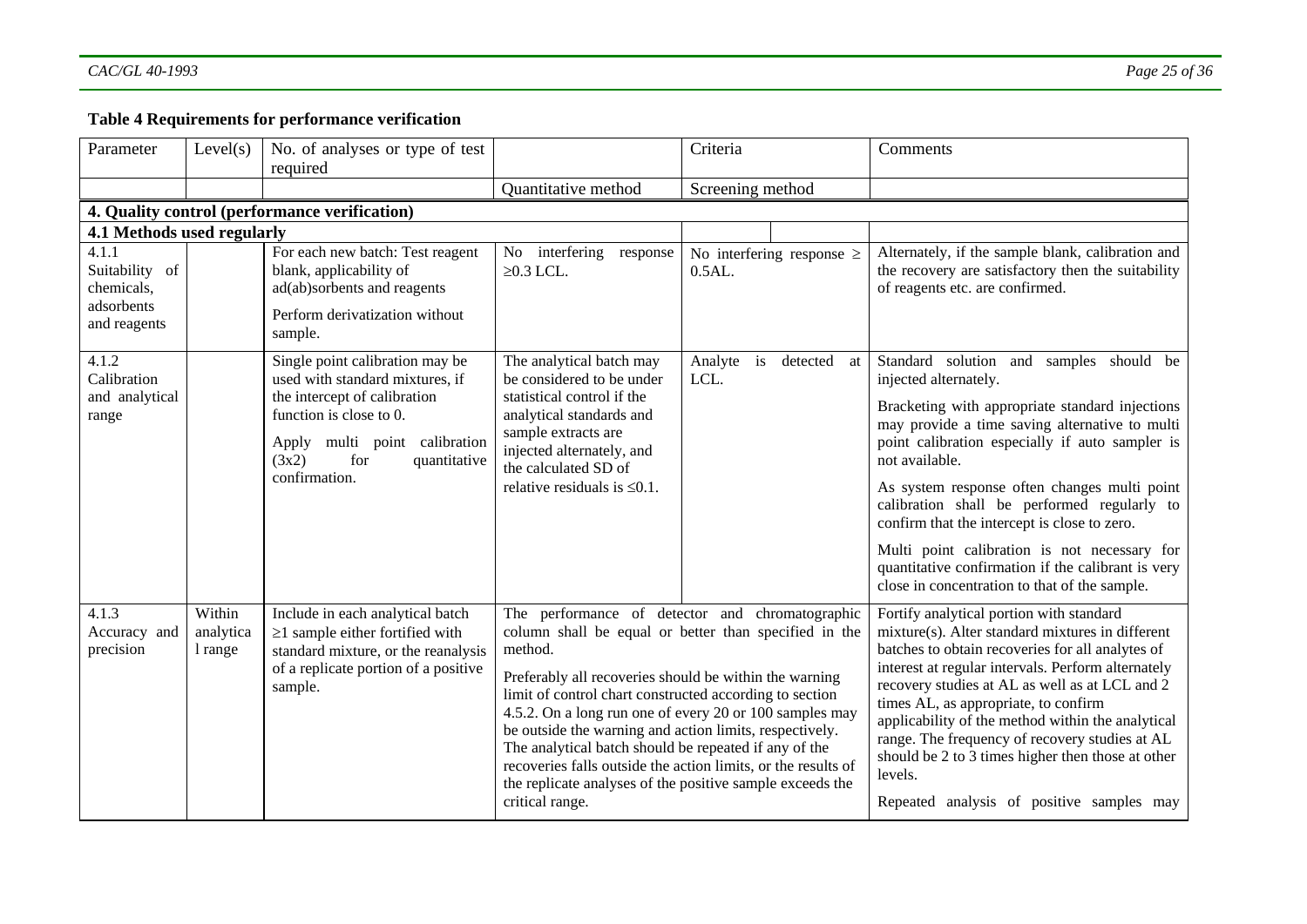|                                                                                                      |                                                                                                                                                                                                                                                                                                                                                      | $C_{\text{max}}$ - $C_{\text{min}}$ > 2.8* $CV_{\text{Ltyp}}Q$                                                                                                                                                                                                                                                                                                                                                                                                                                 |                                                                                                                                          | replace the recovery test in a particular batch.                                                                                                                                                                                                                                                                                                                                                                                                                                                                                                                                                               |
|------------------------------------------------------------------------------------------------------|------------------------------------------------------------------------------------------------------------------------------------------------------------------------------------------------------------------------------------------------------------------------------------------------------------------------------------------------------|------------------------------------------------------------------------------------------------------------------------------------------------------------------------------------------------------------------------------------------------------------------------------------------------------------------------------------------------------------------------------------------------------------------------------------------------------------------------------------------------|------------------------------------------------------------------------------------------------------------------------------------------|----------------------------------------------------------------------------------------------------------------------------------------------------------------------------------------------------------------------------------------------------------------------------------------------------------------------------------------------------------------------------------------------------------------------------------------------------------------------------------------------------------------------------------------------------------------------------------------------------------------|
|                                                                                                      |                                                                                                                                                                                                                                                                                                                                                      | Q is the average residue obtained from the replicate<br>measurements, the $CV_{Ltyp}$ is the measure of within<br>laboratory reproducibility, which includes the combined<br>uncertainty of sample processing and analysis.                                                                                                                                                                                                                                                                    |                                                                                                                                          | For MRM prepare commodity/sample specific<br>standard mixtures from the analytes which may<br>occur in a particular sample. The selection of<br>analytes for one mixture should assure selective<br>separation/detection without any problem.                                                                                                                                                                                                                                                                                                                                                                  |
|                                                                                                      |                                                                                                                                                                                                                                                                                                                                                      |                                                                                                                                                                                                                                                                                                                                                                                                                                                                                                |                                                                                                                                          | For tentative identification: prepare analytical<br>batches containing the appropriate detection test<br>mixture, and samples.                                                                                                                                                                                                                                                                                                                                                                                                                                                                                 |
|                                                                                                      |                                                                                                                                                                                                                                                                                                                                                      |                                                                                                                                                                                                                                                                                                                                                                                                                                                                                                |                                                                                                                                          | For quantitative determination/confirmation<br>include in the analytical batch the detection test<br>mixture, appropriate number of calibration<br>mixtures, fortified blank sample(s), or one<br>repeated positive sample and the new positive<br>samples                                                                                                                                                                                                                                                                                                                                                     |
|                                                                                                      |                                                                                                                                                                                                                                                                                                                                                      |                                                                                                                                                                                                                                                                                                                                                                                                                                                                                                |                                                                                                                                          | Inject standards and samples alternately.                                                                                                                                                                                                                                                                                                                                                                                                                                                                                                                                                                      |
| 4.1.4<br>Selectivity of<br>separation,<br>Specificity of<br>detection<br>Performance<br>of detectors | Include appropriate detection test<br>mixture in each chromatography<br>batch. Include untreated<br>commodity (if available) in<br>analytical batch. Use standard<br>addition if no untreated sample<br>(similar to those analysed in the<br>batch) is available<br>Confirm identity and quantity of<br>each analyte present $\geq 0.7$ AL<br>level. | $R_s$ , $T_f$ of test compounds,<br>and RRF and $\delta$ of the<br>detection should be within<br>the specified range.<br>Relative retention should<br>be within 2 % for GLC and<br>5 % for HPLC<br>determinations. Detector<br>performance should be<br>within specified range.<br>Sample co-extractives<br>interfering with the analyte<br>should not be present $\geq 0.3$<br>LCL. The recovery of<br>added standard should be<br>within the acceptable<br>recovery range of the<br>analyte. | Detector performance<br>should be within specified<br>range. Analyte should be<br>seen above LCL or CC $\alpha$<br>for banned compounds. | This is also sometimes referred to as a "system"<br>suitability" test. Prepare detection test mixture<br>for each method of detection. Select the<br>components of the mixture in order to indicate<br>characteristic<br>of<br>the<br>parameters<br>chromatographic separation and detection.<br>Adjust RRt database for the compounds of<br>detection test mixture and analytes used for<br>calibration. Define the RRF specific for the<br>detection system.<br>Perform<br>quantitative<br>confirmation<br>with<br>analytical standards prepared in blank matrix<br>extract if matrix effect is significant. |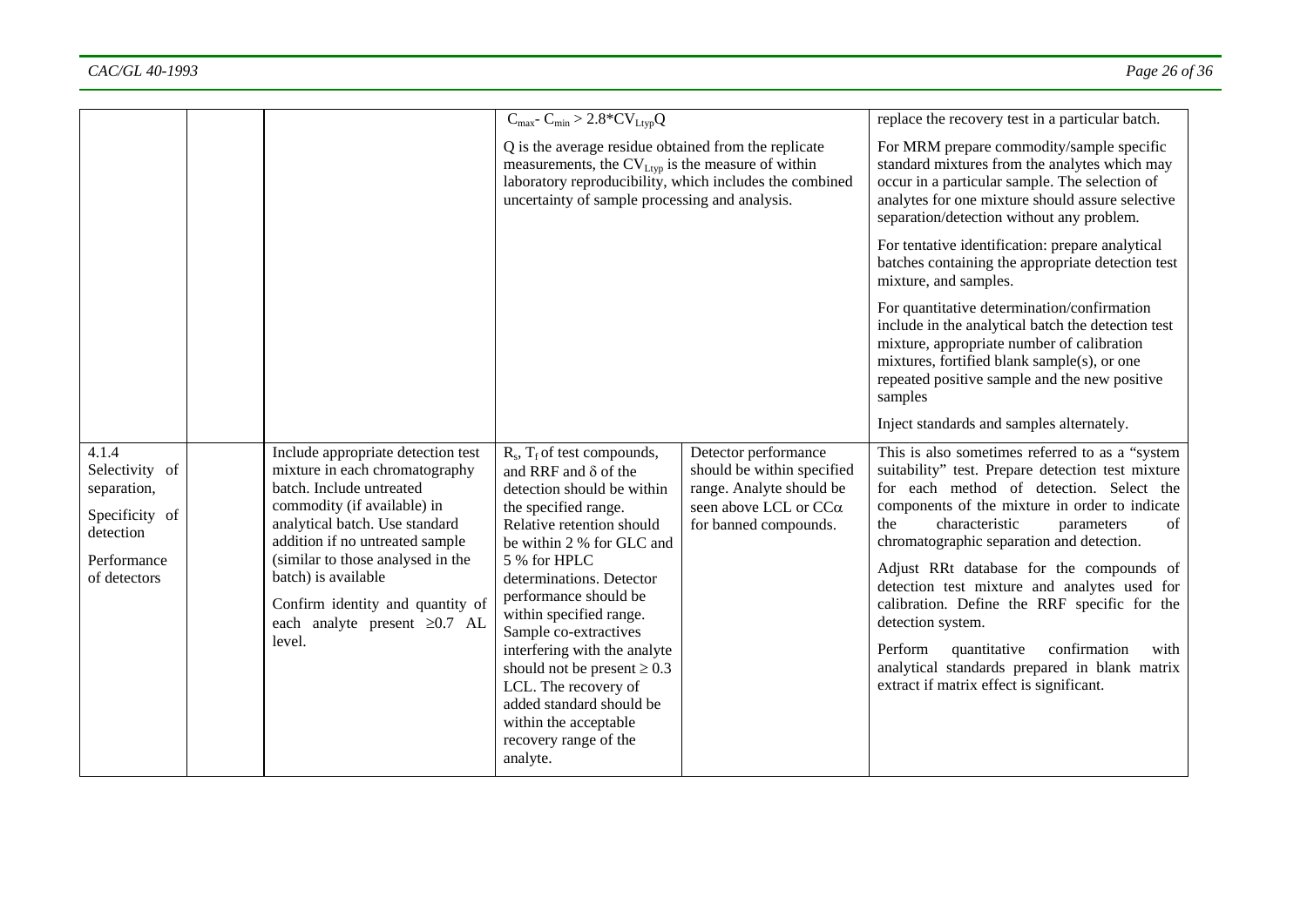| 4.1.5 Analyte<br>homogeneity<br>in processed<br>sample             | At well<br>detectabl<br>e analyte<br>concentr<br>ation. | Select a positive sample<br>randomly. Repeat analysis of<br>another one or two analytical<br>portions.                          | The residues measured on two different days should be<br>within the reproducibility limit of replicate analytical<br>portions:<br>$C_{\text{max}}$ - $C_{\text{min}} \leq 2.8$ * $CV_{\text{Ltyp}}Q$<br>Q is the average residue obtained from the replicate<br>measurements, the $CV_{Ltyp}$ is the combined uncertainty of<br>sample processing and analysis obtained during method<br>validation. |  | Perform test alternately to cover each<br>commodity analysed. Test homogeneity at the<br>beginning of growing season, or at the start of<br>the analysis of the given type of samples.<br>The acceptable results of the test also confirm<br>that the reproducibility of the analyses $(CV_A)$<br>was appropriate. |
|--------------------------------------------------------------------|---------------------------------------------------------|---------------------------------------------------------------------------------------------------------------------------------|------------------------------------------------------------------------------------------------------------------------------------------------------------------------------------------------------------------------------------------------------------------------------------------------------------------------------------------------------------------------------------------------------|--|--------------------------------------------------------------------------------------------------------------------------------------------------------------------------------------------------------------------------------------------------------------------------------------------------------------------|
| 4.1.6<br>Extraction<br>efficiency                                  |                                                         |                                                                                                                                 |                                                                                                                                                                                                                                                                                                                                                                                                      |  | The efficiency of the extraction cannot be<br>controlled during the analysis. To ensure<br>appropriate efficiency, the validated extraction<br>procedure should be carried out without any<br>change.                                                                                                              |
| 4.1.7 Duration<br>of analysis                                      |                                                         |                                                                                                                                 | The samples, extracts etc. should not be stored longer<br>than the period for which the storage stability was tested<br>during method validation. Storage conditions should be<br>regularly monitored and recorded.                                                                                                                                                                                  |  | Examples for the need of additional storage<br>stability tests are given under Table 1.                                                                                                                                                                                                                            |
| 4.2 Analyte detected occasionally                                  |                                                         |                                                                                                                                 |                                                                                                                                                                                                                                                                                                                                                                                                      |  |                                                                                                                                                                                                                                                                                                                    |
| <b>FOLLOW TESTS DESCRIBED IN 4.1 WITH THE FOLLOWING EXCEPTIONS</b> |                                                         |                                                                                                                                 |                                                                                                                                                                                                                                                                                                                                                                                                      |  |                                                                                                                                                                                                                                                                                                                    |
| 4.2.1 Accuracy<br>and precision                                    | At<br>around<br>AL                                      | Reanalyse<br>another<br>analytical<br>portion;<br>Use standard addition at the<br>measured level of analyte.                    | The residues measured on two different days should be<br>within the critical range:<br>$C_{\text{max}}$ - $C_{\text{min}} \leq 2.8$ * $CV_{\text{Ltyp}}Q$<br>Q is the average residue obtained from the replicate<br>measurements, the CV <sub>Ltyp</sub> is obtained during method<br>validation.<br>The recovery following standard addition shall be within<br>action limits.                     |  | Check accuracy if residue found at $\geq 0.5$ AL.                                                                                                                                                                                                                                                                  |
| 4.3 Methods used at irregular intervals                            |                                                         |                                                                                                                                 |                                                                                                                                                                                                                                                                                                                                                                                                      |  |                                                                                                                                                                                                                                                                                                                    |
| Follow tests described in 4.1 with the following exceptions        |                                                         |                                                                                                                                 |                                                                                                                                                                                                                                                                                                                                                                                                      |  |                                                                                                                                                                                                                                                                                                                    |
| 4.3.1<br>Accuracy and<br>precision                                 | At<br>AL<br>and LCL                                     | Include one fortified sample at<br>LCL and two samples at AL in<br>each analytical batch. Use<br>standard addition if untreated | Minimum two recoveries shall be within warning limit,<br>one may be within action limit.<br>The residues measured in replicate portions should be                                                                                                                                                                                                                                                    |  | The acceptable results also prove the suitability<br>of chemicals, adsorbents and reagents used.<br>Confirm residues above 0.5AL.                                                                                                                                                                                  |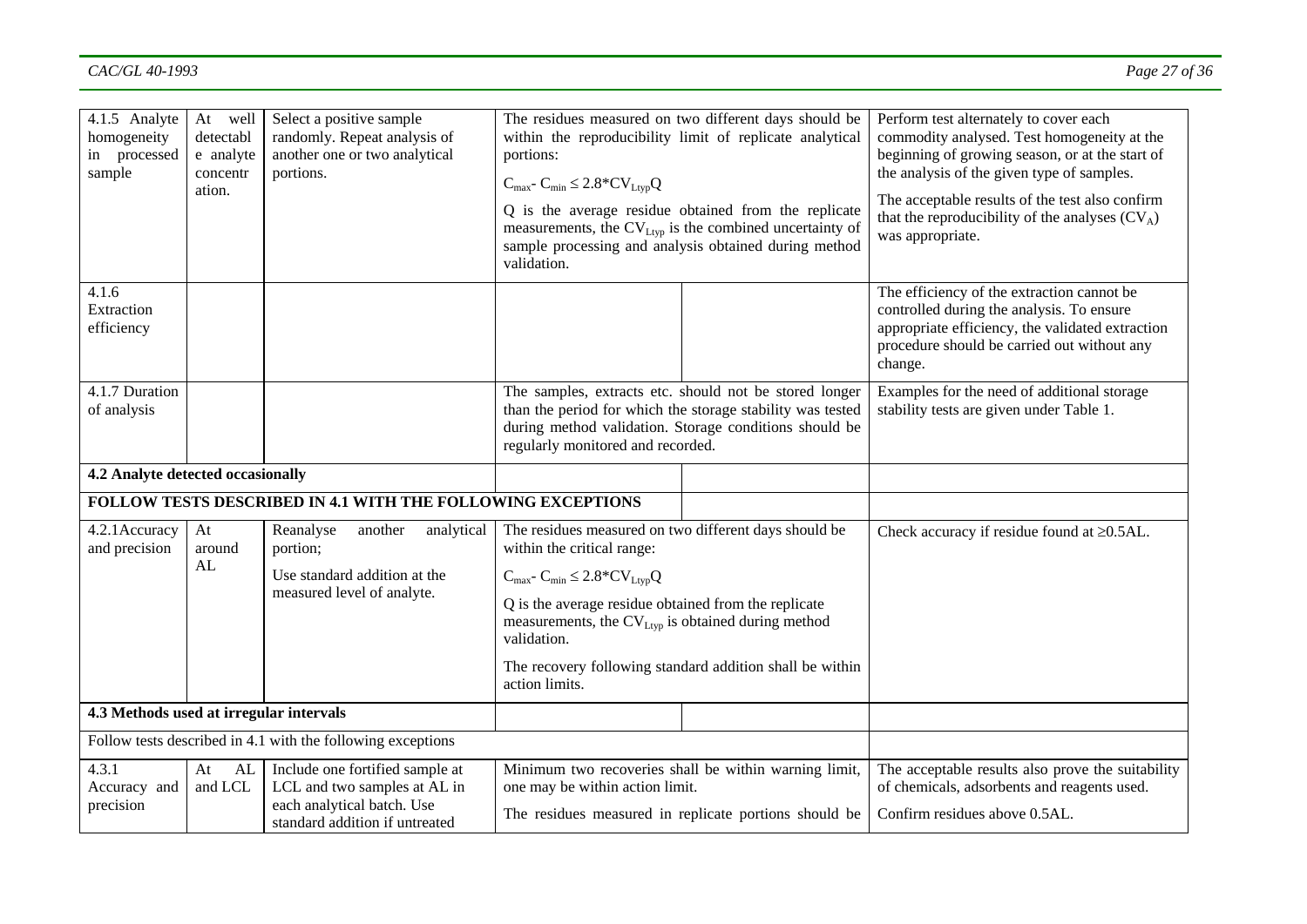| (repeatability)                                |                                                                                                            | sample (similar to those analysed<br>in the batch) is not available.<br>analysis<br>$\geq$ 2<br>Perform<br>with<br>analytical portions.               | within the critical range:<br>$C_{\text{max}}$ - $C_{\text{min}} \leq 2.8 \times CV_{\text{Ltyp}}Q$ or $C_{\text{max}}$ - $C_{\text{min}} \leq f_{(n)} \times CV_{\text{Ltyp}}Q$<br>Q is the average residue obtained from the replicate<br>measurements, the CV <sub>Ltyp</sub> is obtained during method<br>validation, $f_{(n)}$ is the factor for calculation of extreme<br>range depending on the number of replicate samples. | If performance criteria were not satisfied, the<br>method shall be practised and its performance<br>characteristics $(Q, CV_{Atyp}, CV_{Ltyp})$ re-established<br>during partial revalidation of the method.                                                                                                                                                                                                                                                                                                                                                                     |
|------------------------------------------------|------------------------------------------------------------------------------------------------------------|-------------------------------------------------------------------------------------------------------------------------------------------------------|-------------------------------------------------------------------------------------------------------------------------------------------------------------------------------------------------------------------------------------------------------------------------------------------------------------------------------------------------------------------------------------------------------------------------------------|----------------------------------------------------------------------------------------------------------------------------------------------------------------------------------------------------------------------------------------------------------------------------------------------------------------------------------------------------------------------------------------------------------------------------------------------------------------------------------------------------------------------------------------------------------------------------------|
|                                                |                                                                                                            | 4.4. Changes in implementation of the method                                                                                                          |                                                                                                                                                                                                                                                                                                                                                                                                                                     |                                                                                                                                                                                                                                                                                                                                                                                                                                                                                                                                                                                  |
| <b>Change</b>                                  |                                                                                                            | <b>Parameters to be tested</b>                                                                                                                        | For test methods and acceptability criteria see the appropriate sections of Appendix 1.                                                                                                                                                                                                                                                                                                                                             |                                                                                                                                                                                                                                                                                                                                                                                                                                                                                                                                                                                  |
| 4.4.1 Chroma-<br>tographic<br>column           | Test selectivity of separation, resolution,<br>inertness, RRt values.                                      |                                                                                                                                                       | Performance characteristics should not be affected                                                                                                                                                                                                                                                                                                                                                                                  | Apply appropriate test mixtures to obtain<br>information on the performance of the column.                                                                                                                                                                                                                                                                                                                                                                                                                                                                                       |
| 4.4.2<br>Equipment for<br>sample<br>processing | Homogeneity of processed sample;<br>Stability of analytes.                                                 |                                                                                                                                                       | Test described in 1.6 and 1.7 shall be performed and they<br>should give results conforming to the relevant criteria                                                                                                                                                                                                                                                                                                                | Homogeneity test is only necessary if the degree<br>of comminution and/or mixing is inferior to that<br>of the original equipment. The stability of<br>analytes needs to be tested if the processing<br>time and temperature are significantly<br>increased.                                                                                                                                                                                                                                                                                                                     |
| 4.4.3<br>Equipment for<br>extraction           | Compare field incurred residue levels detected<br>with the old and new equipment in $\geq 5$<br>replicates |                                                                                                                                                       | The mean residues should not be significantly different<br>at $p=0.05$ level.                                                                                                                                                                                                                                                                                                                                                       | Test is necessary if a new type of equipment is<br>used                                                                                                                                                                                                                                                                                                                                                                                                                                                                                                                          |
| 4.4.4<br>Detection                             |                                                                                                            | Test selectivity of separation and selectivity<br>and sensitivity of detection                                                                        | Performance characteristics should be the same or better<br>specified in the description of the method.                                                                                                                                                                                                                                                                                                                             | Test also detectability separately with new<br>detection reagents.                                                                                                                                                                                                                                                                                                                                                                                                                                                                                                               |
| 4.4.5 Analyst                                  |                                                                                                            | $\geq$ 5 recovery tests at each level (LCL, AL and<br>2 (3) AL), re-analysis of one blank sample and<br>two positive samples (unknown to the analyst) | All results should be within the warning limits specified<br>for the method in the laboratory.<br>Replicate sample analysis shall be within the critical<br>range.                                                                                                                                                                                                                                                                  | This is a minimum requirement. Laboratories in<br>some areas of residue work use a more detailed<br>protocol which includes: (1) generation of<br>standard curve within acceptability criteria; (2)<br>minimum of 2 analytical runs for each matrix,<br>containing representative analytes fortified by<br>the analyst at a minimum of 3 levels in<br>duplicate; (3) minimum of 1 analytical run<br>containing fortified or incurred samples, 3 levels<br>in duplicate, provided as unknowns to the<br>analyst. All results must meet acceptability<br>criteria, or be repeated. |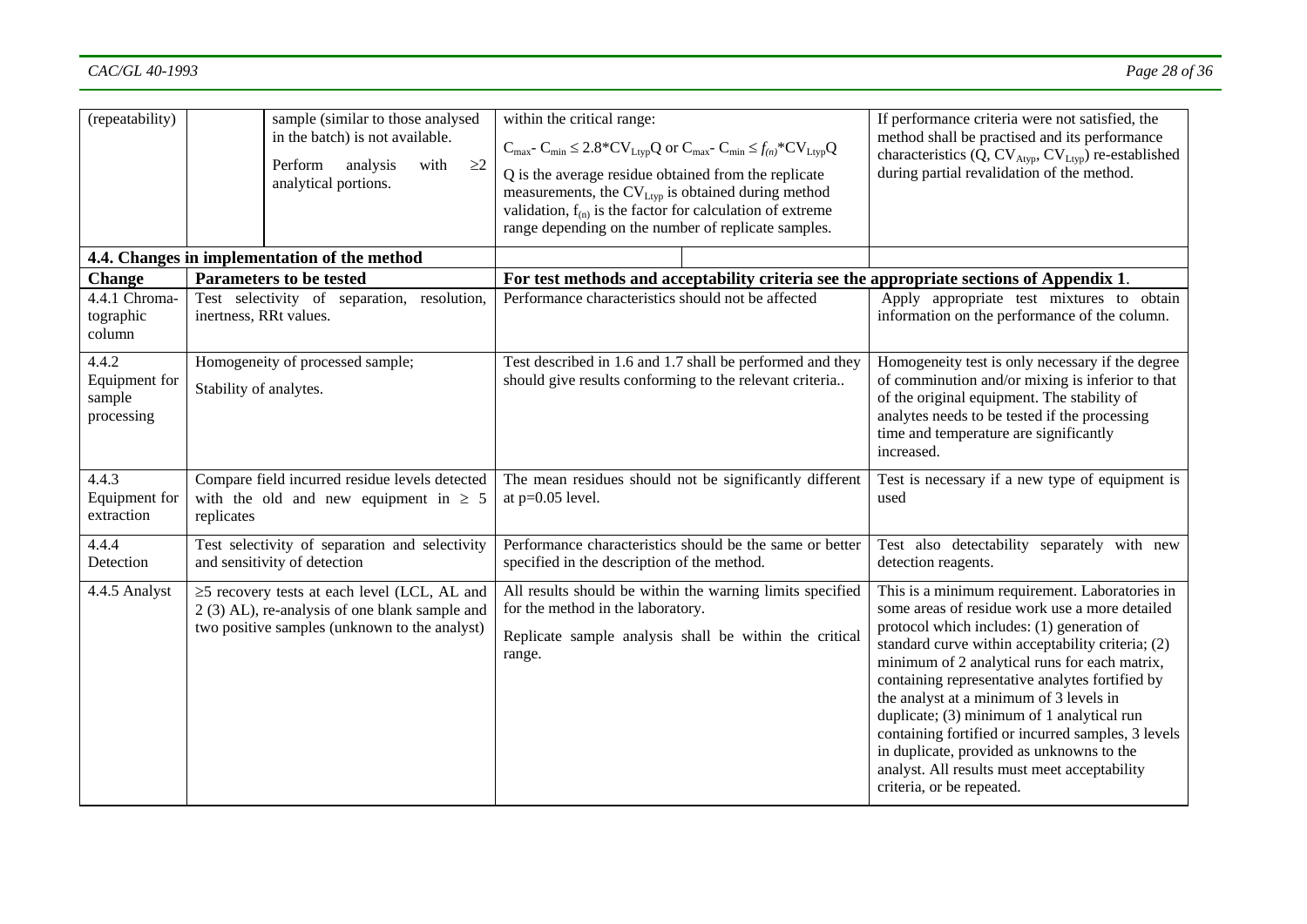| 4.4.6      | $\perp$ each level (LCL, AL and 2 (3) AL) by $\parallel$ for the method in the laboratory. | Accuracy and precision $\geq 3$ recovery tests at   All results should be within the warning limits specified   The reproducibility of the method under the new | conditions must be established and it has to be |
|------------|--------------------------------------------------------------------------------------------|-----------------------------------------------------------------------------------------------------------------------------------------------------------------|-------------------------------------------------|
| Laboratory | $(different)$ analyst $(s)$ on different days.                                             |                                                                                                                                                                 | done by more than one analyst if available.     |
|            |                                                                                            |                                                                                                                                                                 |                                                 |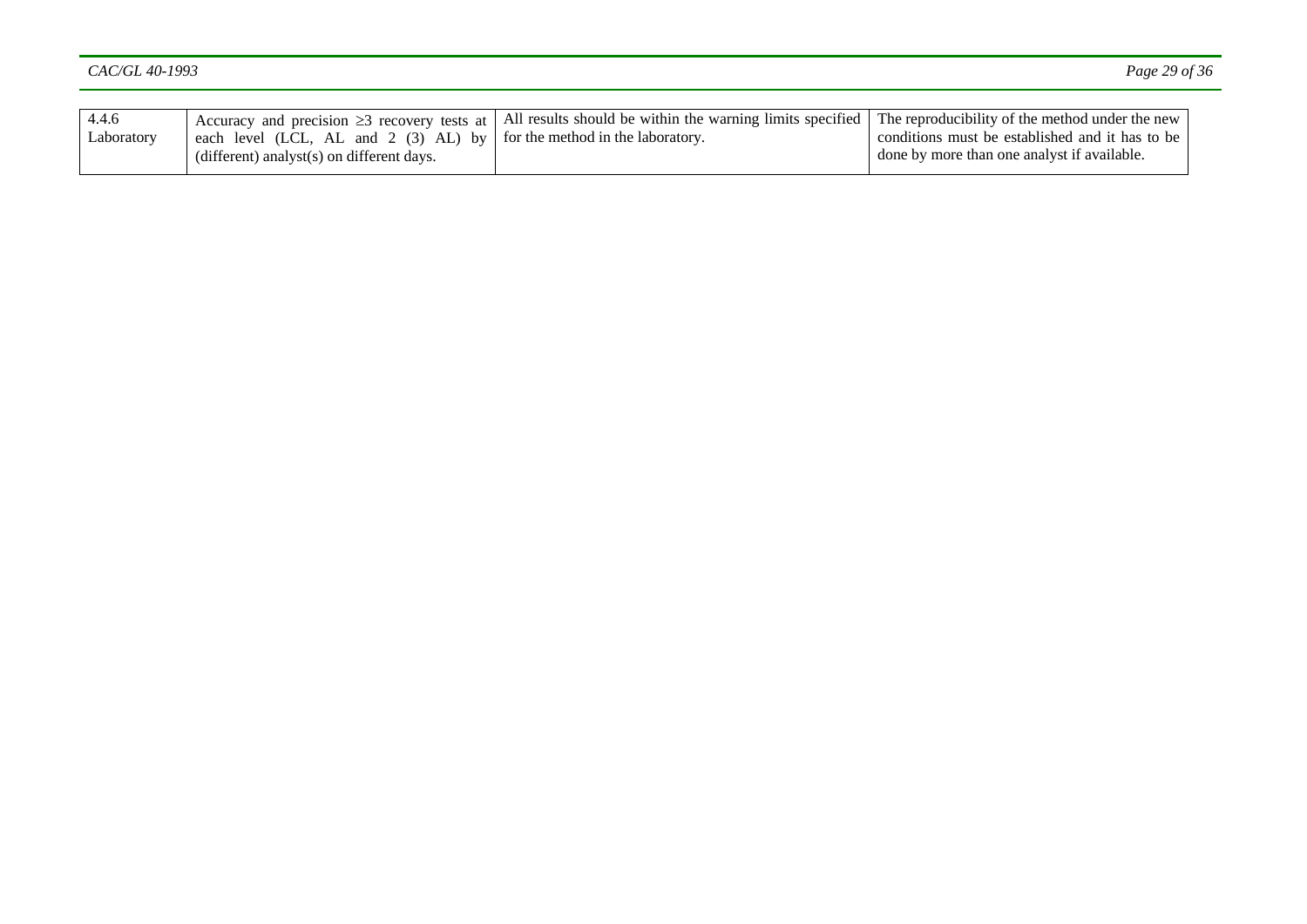| Commodi-                         | Common properties                               | Commodity class <sup>6</sup>                                                                            | Representative species                                                                                                    |  |
|----------------------------------|-------------------------------------------------|---------------------------------------------------------------------------------------------------------|---------------------------------------------------------------------------------------------------------------------------|--|
| ty Group                         |                                                 |                                                                                                         |                                                                                                                           |  |
| <b>Plant products</b>            |                                                 |                                                                                                         |                                                                                                                           |  |
| I.                               | High<br>and<br>water<br>chlorophyll content     | Leafy vegetables Brassica<br>leafy vegetables<br>Legume vegetables                                      | spinach or lettuce<br>broccoli, cabbage, kale<br>green beans                                                              |  |
| II.                              | High water and low or no<br>chlorophyll content | Pome fruits<br>Stone fruits<br><b>Berries</b><br>Small fruits<br>Fruiting vegetables<br>Root vegetables | apple, pear<br>peach, cherry<br>Strawberry<br>grape,<br>tomato, bell pepper, melon<br>mushroom<br>potato, carrot, parsley |  |
| III.                             | High acid content                               | Citrus fruits                                                                                           | orange, lemon                                                                                                             |  |
| IV.                              | High sugar content                              |                                                                                                         | raisins, dates                                                                                                            |  |
| V.                               | High oil or fat                                 | Oil seeds<br><b>Nuts</b>                                                                                | avocado, sunflower seed<br>walnut, pecan nut,<br>pistachios                                                               |  |
| VI.                              | Dry materials                                   | Cereals                                                                                                 | wheat, rice or maize grains                                                                                               |  |
|                                  |                                                 | Cereal products                                                                                         | wheat bran, wheat floor                                                                                                   |  |
|                                  | Commodities<br>requiring<br>individual test     |                                                                                                         | e.g. garlic, hops, tea, spices,<br>cranberry                                                                              |  |
| <b>Products of animal origin</b> |                                                 |                                                                                                         |                                                                                                                           |  |
|                                  |                                                 | Meats<br>Edible offals                                                                                  | Cattle meat, chicken meat<br>Liver, kidney                                                                                |  |
|                                  |                                                 | Fat                                                                                                     | Fat of meat                                                                                                               |  |
|                                  |                                                 | Milk                                                                                                    | Cow milk                                                                                                                  |  |
|                                  |                                                 | Eggs                                                                                                    | Chicken egg                                                                                                               |  |

<span id="page-29-0"></span>**Table 5. Representative commodities/samples for validation of analytical procedures for pesticide residues** 

Note: The method should be validated with representative pesticides for each commodity group. Commodities which are difficult to analyse require individual tests.

 6 Codex Classification of Foods and Animal Feeds (CAC/MISC 4-1993)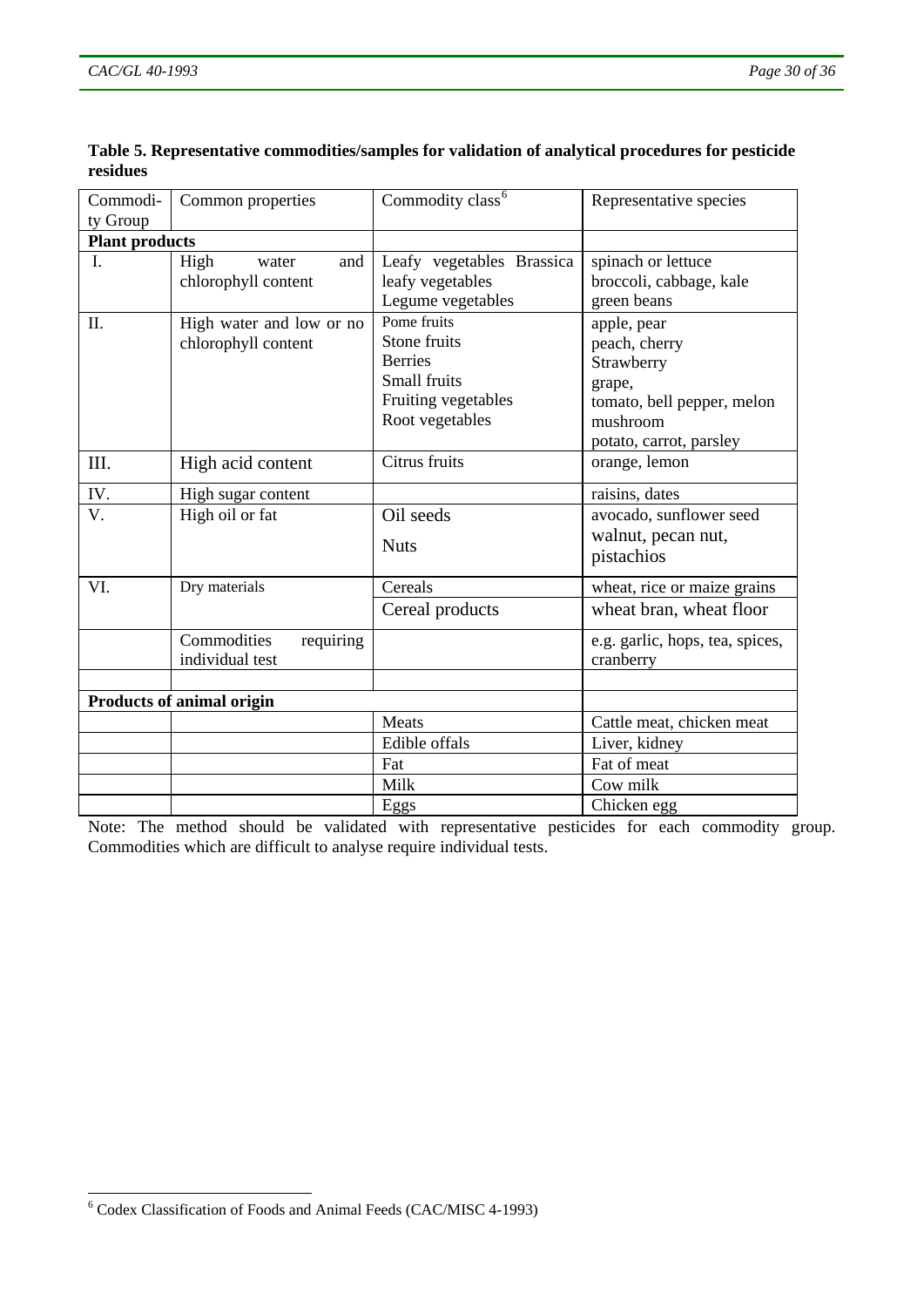| <b>Detection method</b>         | <b>Criterion</b>                                                     |
|---------------------------------|----------------------------------------------------------------------|
| LC or GC and Mass spectrometry  | if sufficient number of diagnostic ions are monitored                |
| LC-DAD or scanning UV           | if the UV spectrum is characteristic                                 |
| $LC$ – fluorescence             | in combination with other techniques                                 |
| $2-D TLC - (spectrophotometry)$ | in combination with other techniques                                 |
| GC-ECD, NPD, FPD                | only if combined with two or more separation techniques <sup>1</sup> |
| Derivatisation                  | if it was not the first choice method                                |
| LC-immunogram                   | in combination with other techniques                                 |
| LC-UV/VIS (single wavelength)   | in combination with other techniques                                 |

### **Table 6. Examples of detection methods suitable for the confirmatory analysis of substances**

1. Other chromatographic systems (applying stationary and/or mobile phases of different selectivity) or other techniques.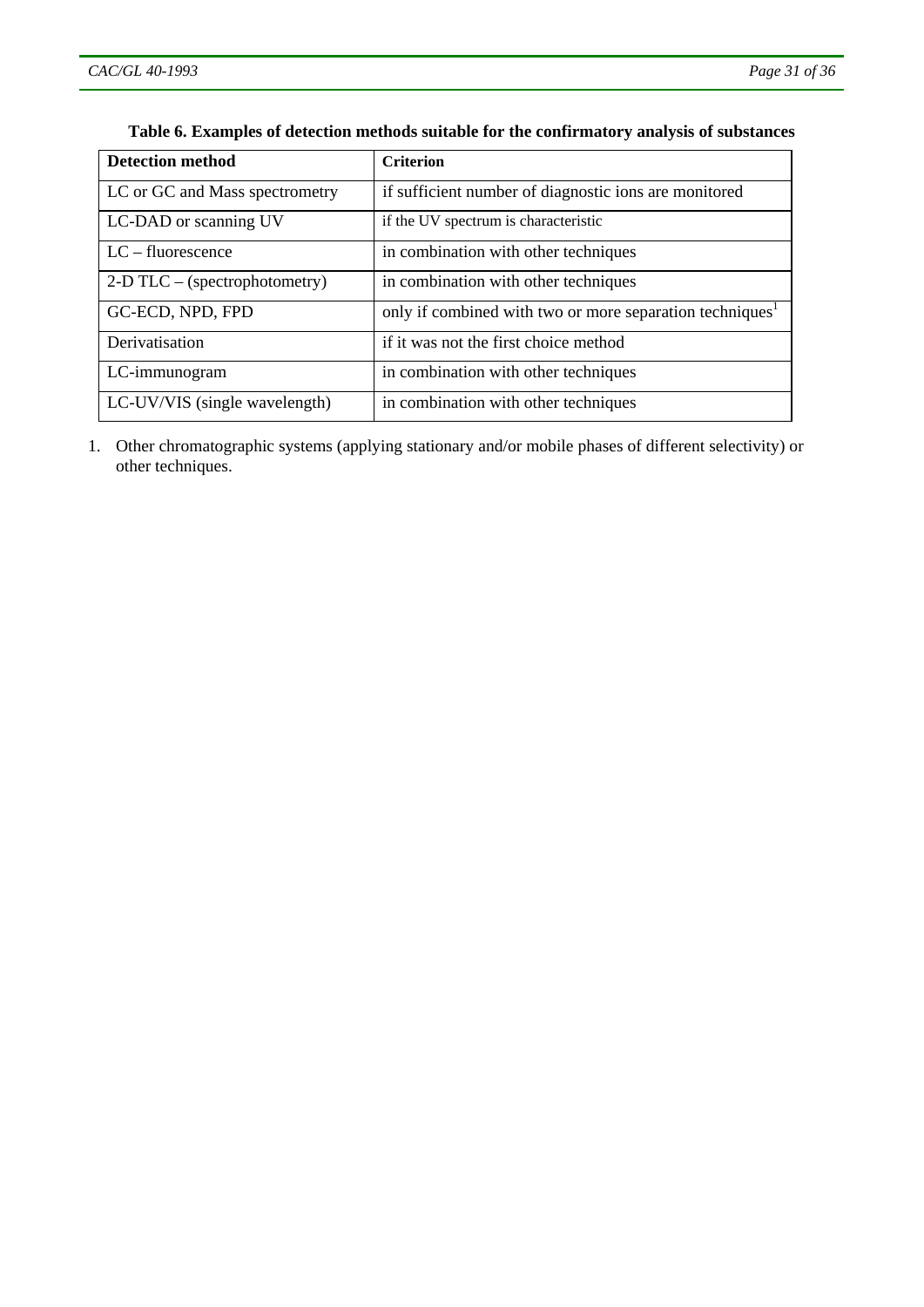# <span id="page-31-0"></span>**GLOSSARY OF TERMS**

| <b>Accepted Limit</b><br>(AL)                | Concentration value for an analyte corresponding to a regulatory limit or guideline value<br>which forms the purpose for the analysis, e.g. MRL, MPL; trading standard, target<br>concentration limit (dietary exposure assessment), acceptance level (environment) etc.<br>For a substance without an MRL or for a banned substance there may be no AL<br>(effectively it may be zero or there may be no limit) or it may be the target<br>concentration above which detected residues should be confirmed (action limit or<br>administrative limit). |
|----------------------------------------------|--------------------------------------------------------------------------------------------------------------------------------------------------------------------------------------------------------------------------------------------------------------------------------------------------------------------------------------------------------------------------------------------------------------------------------------------------------------------------------------------------------------------------------------------------------|
| <b>Accuracy</b>                              | Closeness of agreement between a test result and the accepted reference value.                                                                                                                                                                                                                                                                                                                                                                                                                                                                         |
| Alpha $(\alpha)$<br><b>Error</b>             | Probability that the true concentration of analyte in the laboratory sample is less<br>than a particular value (e.g. the AL) when measurements made on one or more<br>analytical/test portions indicate that the concentration exceeds that value (false<br>positive). Accepted values for this probability are usually in the range 1 to 5%.                                                                                                                                                                                                          |
| Analyte                                      | The chemical substance sought or determined in a sample.                                                                                                                                                                                                                                                                                                                                                                                                                                                                                               |
| <b>Analyte</b><br>Homogeneity<br>(in sample) | Uniformity of dispersion of the analyte in matrix. The variability in analytical results<br>arising from sample processing depends on the size of analytical portion. The sampling<br>constant <sup>7</sup> describes the relationship between analytical portion size and the expected<br>variation in a well mixed analytical sample:                                                                                                                                                                                                                |
|                                              | $K_S = w (CV_{Sp})^8$ , where w is the mass of analytical portion and $CV_{Sp}$ is the coefficient of<br>variation of the analyte concentration in replicate analytical portions of w [g] which are<br>withdrawn from the analytical sample                                                                                                                                                                                                                                                                                                            |
| <b>Analytical</b><br>portion                 | A representative quantity of material removed from the analytical sample, of proper size<br>for measurement of the residue concentration.                                                                                                                                                                                                                                                                                                                                                                                                              |
| <b>Analytical</b><br>sample                  | The material prepared for analysis from the laboratory sample, by separation of the<br>portion of the product to be analysed and then by mixing, grinding, fine chopping, etc.,<br>for the removal of analytical portions with minimal sampling error.                                                                                                                                                                                                                                                                                                 |
| <b>Applicability</b>                         | The analytes, matrices and concentrations for which a method of analysis has been<br>shown to be satisfactory.                                                                                                                                                                                                                                                                                                                                                                                                                                         |
| Beta $(\beta)$ Error                         | Probability that the true concentration of analyte in the laboratory sample is greater than<br>a particular value (e.g. the AL) when measurements made on one or more analytical<br>portions indicate that the concentration does not exceed that value (false negative).<br>Accepted values for this probability are usually in the range 1 to 5%.                                                                                                                                                                                                    |
| <b>Bias</b>                                  | Difference between the mean value measured for an analyte and an accepted reference<br>value for the sample. Bias is the total systematic error as contrasted to random error.<br>There may be one or more systematic error components contributing to the bias. A larger<br>systematic difference from the accepted reference value is reflected by a larger bias<br>value.                                                                                                                                                                           |
| <b>Commodity</b><br>Group                    | Group of foods or animal feeds sharing sufficient chemical characteristics as to make<br>them similar for the purposes of analysis by a method. The characteristics may be based<br>on major constituents (e.g. water, fat, sugar, and acid content) or biological relationships,<br>and may be defined by regulations.                                                                                                                                                                                                                                |

l

<sup>&</sup>lt;sup>7</sup> Wallace, D. and Kratochvil, B., Analytical Chemistry, 59, 226-232, 1987<br><sup>8</sup> Ambrus, A., Solymosné, E.. and Korsós, I. J. Environ. Sci. Health, B31, (3) 1996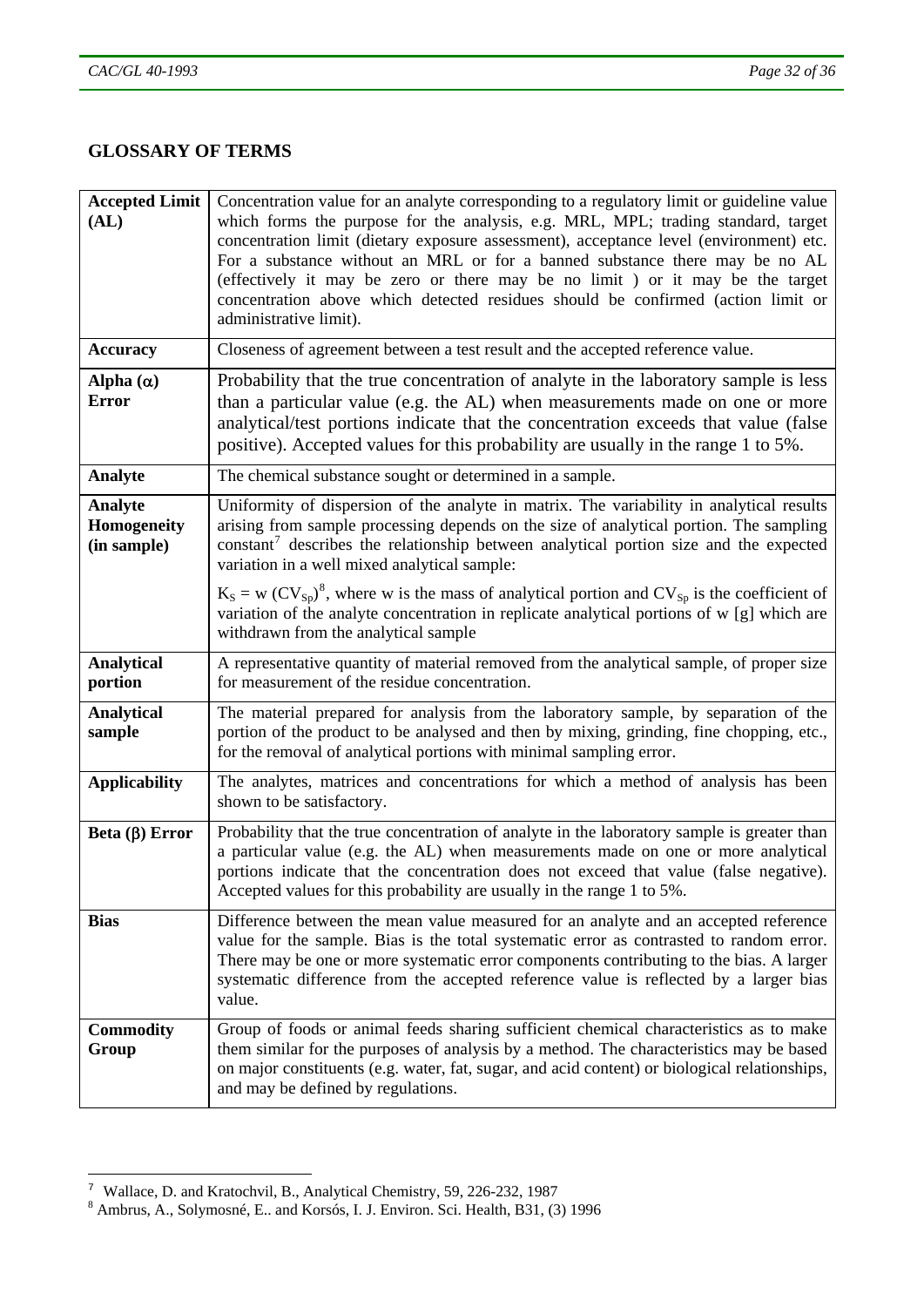| <b>Confirmatory</b><br><b>Method</b>           | Methods that provide complete or complementary information enabling the analyte to be<br>identified with an acceptable degree of certainty [at the Accepted Limit or level of<br>interest]. As far as possible, confirmatory methods provide information on the chemical<br>character of the analyte, preferably using spectrometric techniques. If a single technique<br>lacks sufficient specificity, then confirmation may be achieved by additional procedures<br>consisting of suitable combinations of clean-up, chromatographic separation(s) and<br>selective detection. Bioassays can also provide some confirmatory data.<br>In addition to the confirmation of the identity of an analyte, its concentration shall also<br>be confirmed. This may be accomplished by analysis of a second test portion and/or re-<br>analysis of the initial test portion with an appropriate alternative method (e.g. different<br>column and/or detector). The qualitative and quantitative confirmation may also be<br>carried out by the same method, when appropriate. |
|------------------------------------------------|------------------------------------------------------------------------------------------------------------------------------------------------------------------------------------------------------------------------------------------------------------------------------------------------------------------------------------------------------------------------------------------------------------------------------------------------------------------------------------------------------------------------------------------------------------------------------------------------------------------------------------------------------------------------------------------------------------------------------------------------------------------------------------------------------------------------------------------------------------------------------------------------------------------------------------------------------------------------------------------------------------------------------------------------------------------------|
| <b>Decision Limit</b>                          | Limit at which it can be decided that the concentration of the analyte present in a sample                                                                                                                                                                                                                                                                                                                                                                                                                                                                                                                                                                                                                                                                                                                                                                                                                                                                                                                                                                             |
| $(CC\alpha)$                                   | truly exceeds that limit with an error probability of $\alpha$ (false positive). In the case of<br>substances with zero AL, the $CC\alpha$ is the lowest concentration level, at which a method<br>can discriminate with a statistical probability of $1 - \alpha$ whether the identified analyte is<br>present. The $CC\alpha$ is equivalent to the limit of detection (LOD) under some definitions<br>(usually for $\alpha = 1\%$ ).                                                                                                                                                                                                                                                                                                                                                                                                                                                                                                                                                                                                                                 |
|                                                | In the case of substances with an established AL, the $CC\alpha$ is the measured<br>concentration, above which it can be decided with a statistical probability of $1 - \alpha$ that<br>the identified analyte content is truly above the AL.                                                                                                                                                                                                                                                                                                                                                                                                                                                                                                                                                                                                                                                                                                                                                                                                                          |
| <b>Detection</b><br><b>Capability</b><br>(CCB) | Smallest true concentration of the analyte that may be detected, identified and quantified<br>in a sample with a beta error (false negative). In the case of banned substances the $CC\beta$<br>is the lowest concentration at which a method is able to determine the analyte in<br>contaminated samples with a statistical probability of $1 - \beta$ . In the case of substances<br>with an established MRL, $CC\beta$ is the concentration at which the method is able to detect<br>samples that exceed this MRL with a statistical probability of 1 - ß.                                                                                                                                                                                                                                                                                                                                                                                                                                                                                                          |
|                                                | When it is applied at the lowest detectable concentration, this parameter is intended to<br>provide equivalent information to the Limit of Quantitation (LOQ), but $CC\beta$ is always<br>associated with a specified statistical probability of detection, and therefore it is<br>preferred over LOQ                                                                                                                                                                                                                                                                                                                                                                                                                                                                                                                                                                                                                                                                                                                                                                  |
| <b>Detection Test</b><br><b>Mixture</b>        | Mixture of analytical standards which are suitable to check the conditions of<br>chromatographic separation and detection. The detection test mixture should contain<br>analytes which provide information for the selectivity and response factors for the<br>detectors, and the inertness (e.g. characterised by the tailing factor Tf) and separation<br>power (e.g. resolution Rs) of column, and the reproducibility of RRt values. The<br>detection test mixture may have to be column and detector specific.                                                                                                                                                                                                                                                                                                                                                                                                                                                                                                                                                    |
| <b>False negative</b><br>result                | See beta error                                                                                                                                                                                                                                                                                                                                                                                                                                                                                                                                                                                                                                                                                                                                                                                                                                                                                                                                                                                                                                                         |
| <b>False positive</b><br>result                | See alpha error                                                                                                                                                                                                                                                                                                                                                                                                                                                                                                                                                                                                                                                                                                                                                                                                                                                                                                                                                                                                                                                        |
| Group specific<br>method                       | Method designed to detect substances having either a common moiety or similar<br>chemical structure. E.g. phenoxy acetic acids, dithiocarbamates, methyl carbamates.                                                                                                                                                                                                                                                                                                                                                                                                                                                                                                                                                                                                                                                                                                                                                                                                                                                                                                   |
| <b>Incurred</b><br><b>Residue</b>              | Residues of an analyte in a matrix arising by the route through which the trace levels<br>would normally be expected, as opposed to residues from laboratory fortification of<br>samples. Also weathered residue.                                                                                                                                                                                                                                                                                                                                                                                                                                                                                                                                                                                                                                                                                                                                                                                                                                                      |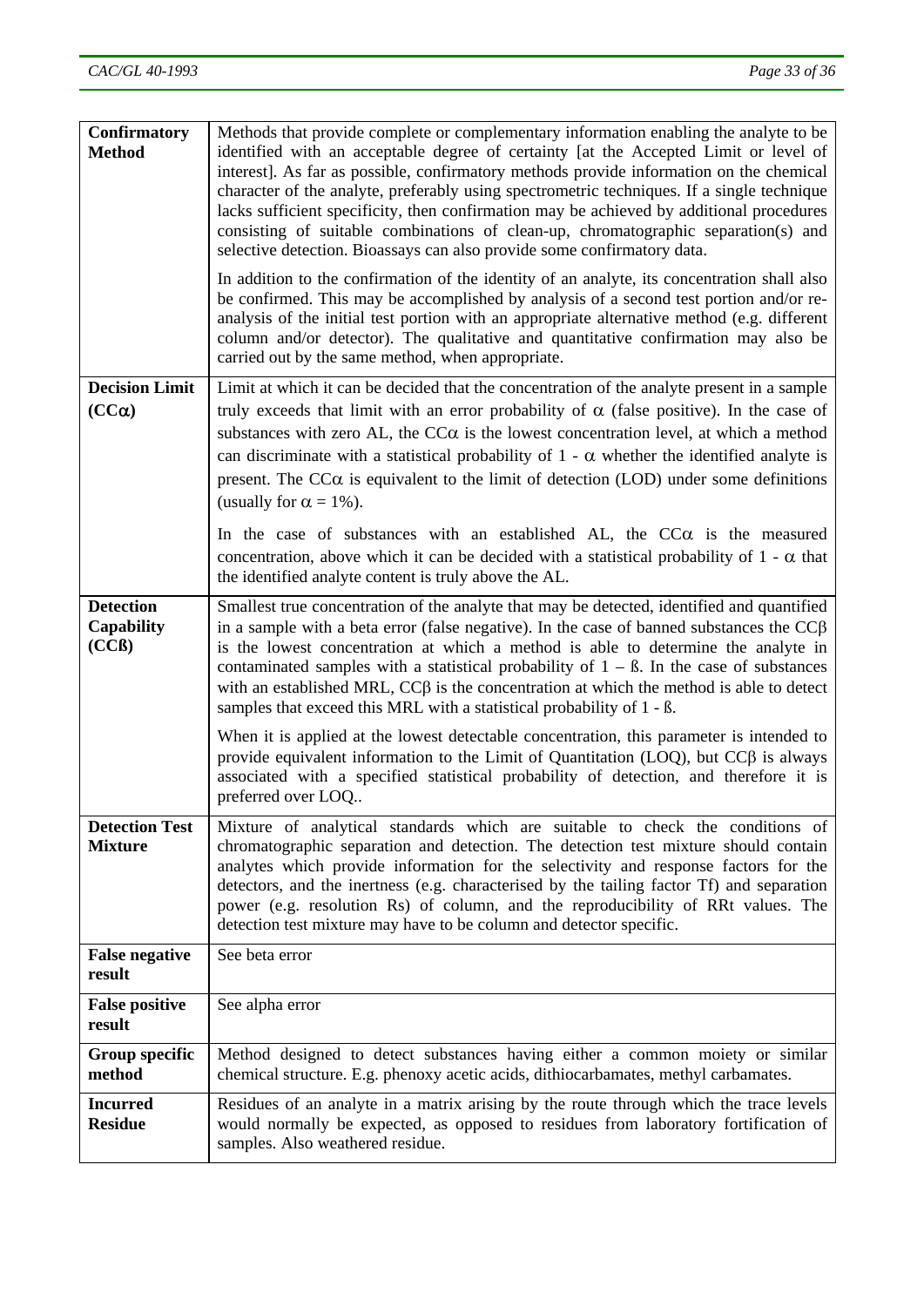| <b>Individual</b><br><b>Method</b>         | Method, which is suitable for determination of one or more specified compounds. A<br>separate individual method may be needed, for instance to determine some metabolite<br>included in the residue definition of an individual pesticide or veterinary drug.                                                                                                    |  |  |
|--------------------------------------------|------------------------------------------------------------------------------------------------------------------------------------------------------------------------------------------------------------------------------------------------------------------------------------------------------------------------------------------------------------------|--|--|
| Laboratory<br><b>Sample</b>                | The sample as received at the laboratory (not including the packaging).                                                                                                                                                                                                                                                                                          |  |  |
| Limit of<br>Detection (LD)                 | Smallest concentration where the analyte can be identified. Commonly defined as the<br>minimum concentration of analyte in the test sample that can be measured with a stated<br>probability that the analyte is present at a concentration above that in the blank sample.<br>IUPAC and ISO have recommended the abbreviation LD. See also Decision Limit.      |  |  |
| <b>Limit of</b><br>Quantitation<br>(LOQ)   | Smallest concentration of the analyte that can be quantified. Commonly defined as the<br>minimum concentration of analyte in the test sample that can be determined with<br>acceptable precision (repeatability) and accuracy under the stated conditions of the test.<br>See also Detection Capability.                                                         |  |  |
| Lowest<br><b>Calibrated</b><br>Level (LCL) | Lowest concentration of analyte detected and measured in calibration of the detection<br>system. It may be expressed as a solution concentration in the test sample or as a mass<br>and must not include the contribution from the blank                                                                                                                         |  |  |
| <b>Matrix</b>                              | Material or component sampled for analytical studies, excluding the analyte.                                                                                                                                                                                                                                                                                     |  |  |
| <b>Matrix Blank</b>                        | Sample material containing no detectable level of the analytes of interest.                                                                                                                                                                                                                                                                                      |  |  |
| Matrix-<br>matched<br><b>Calibration</b>   | Calibration using standards prepared in an extract of the commodity analysed (or of a<br>representative commodity). The objective is to compensate for the effects of co-<br>extractives on the determination system. Such effects are often unpredictable, but matrix-<br>matching may be unnecessary where co-extractives prove to be of insignificant effect. |  |  |
| <b>Method</b>                              | The series of procedures from receipt of a sample for analysis through to the production<br>of the final result.                                                                                                                                                                                                                                                 |  |  |
| <b>Method</b><br><b>Validation</b>         | Process of verifying that a method is fit for purpose.                                                                                                                                                                                                                                                                                                           |  |  |
| residue<br><b>Multi</b><br>Method, MRM     | Method which is suitable for the identification and quantitation of a range of analytes,<br>usually in a number of different matrices.                                                                                                                                                                                                                           |  |  |
| <b>Negative</b><br><b>Result</b>           | A result indicating that the analyte is not present at or above the lowest calibrated level.<br>(see also Limit of Detection)                                                                                                                                                                                                                                    |  |  |
| <b>Performance</b><br><b>Verification</b>  | Sets of quality control data generated during the analysis of batches of samples to<br>support the validity of on-going analyses. The data can be used to refine the performance<br>parameters of the method.                                                                                                                                                    |  |  |
| <b>Positive Result</b>                     | A result indicating the presence of the analyte with a concentration at or above the<br>lowest calibrated level.                                                                                                                                                                                                                                                 |  |  |
| <b>Precision</b>                           | Closeness of agreement between independent test results obtained under stipulated<br>conditions.                                                                                                                                                                                                                                                                 |  |  |
| Quantitative<br><b>Method</b>              | A method capable of producing results, expressed as numerical values in appropriate<br>units, with accuracy and precision which fit for the purpose. The degree of precision and<br>trueness must comply with the criteria specified in Table 3.                                                                                                                 |  |  |
| <b>Recovery</b>                            | Fraction or percentage of an analyte recovered following extraction and analysis of a<br>blank sample to which the analyte has been added at a known concentration (spiked<br>sample or reference material).                                                                                                                                                     |  |  |
| <b>Reagent Blank</b>                       | Complete analysis made without the inclusion of sample materials for QC purpose.                                                                                                                                                                                                                                                                                 |  |  |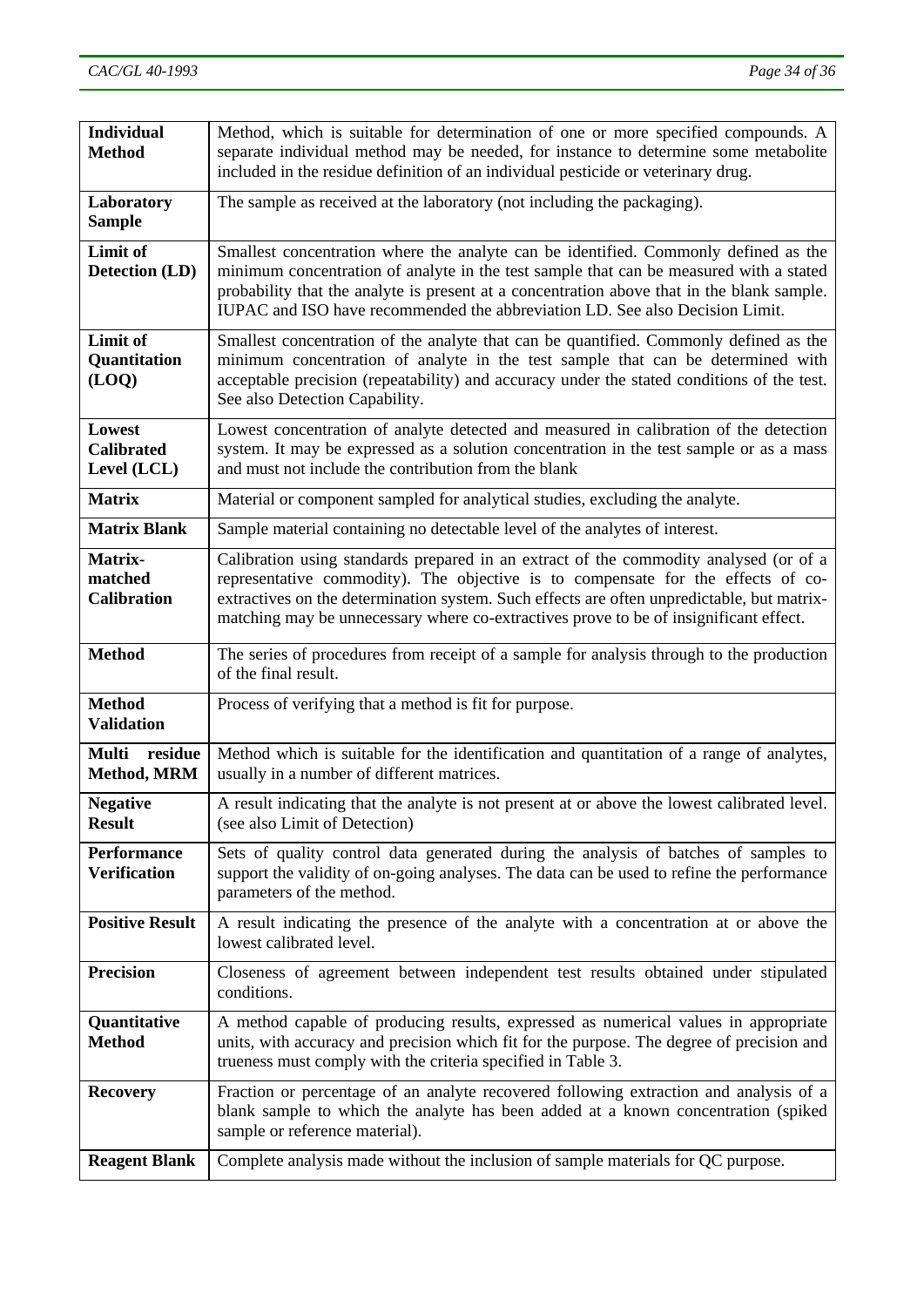| <b>Reference</b><br><b>Material</b>  | Material one or more of whose analyte concentrations are sufficiently homogeneous and<br>well established to be used for the assessment of a measurement method, or for assigning<br>values to other materials. In the context of this document the term "reference material"<br>does not refer to materials used for the calibration of apparatus.                                                       |  |  |
|--------------------------------------|-----------------------------------------------------------------------------------------------------------------------------------------------------------------------------------------------------------------------------------------------------------------------------------------------------------------------------------------------------------------------------------------------------------|--|--|
| <b>Reference</b><br><b>Method</b>    | Quantitative analytical method of proven reliability characterised by well-established<br>trueness, specificity, precision and detection power. These methods will generally have<br>been collaboratively studied and are usually based on molecular spectrometry. The<br>reference method status is only valid if the method is implemented under an appropriate<br>QA regime.                           |  |  |
| <b>Reference</b><br>Procedure        | Procedure of established efficiency. Where this is not available, a reference procedure<br>may be one that, in theory, should be highly efficient and is fundamentally different from<br>that under test.                                                                                                                                                                                                 |  |  |
| <b>Repeatability</b>                 | Precision under repeatability conditions, i.e. conditions where independent test results<br>are obtained with the same method on replicate analytical portions in the same laboratory<br>by the same operator using the same equipment within short intervals of time. (ISO<br>$3534-1)$                                                                                                                  |  |  |
| Representative<br><b>Analyte</b>     | Analyte chosen to represent a group of analytes which are likely to be similar in their<br>behaviour through a multi-residue analytical method, as judged by their physico-<br>chemical properties e.g. structure, water solubility, K <sub>ow</sub> , polarity, volatility, hydrolytic<br>stability, pKa etc.                                                                                            |  |  |
| <b>Represented</b><br><b>Analyte</b> | Analyte having physico-chemical properties which are within the range of properties of<br>representative analytes.                                                                                                                                                                                                                                                                                        |  |  |
| Reproducibili-<br>ty                 | Closeness of agreement between results obtained with the same method on replicate<br>analytical portions with different operators and using different equipment (within<br>laboratory reproducibility). Similarly, when the tests are performed in different<br>laboratories the inter-laboratory reproducibility is obtained.                                                                            |  |  |
| Representative<br><b>Commodity</b>   | Single food or feed used to represent a commodity group for method validation<br>purposes. A commodity may be considered representative on the basis of proximate<br>sample composition, such as water, fat/oil, acid, sugar and chlorophyll contents, or<br>biological similarities of tissues etc                                                                                                       |  |  |
| <b>Ruggedness</b>                    | Ability of a chemical measurement process to resist changes in test results when<br>subjected to minor changes in environmental and method procedural variables,<br>laboratories, personnel, etc.                                                                                                                                                                                                         |  |  |
| <b>Sample</b><br><b>Preparation</b>  | The procedure used, if required, to convert the laboratory sample into the analytical<br>sample, by removal of parts (soil, stones, bones, etc.) not to be included in the analysis.                                                                                                                                                                                                                      |  |  |
| <b>Sample</b><br><b>Processing</b>   | The procedure(s) (e.g. cutting, grinding, mixing) used to make the analytical sample<br>acceptably homogeneous with respect to the analyte distribution, prior to removal of the<br>analytical portion. The processing element of preparation must be designed to avoid<br>inducing changes in the concentration of the analyte.                                                                          |  |  |
| <b>Screening</b><br><b>Method</b>    | A method used to detect the presence of an analyte or class of analytes at or above the<br>minimum concentration of interest. It should be designed to avoid false negative results<br>at a specified probability level (generally $\beta = 5\%$ ). Qualitative positive results may be<br>required to be confirmed by confirmatory or reference methods. See Decision Limit and<br>Detection Capability. |  |  |
| <b>Selectivity</b>                   | Measure of the degree to which the analyte is likely to be distinguished from other<br>sample components, either by separation (e.g., chromatography) or by the relative<br>response of the detection system.                                                                                                                                                                                             |  |  |